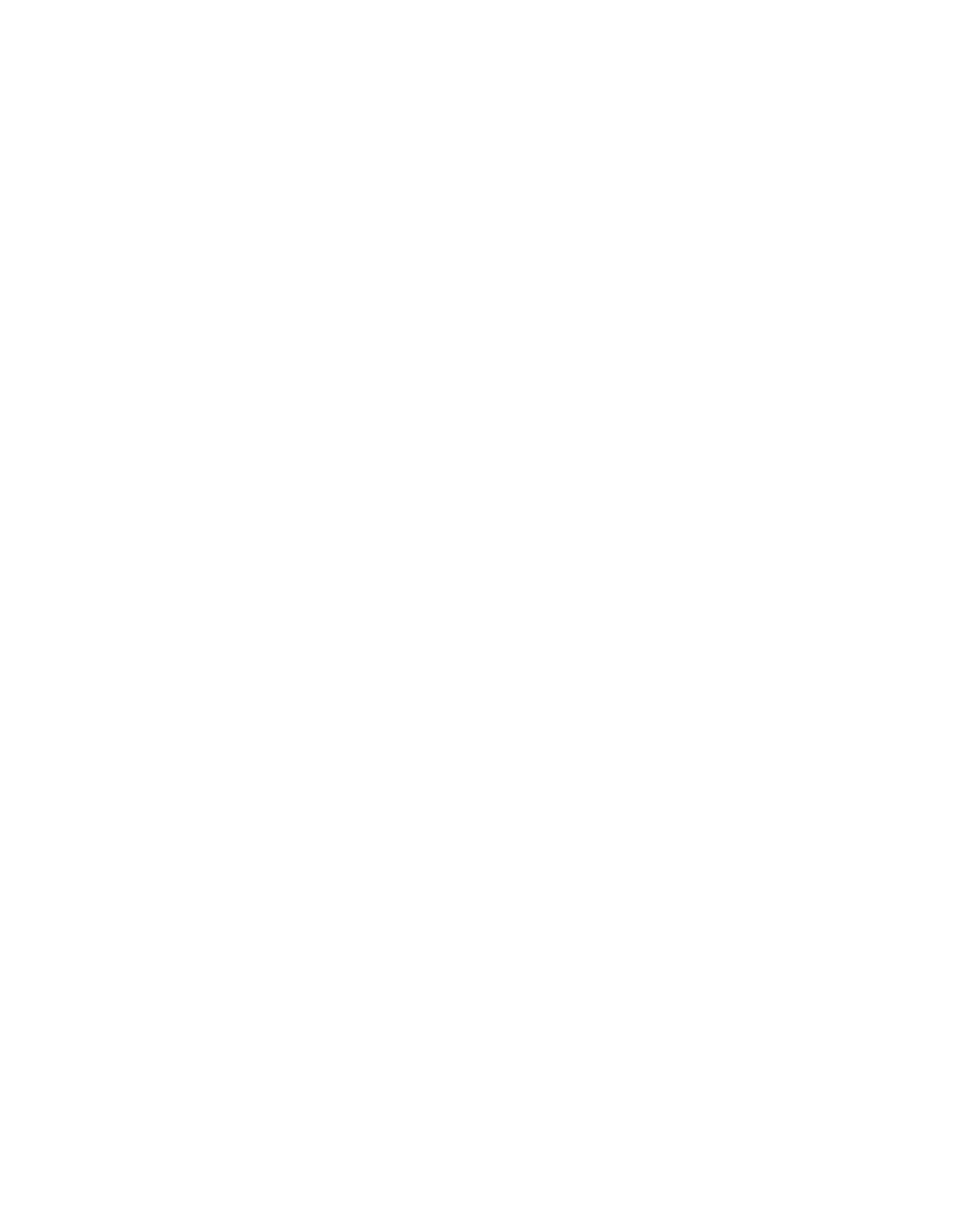# **WRIA 30**

## **PHASE II WATERSHED ASSESSMENT**

## **January 10, 2005**

| <b>Prepared for:</b> | <b>Klickitat County Planning Department</b><br>228 West Main Street, MS-CH-17<br>Goldendale, WA 98620<br>$(509)$ 773-2481 |
|----------------------|---------------------------------------------------------------------------------------------------------------------------|
| <b>Prepared by:</b>  | Watershed Professionals Network<br>15208 Goodrich Dr. NW<br>Gig Harbor WA 90329<br>$(253)$ 858-5444                       |
|                      | and<br><b>Aspect Consulting</b><br>179 Madrone Lane North                                                                 |
| <b>Funding:</b>      | Bainbridge Island, WA 98110<br>Washington Department of Ecology Grants No. G0000104,<br>G0300169, and G0300156            |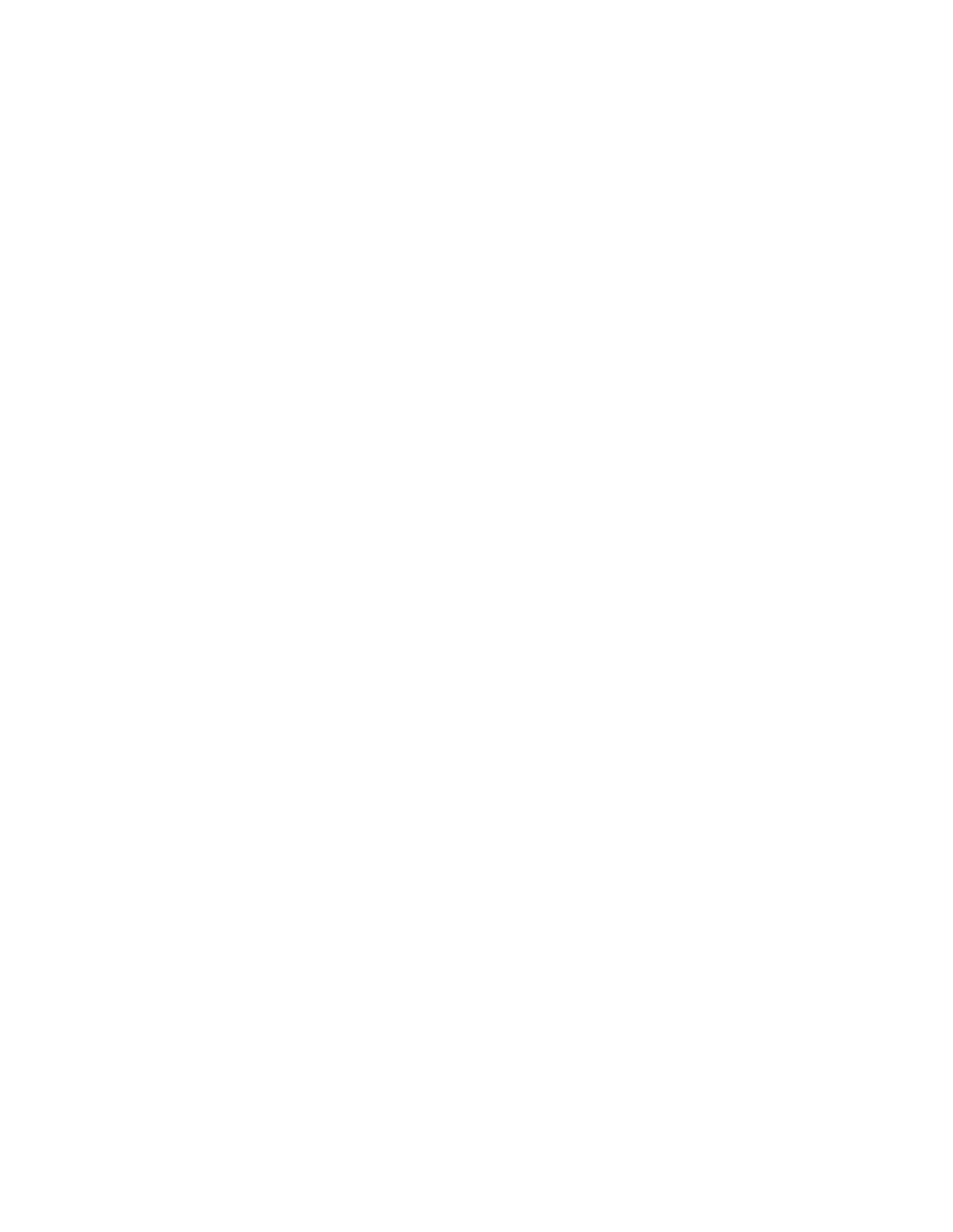## **WRIA 30**

### PHASE II WATERSHED ASSESSMENT

## **Table of Contents**

| 1.0 |     |                                                                                            |  |
|-----|-----|--------------------------------------------------------------------------------------------|--|
|     | 1.1 |                                                                                            |  |
|     | 1.2 |                                                                                            |  |
|     | 1.3 |                                                                                            |  |
| 2.0 |     |                                                                                            |  |
|     | 2.1 |                                                                                            |  |
|     | 2.2 |                                                                                            |  |
|     | 2.3 |                                                                                            |  |
| 3.0 |     |                                                                                            |  |
|     | 3.1 | 3.1.1<br>3.1.2                                                                             |  |
|     | 3.2 |                                                                                            |  |
|     | 3.3 | Recharge of Groundwater and Surface/Groundwater Interactions 12<br>3.3.1<br>3.3.2<br>3.3.3 |  |
|     | 3.4 |                                                                                            |  |
|     | 3.5 |                                                                                            |  |
|     | 3.6 |                                                                                            |  |
|     | 3.7 |                                                                                            |  |
| 4.0 |     |                                                                                            |  |
|     | 4.1 | 4.1.1<br>4.1.2<br>4.1.3<br>4.1.4                                                           |  |
|     |     | 4.2.1<br>4.2.2                                                                             |  |
| 5.0 |     |                                                                                            |  |
|     | 5.1 |                                                                                            |  |
|     | 5.2 |                                                                                            |  |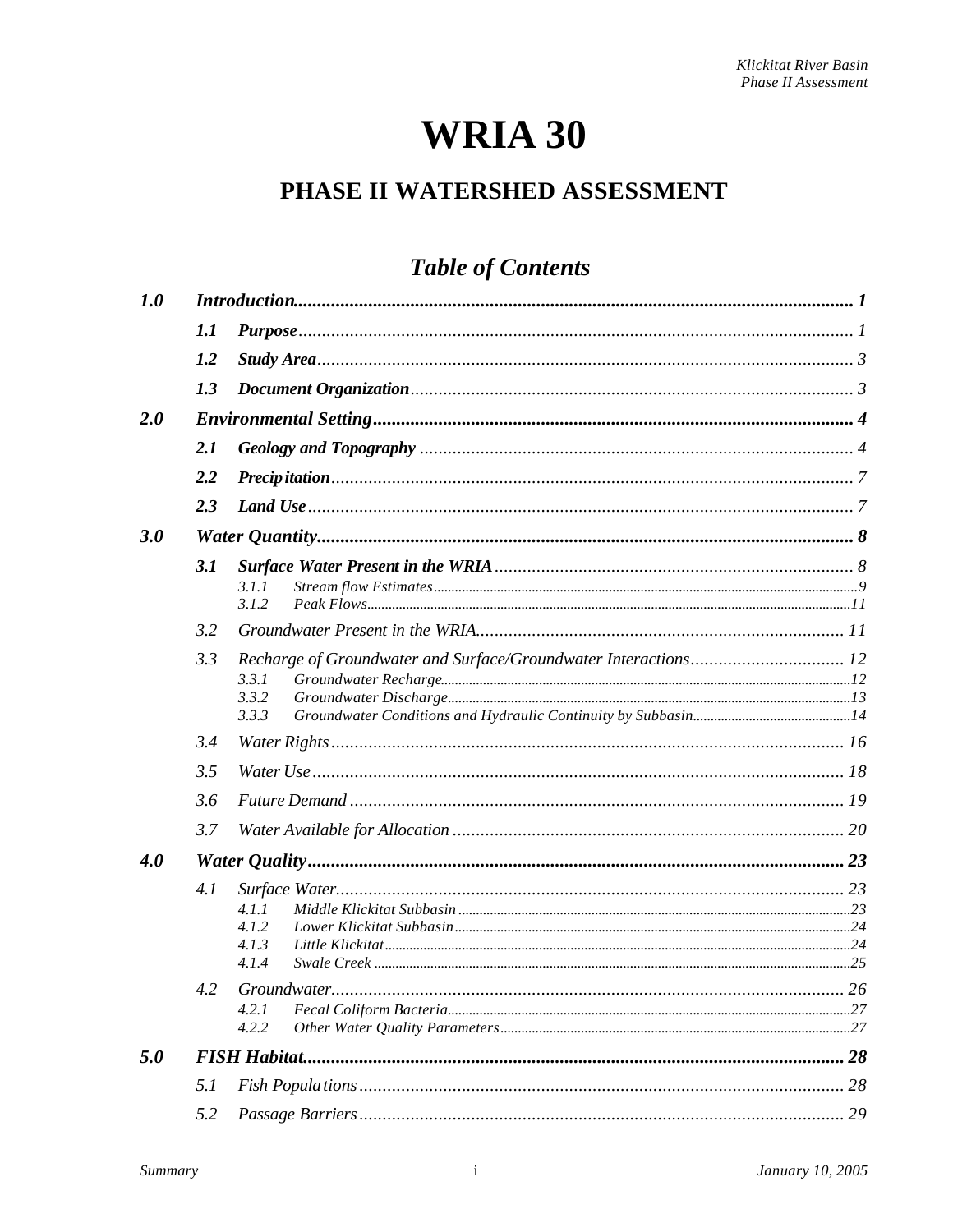| 533 |  |
|-----|--|
| 534 |  |
|     |  |
|     |  |
|     |  |

## **List of Tables**

| Table 2. Ten largest peak flow events on record (7/1/1909-1/31/1912 and 10/1/1928-9/20/2002)    |  |
|-------------------------------------------------------------------------------------------------|--|
|                                                                                                 |  |
| Table 4. Number of certificates and permits, claims, and applications for WRIA 30 and the acre- |  |
|                                                                                                 |  |
|                                                                                                 |  |
| Table 7: Klickitat River subbasin Salmon, Steelhead, Trout and Bull Trout - Stock Profiles 30   |  |

## **List of Figures**

| Figure 1. Map of WRIA 30 depicting major subbasins in the watershed. Adapted from               |  |
|-------------------------------------------------------------------------------------------------|--|
|                                                                                                 |  |
| Figure 3. 50 percent exceedance flow estimated at three locations on the mainstem Klickitat     |  |
| Figure 4. Annual low flows at the Little Klickitat River gage near Wahkiacus.  10               |  |
| Figure 5. Distribution of the total allocated acre-feet per year of water across use 17         |  |
| Figure 6. Surface and ground water allocated through certificates and permits in each subbasin. |  |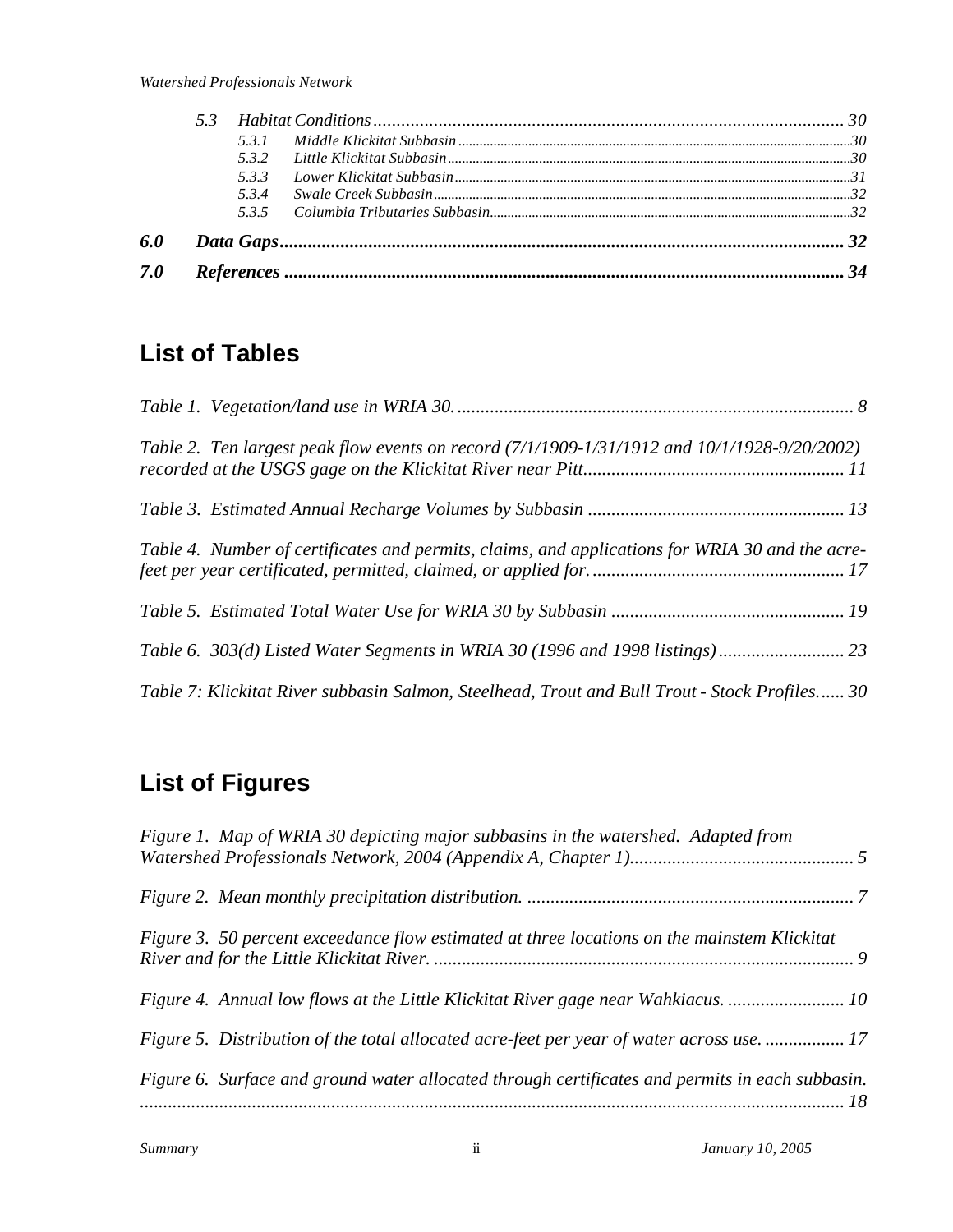| Figure 7. Total estimated surface water allocation and use in the Middle Klickitat Subbasin                                                                                                                                                                                                           |  |
|-------------------------------------------------------------------------------------------------------------------------------------------------------------------------------------------------------------------------------------------------------------------------------------------------------|--|
| Figure 8. Current estimated surface water allocation and use relative to the 50% and 90%                                                                                                                                                                                                              |  |
| Figure 9. Exceedance flows, water allocation and water use within the lower Klickitat subbasin<br>(values of use and allocation within the subbasin are too small to show on the plot), and total<br>cumulative water allocation and use reflecting water use in the Lower Klickitat subbasin and all |  |
|                                                                                                                                                                                                                                                                                                       |  |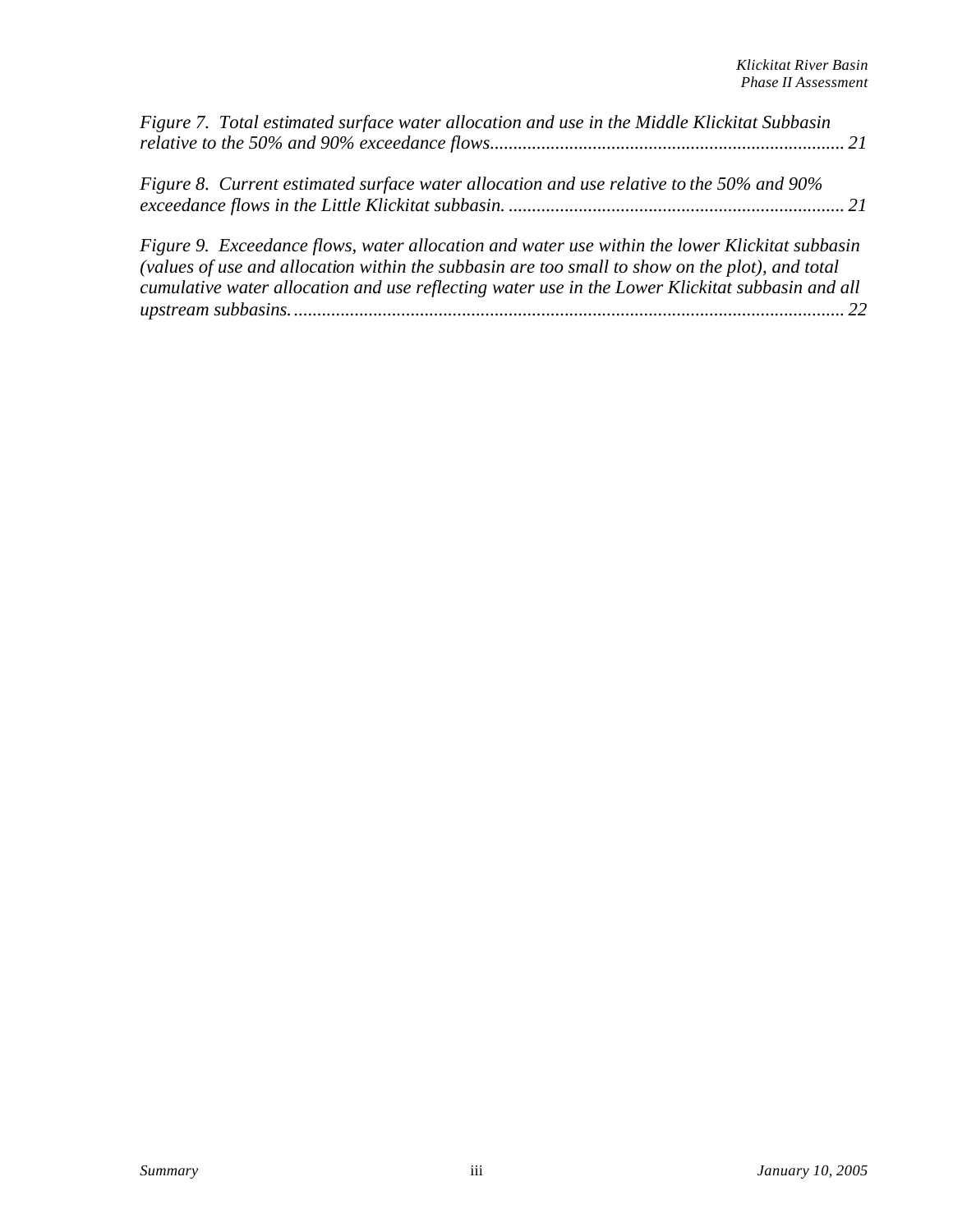This page left intentionally blank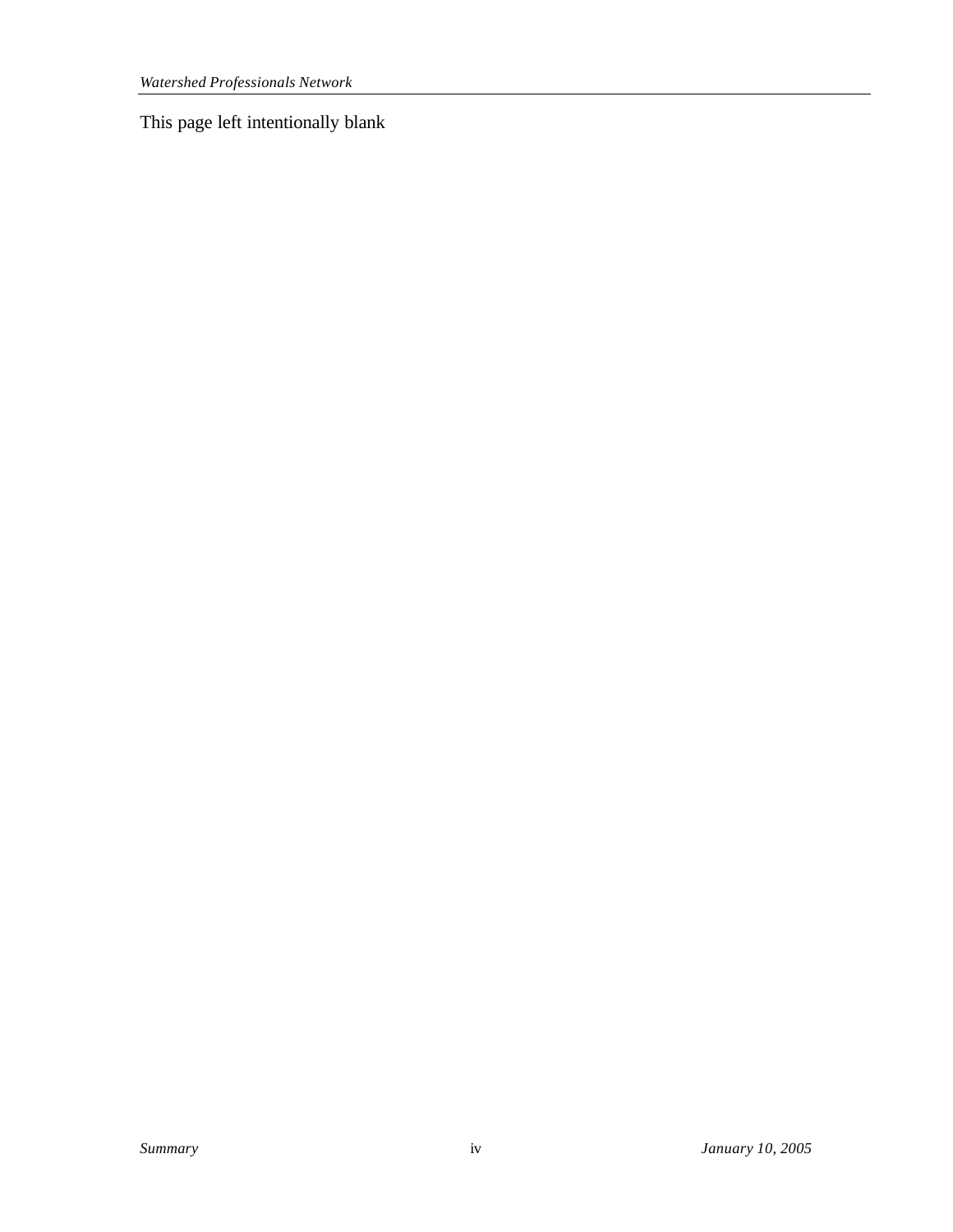## *WRIA 30 Phase II Watershed Assessment*

## **1.0 INTRODUCTION**

#### **1.1 PURPOSE**

In 1998 Chapter 90.82 of the Revised Code of Washington was amended with the passage of ESHB 2514. This law is also known as the Watershed Planning Act. The legislature found that *"local development of watershed plans for managing water resources and for protecting existing water rights is in the vital interest of both state and local interests. Local development of these plans serves vital local interests by placing it in the hands of people who have the greatest knowledge of both the resources and the aspirations of those who live and work in the watershed and who have the greatest stake in the proper, long term management of the resources. The development of such plans serves the state's vital interests by ensuring that the state's water resources are used wisely, by protecting existing water rights, by protecting instream flows for fish, and by providing for the economic well-being of the state's citizenry and communities"* (RCW 90.82.010) The Watershed Planning Act describes a planning process that is completed in four phases. Phase I is organizational, Phase II is the assessment of conditions in the watershed, Phase III is the development of a watershed plan, and Phase IV is the implementation of the plan.

Watershed planning under the Watershed Planning Act is initiated with the concurrence of the counties with territory in the Watershed Resource Inventory Area (WRIA) being planned for and the largest city and largest water purveyor in the WRIA. These entities, and any Indian Tribe that accepts the invitation, become the "initiating governments" that, among other organizational responsibilities, determine the scope of the planning effort. The scope of planning must address water quantity and may, as determined by the initiating governments, address the optional elements of water quality, instream flows, and/or habitat. The scope of the planning effort for WRIA 30 includes water quantity, water quality, and habitat, but not instream flows.

The process for completing the first three phases of the assessment is outlined in the Department of Ecology's draft *Guide to Watershed Planning and Management*. The guide identifies recommended elements for a Phase II assessment. These are summarized below. Note that the *Guide* included several items under habitat that actually addressed water quality. These items have been moved under the water quality heading.

#### **Water Quantity**

• Estimate of surface and groundwater present in the management area.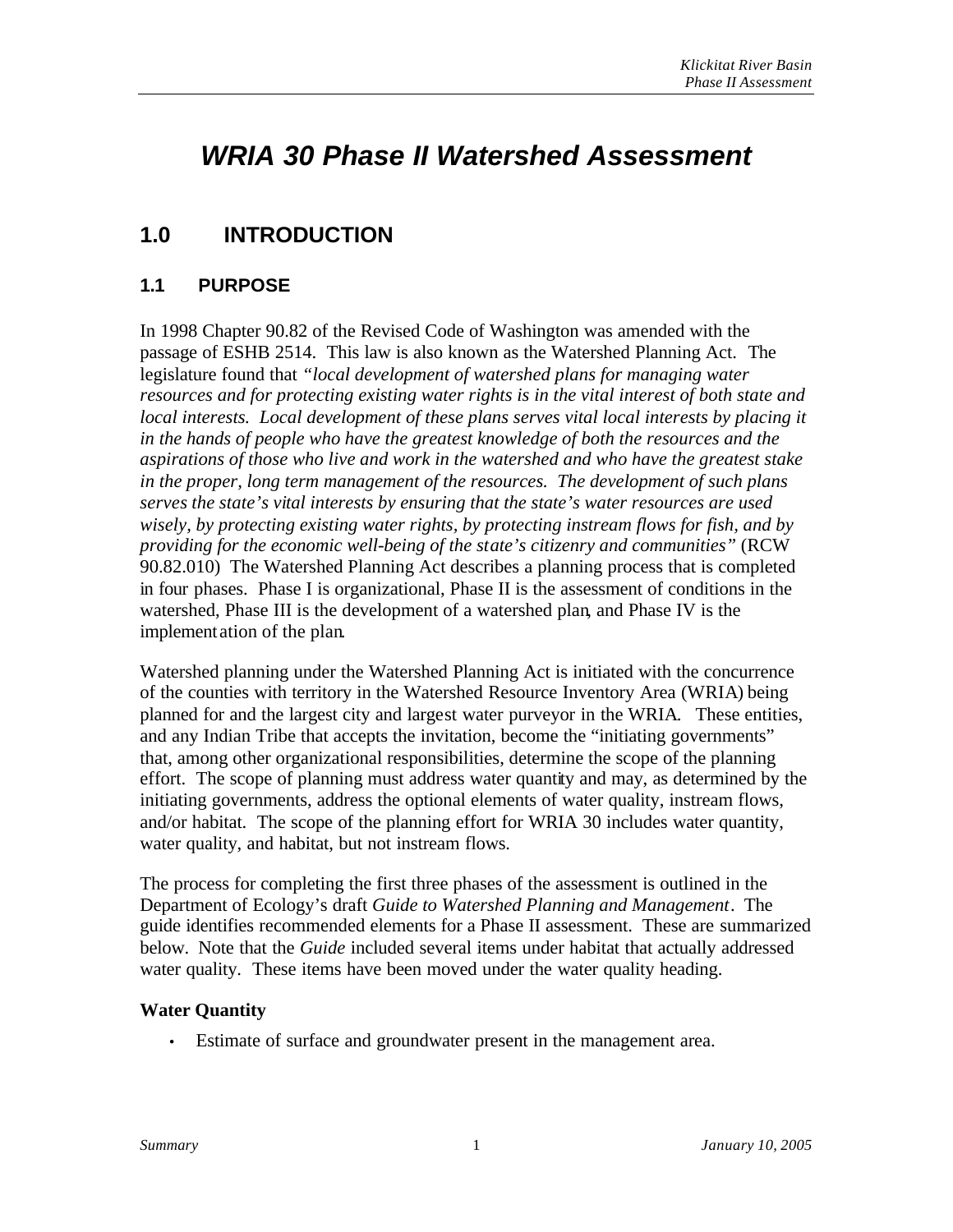- Estimate of the water in the management area represented by claims in water rights, claims registry, water use permits, certificated rights, existing minimum instream flow rules, federally reserved rights, and any other rights to water.
- Estimate of the surface and groundwater actually being used in the management area.
- Estimate of the water needed in the future for use in the management area.
- Identification of the location of areas where aquifers are known to recharge surface bodies of water and areas known to provide for the recharge of aquifers from the surface.
- Estimate of the surface and groundwater available for further appropriation, taking into account the minimum instream flows adopted by rule or to be adopted by rule under this chapter for streams in the management area including the data necessary to evaluate necessary flows for fish.

#### **Water Quality**

- An examination based on existing studies conducted by federal, State, and local agencies of the degree to which *legally* established water quality standards are being met in the management area.
- An examination based on existing studies conducted by federal, State, and local agencies of the causes of water quality violations in the management area, including an examination of information regarding pollutants, point and nonpoint sources of pollution, and pollution-carrying capacity of water bodies in the management area.
- The analysis shall take into account seasonal stream flow or level variations, natural events, and pollution from natural sources that occur independent of human activities.
- An examination of legally established characteristic uses of each of the nonmarine bodies of water in the management area.
- An examination of the impacts to beneficial or characteristic uses, caused by changes in watershed hydrology.
- An examination of any total maximum daily load established for nonmarine bodies of water in the management area, unless a total maximum daily load process has begun in the management area as of the date the watershed planning process is initiated under section 2 of the Watershed Management Act.
- An examination of existing data related to the impact of fresh water on marine water quality.

#### **Habitat**

• The Watershed Planning Act specifies that planning is to be integrated with strategies developed under other processes to respond to potential and actual listings of salmon and other fish species under the Endangered Species Act. The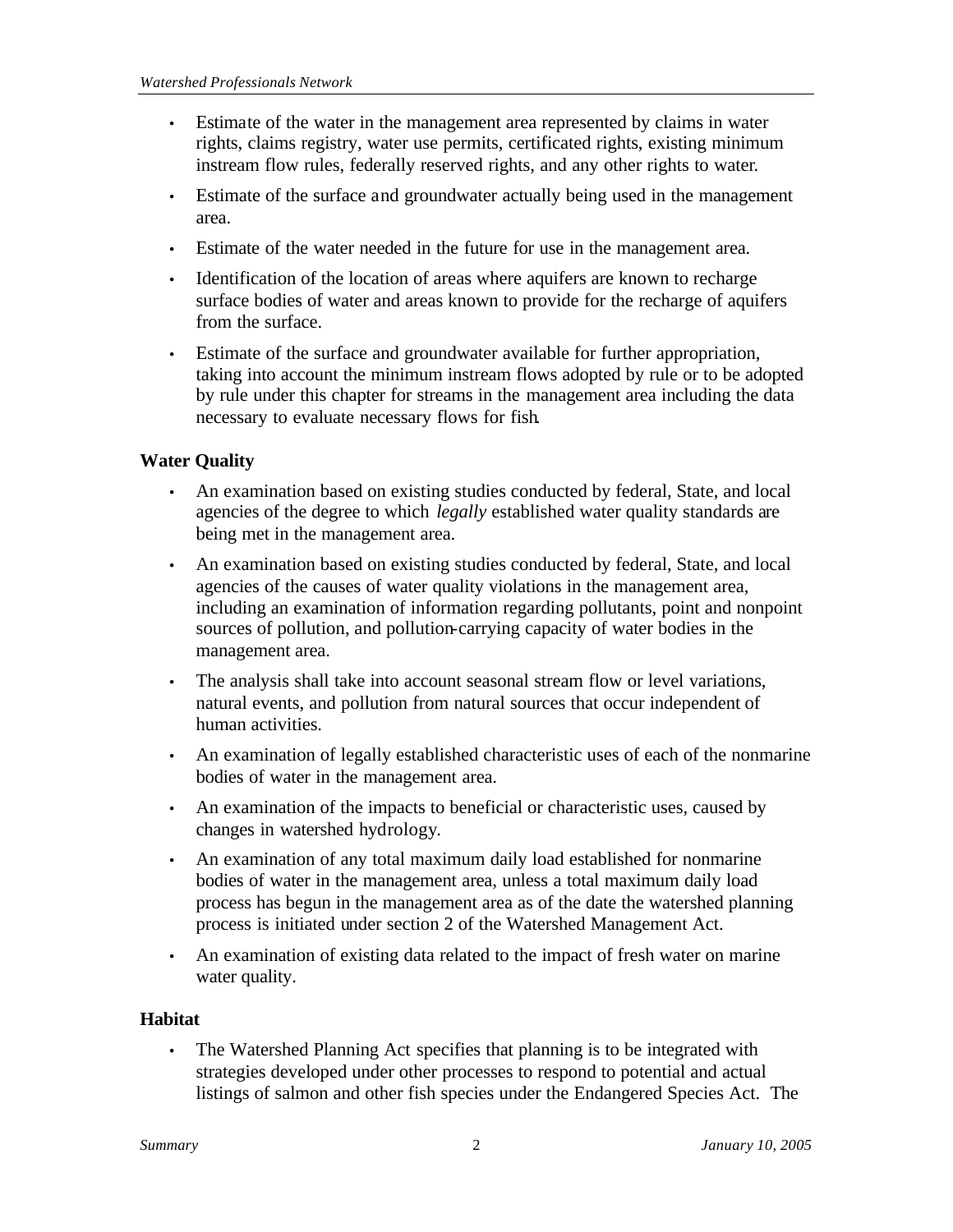Salmon Recovery Act requires analysis of "limiting factors" in developing a habitat project list.

Phase II assessments are completed in two steps: a Level I Assessment and Level II studies. The Level I Assessment is completed to document the available information regarding water availability, water rights, water use, water quality, and fish habitat. The Level I Assessment also documents data gaps and makes recommendations for short term data collection as needed to support development of the watershed management plan. The methods used in the Level I assessment generally followed the guidelines of the Washington Department of Ecology's (Ecology's) draft *Guide to Watershed Planning and Management* as amended. The Level II studies are completed to address some of the data gaps identified in the Level I Assessment. In some cases, additional study or monitoring may be required to adequately address high priority unknowns that are identified during the Phase II assessment. The draft *Guide to Watershed Planning and Management* recognizes that these situations will exist and provides for "Level III" studies and monitoring that can be incorporated into the management plan and implementation plans.

The Level II studies conducted in WRIA 30 included an assessment of water storage options within the WRIA (completed in two phases), assessment of nitrate levels in groundwater in the Swale and Little Klickitat subbasins, and an assessment of water temperature in the Swale subbasin. Information gathered in the Level I Assessment and Level II studies will be used during the development of the WRIA 30 watershed plan (Phase III).

#### **1.2 STUDY AREA**

Water Resources Inventory Area (WRIA) 30 is located in Klickitat and Yakima Counties, Washington. The City of Goldendale and the communities of Lyle, Dallesport, Murdock, Klickitat, Centerville, Wishram, Mary Hill, and Glenwood are located within WRIA 30. The Columbia River lies along the southern edge of the watershed. For the purpose of this assessment, WRIA 30 was divided into six subbasins: Upper Klickitat, Middle Klickitat, Little Klickitat, Swale, Lower Klickitat, and Columbia Tributaries (Map 1). Most of the Upper Klickitat Subbasin and the eastern half of the Middle Klickitat Subbasin are dominated by Yakama Indian Reservation, which will not be included in the planning efforts.

#### **1.3 DOCUMENT ORGANIZATION**

The various parts of the Level I and Level II Assessments have been titled and laid out as follows:

• **Assessment Report** (this document) serves as the primary text of the Phase II report summarizing information contained in the Level I and Level II assessments,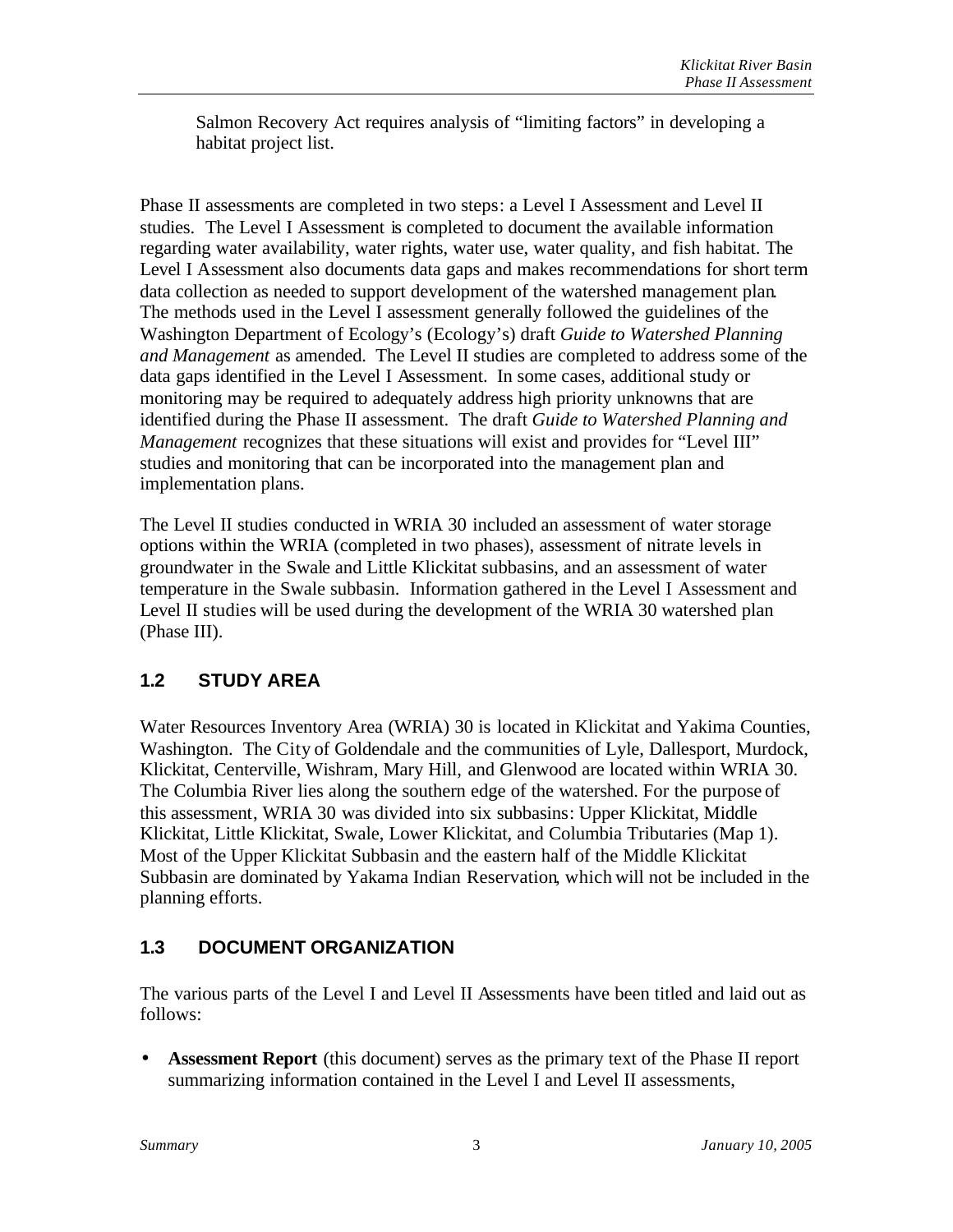- **Appendix A**, *WRIA 30 Level I Assessment*, contains the results of the Level I Assessment,
- **Appendix B**, *WRIA 30 Multipurpose Water Storage Screening Assessment Report*, contains the results of the first phase of the water storage assessment project (Level II),
- **Appendix C**, Addendum to *WRIA 30 Multipurpose Water Storage Screening Assessment Repor*t, contains the results of the second phase of the water storage assessment project (Level II),
- **Appendix D**, *WRIA 30 Phase II Watershed Assessment Nitrate Concentration and Distribution Study*, contains the results of the investigations into nitrate concentrations in ground water (Level II), and
- **Appendix E**, *WRIA 30 Swale Creek Water Temperature Study*, contains the results of the assessment of potential shade and temperature in Swale Creek (Level II).

The appendices were bound separately from this document to facilitate distribution. The reader is encouraged to refer to the pertinent appendices for additional information.

### **2.0 ENVIRONMENTAL SETTING**

For the purposes of the Level I watershed assessment, WRIA 30 was subdivided into six subbasins (Figure 1). These include the Upper Klickitat, the Middle Klickitat, the Lower Klickitat, the Little Klickitat, Swale, and Columbia Tributaries Subbasins. Most of the subbasins incorporate one or more major tributaries as well as some of the smaller side tributaries that drain to the Klickitat River, however, the subbasin designated as "Columbia Tributaries" encompasses several very small tributaries, all of which drain directly to the Columbia River. Most of the Upper Subbasin and the eastern half of the Middle Klickitat Subbasin are dominated by Yakama Indian Reservation, which were nominally addressed in the assessment.

#### **2.1 GEOLOGY AND TOPOGRAPHY**

The topography of WRIA 30 varies in response to the underlying geology of the area (Appendix A, Chapter 2). The geology is dominated by relatively recent basalts and other volcanic rocks and contains many areas of high topographic relief, particularly in the vicinity of Mt. Adams. WRIA 30 has a generalized geologic history including: (1) widespread extrusion of numerous Miocene-age lava flows (Columbia River Basalt Group; CRB) from vents east of the watershed with a combined thickness ranging from zero to several thousand feet; (2) uplift of the Cascade Range immediately to the west, with resulting upwarp and erosion of the lava flows; (3) localized extrusion of lavas and ash from Mount Adams and several smaller volcanic cones; and (4) glaciation on the higher peaks, resulting in erosion of these peaks and deposition in down slope areas.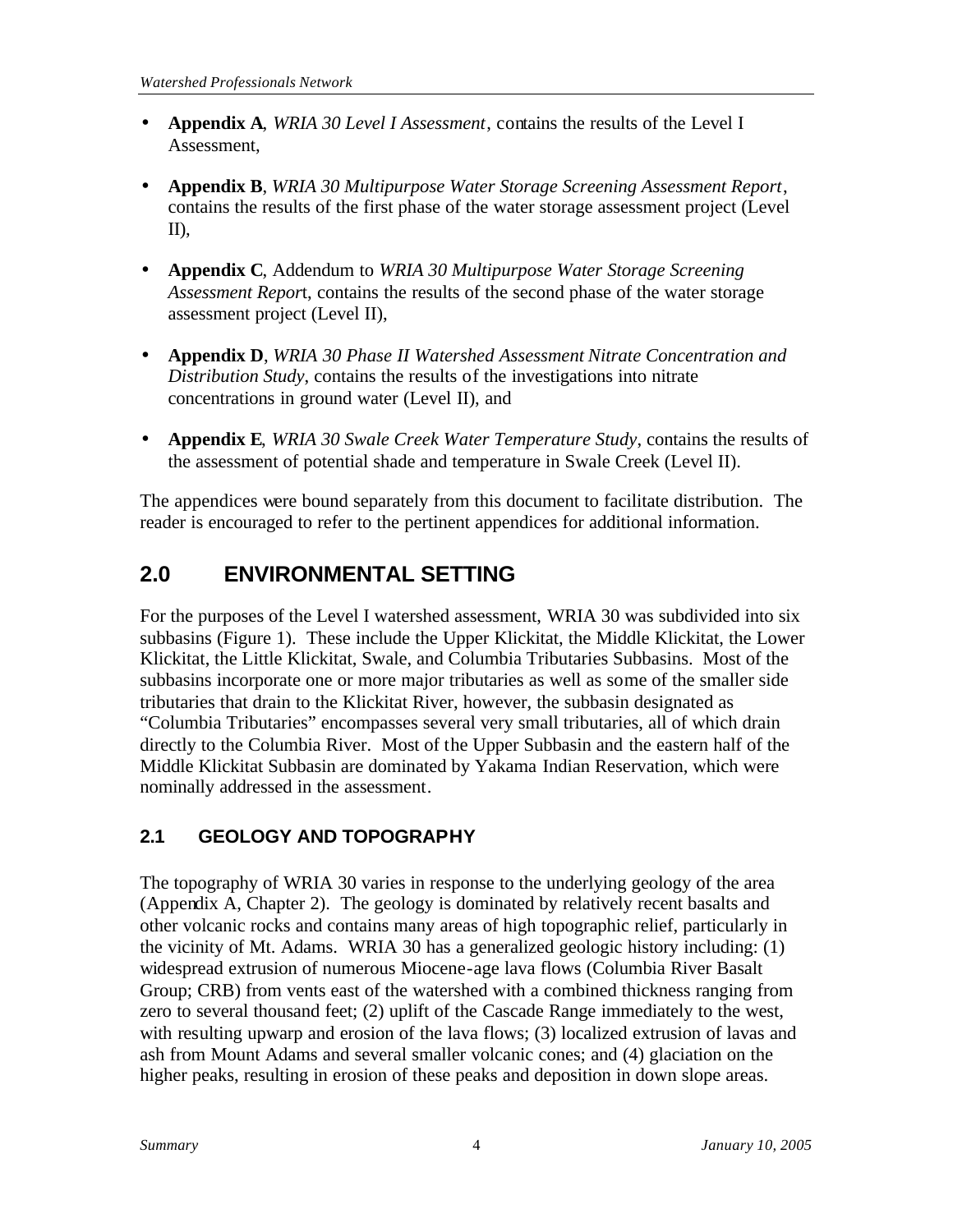

**Figure 1. Map of WRIA 30 depicting major subbasins in the watershed. Adapted from Watershed Professionals Network, 2004 (Appendix A, Chapter 1).**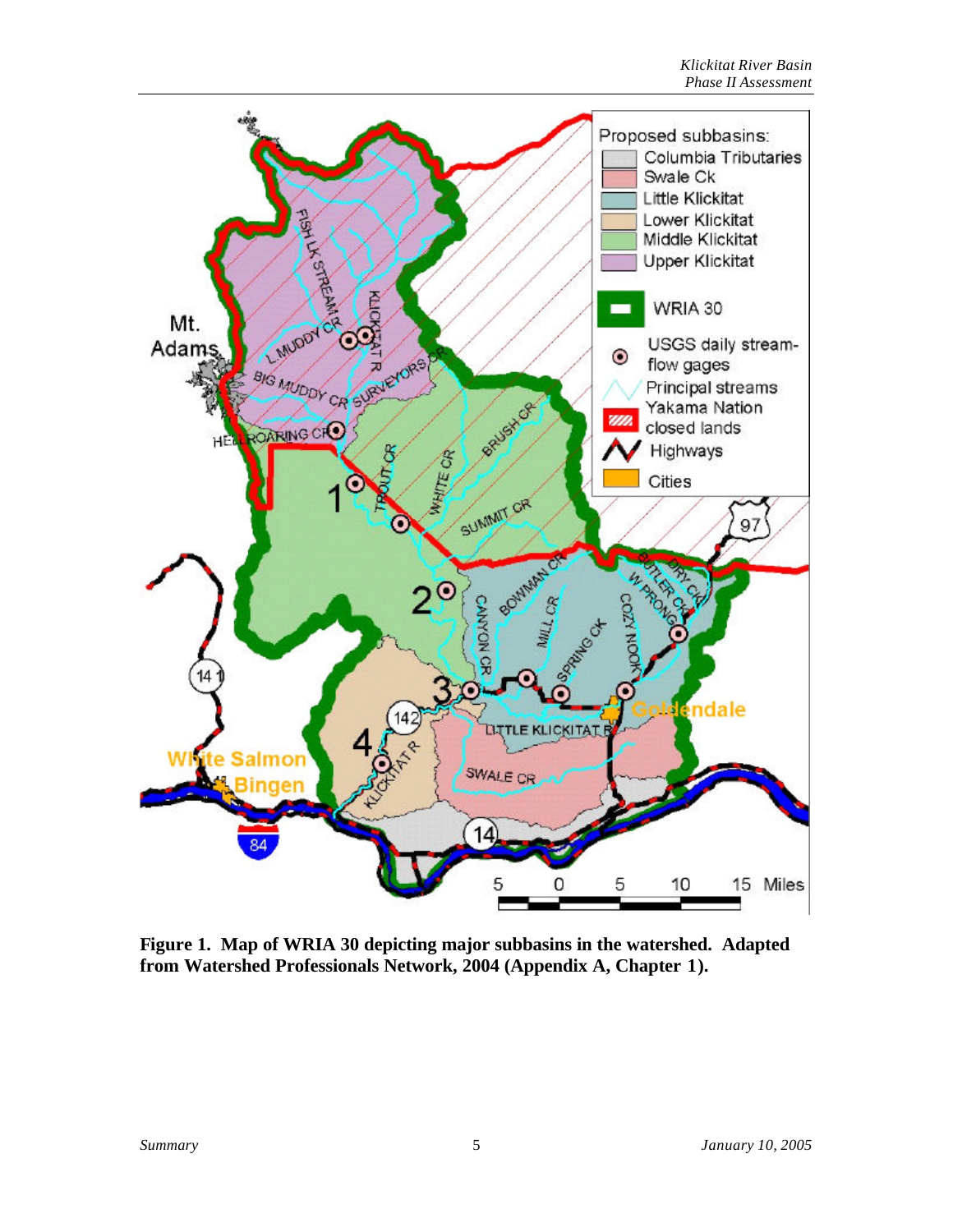The extensive erosion resistant basalt flows which dominate the basin have formed deep (700 to 1500 feet) steep-walled canyons. These canyons constrain floodplain development along most of the mainstem Klickitat. Local variations in erosion resistance of the underlying geology have resulted in the formation of cascades and waterfalls along the mainstem and in many tributaries. This geomorphology creates a pattern where most of the Klickitat mainstem is a canyon with steep walls and a narrow valley floor. There are several waterfalls in these reaches which are among the main factors limiting anadromous fish (e.g., salmon and steelhead) distribution in the watershed. The stream reaches in the plateau areas are lower gradient and are able to develop meander patterns. These areas tend to have more agricultural, urban, and recreational land use, which can affect water and fish habitat quality.

From the surface down (youngest to oldest), the geologic units of primary significance with respect to WRIA 30 groundwater are:

- Alluvium
- Quaternary Volcanics (including Simcoe Volcanics)
- Wanapum Basalt
- Grande Ronde Basalt

Groundwater within WRIA 30 occurs both within the basalt bedrock units and the surficial alluvium (Appendix A, Chapter 5). Groundwater in the basalts occurs primarily at the tops of the individual flows ("flow top") that became vesicular (porous) as gas bubbles escaped the lava flows during cooling, and/or at the flow bottoms where molten lava encountered water ("pillow"). Flow tops and pillows are usually porous and permeable, and therefore transmit water more readily than the intervening massive portion of the basalt flow "interior". A flow top is normally present for each flow, while pillows range from relatively thick units to completely absent. Collectively, the flow tops and bottoms are referred to as interflow zones. In some locations, the interflows may be completely unproductive in terms of groundwater flow.

The continuity and distribution of water-bearing zones within the basalt bedrock are affected by the geologic structures. Folds and faults can disrupt the continuity of the permeable interflow zones. For example, where the Warwick Fault crosses the southwestern edge of the Swale Creek valley, it appears to act as a local hydraulic barrier impounding groundwater on the up gradient (east and northeast) side of the fault (toward Centerville). Faults also can provide conduits for vertical groundwater flow between water-bearing zones.

Median subbasin elevations generally decrease moving downstream through the basin, however, slopes are steeper both in the Upper and Lower Klickitat subbasins. The ground with lower relief is largely located in the Middle Klickitat, Little Klickitat, and Swale Creek subbasins.

In many areas of the watershed, the volcanic bedrock is overlain by unconsolidated sedimentary deposits comprised of gravels, sands, and silts of glacial or fluvial origin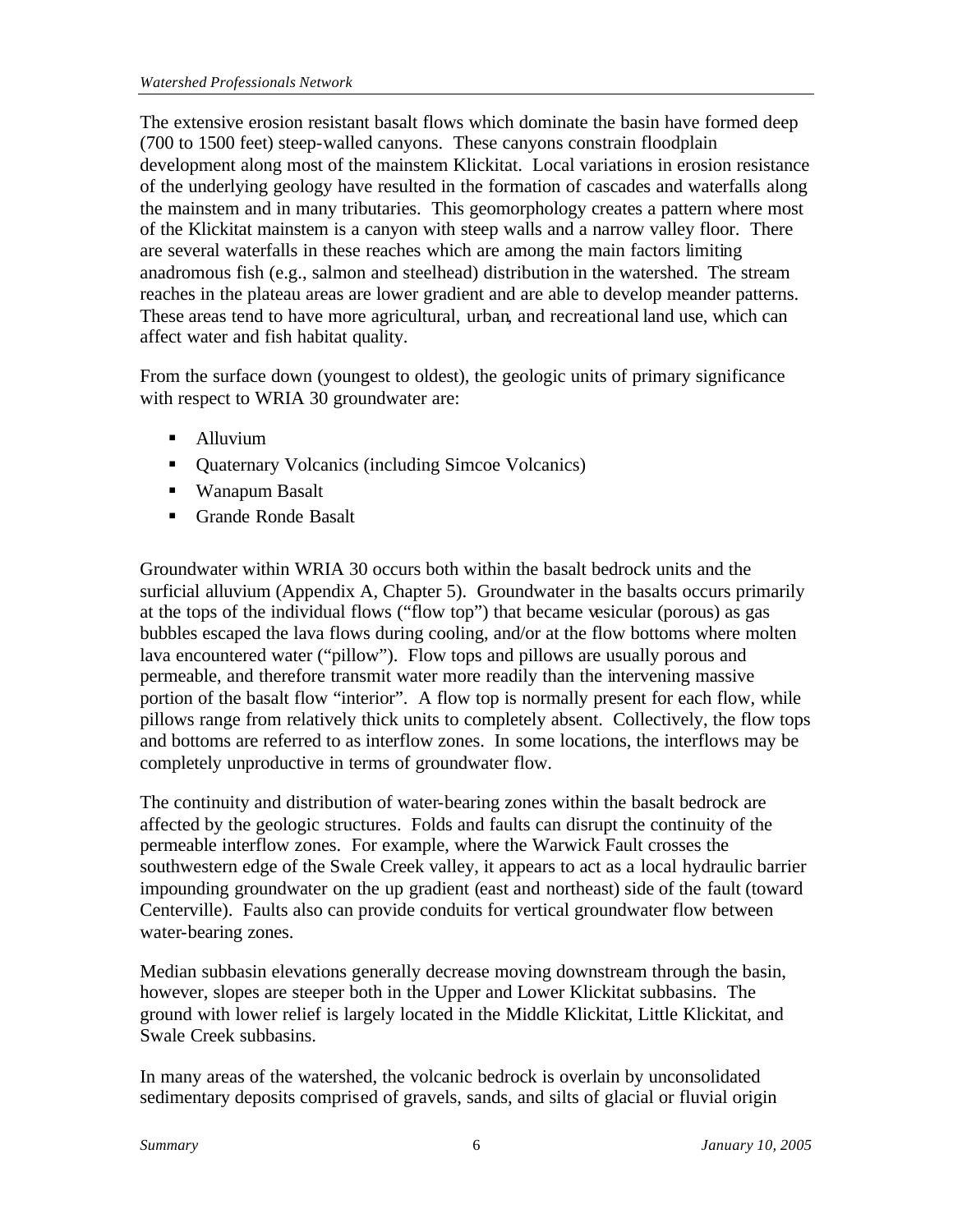(collectively referred to as alluvium). Where the surficial alluvium is extensive, such as in the Swale Creek valley south of Goldendale and in the Camas Prairie area near Glenwood, it can provide a groundwater source for domestic supplies.

#### **2.2 PRECIPITATION**

Mean annual precipitation within WRIA 30 generally increases with elevation and from east to west (Appendix A, Chapter 2). Mean annual precipitation is as little as 9 inches per year in the eastern end of the Columbia Tributaries subbasin and as much as 105 inches per year on Mount Adams in the Upper Klickitat subbasin (Figure 2).



**Figure 2. Mean monthly precipitation distribution.** 

In average years, a shallow snow pack is typically present on the first day of January in the majority of the Upper, Middle, and Little Klickitat subbasins and in approximately half of the Lower and Swale Creek subbasins. Snow is largely absent in the Columbia Tributaries subbasin on the first day of January. Snow pack typically increases in depth throughout the winter and spring in the Upper Klickitat subbasin and in the higher elevation areas of the Middle and Little Klickitat subbasins. Snow pack is typically at its maximum by the first day of April.

#### **2.3 LAND USE**

The primary land use in WRIA 30 is forestry (Appendix A, Chapter 2; Table 1). Shrublands are the second most common vegetation type in the watershed. Grazing is common in both forested and shrubland areas. Cropland is most common in the Little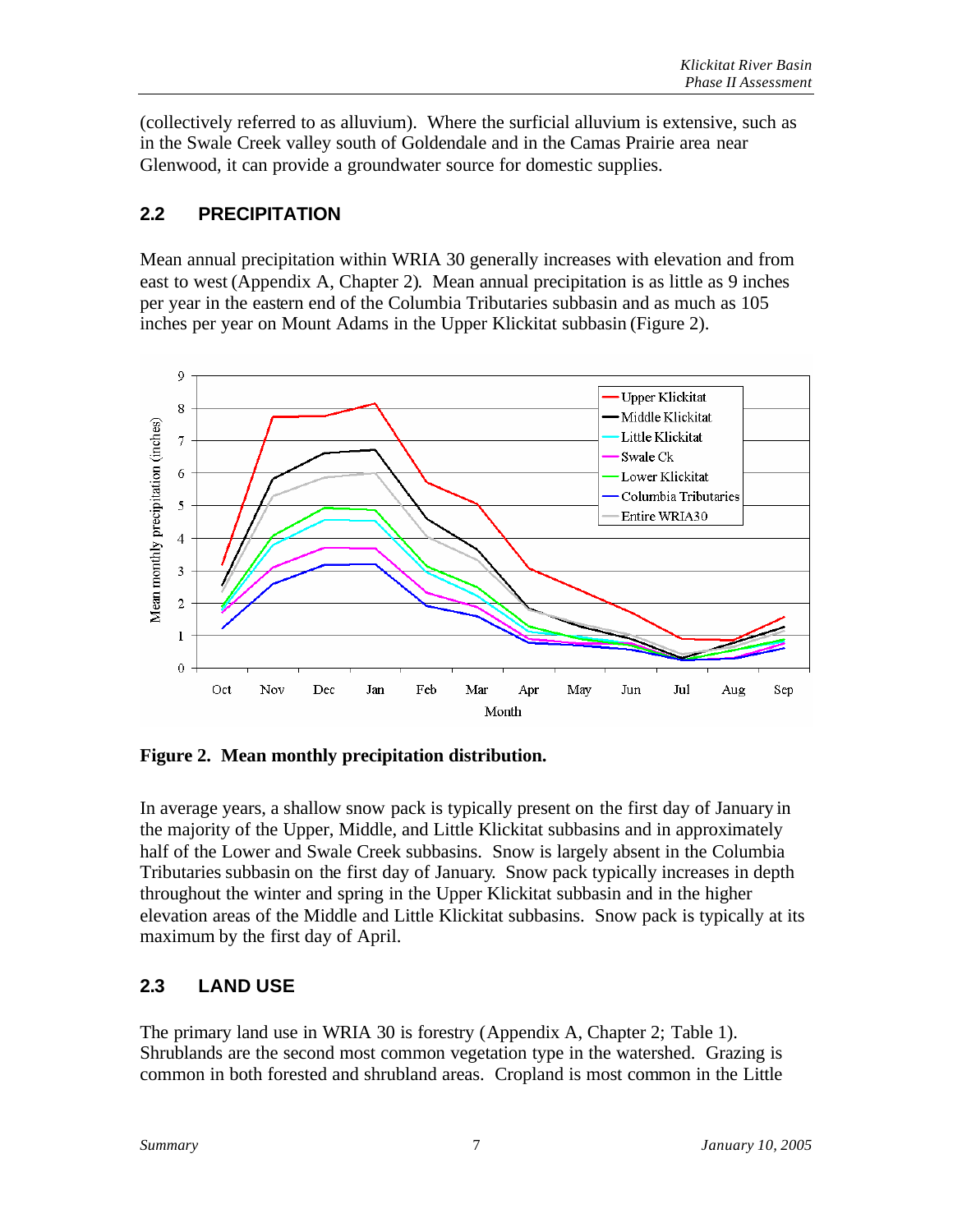Klickitat and Swale Creek subbasins. Developed areas (commercial and residential) cover only a small percentage of the watershed.

The Klickitat Wildlife Area (owned and managed by the Washington Department of Fish and Wildlife) covers roughly 14,000 acres in the Middle Klickitat subbasin. The area includes much of the middle mainstem of the Klickitat River and the adjacent lands. Conboy Lake National Wildlife Refuge is located north of the Glenwood area in the Middle Klickitat subbasin. This refuge is approximately 5,800 acres in size and is managed by the US Fish and Wildlife Service. The lower ten miles of the Klickitat River are designated as a recreational river under the Wild and Scenic Rivers Act and portions of the Lower Klickitat Subbasin (near the Columbia River) and the majority of the Columbia River Tributaries Subbasins lie within the Columbia River Gorge National Scenic Area.

#### **Table 1. Vegetation/land use in WRIA 30.**

|                                    | Upper<br>Klickitat | Klickitat<br>Middle | Little<br>Klickitat | Swale<br>Creek | Klickitat<br>Lower | Tributaries<br>Columbia |
|------------------------------------|--------------------|---------------------|---------------------|----------------|--------------------|-------------------------|
| <b>Developed</b>                   | 0%                 | 0%                  | 2%                  | 0%             | 0%                 | 2%                      |
| <b>Barren</b>                      | 9%                 | 8%                  | 4%                  | 0%             | 2%                 | 0%                      |
| Vegetated; Natural Forested Upland | 83%                | 85%                 | 57%                 | 11%            | 75%                | 6%                      |
| Shrubland                          | 3%                 | 1%                  | 20%                 | 47%            | 11%                | 50%                     |
| <b>Grasslands/Herbaceous</b>       | 3%                 | 1%                  | 7%                  | 8%             | 9%                 | 27%                     |
| Planted/Cultivated                 | 0%                 | 4%                  | 11%                 | 33%            | 2%                 | 2%                      |
| <b>Other</b>                       | 1%                 | 0%                  | 0%                  | 0%             | 0%                 | $11\%$ <sup>1</sup>     |

1/ Includes lands inundated by Columbia River reservoirs

### **3.0 WATER QUANTITY**

#### **3.1 SURFACE WATER PRESENT IN THE WRIA**

The variations in the elevation ranges of the subbasins found within WRIA 30 result in variable expected runoff patterns among the subbasins. Streams within the Upper Klickitat subbasin and the Klickitat River mainstem itself are likely to have a snowmeltdominated hydrograph, with the highest flows occurring in the late spring months. In the mid-elevation ranges, streams are likely to have rain-on-snow dominated hydrographs, with the highest flows occurring in the winter months during relatively warm winter storms. In the lowest elevation areas streams are typically not influenced by rain-onsnow events, and are likely to have a rainfall driven hydrograph, with the highest flows occurring in response to high-intensity rainfall events.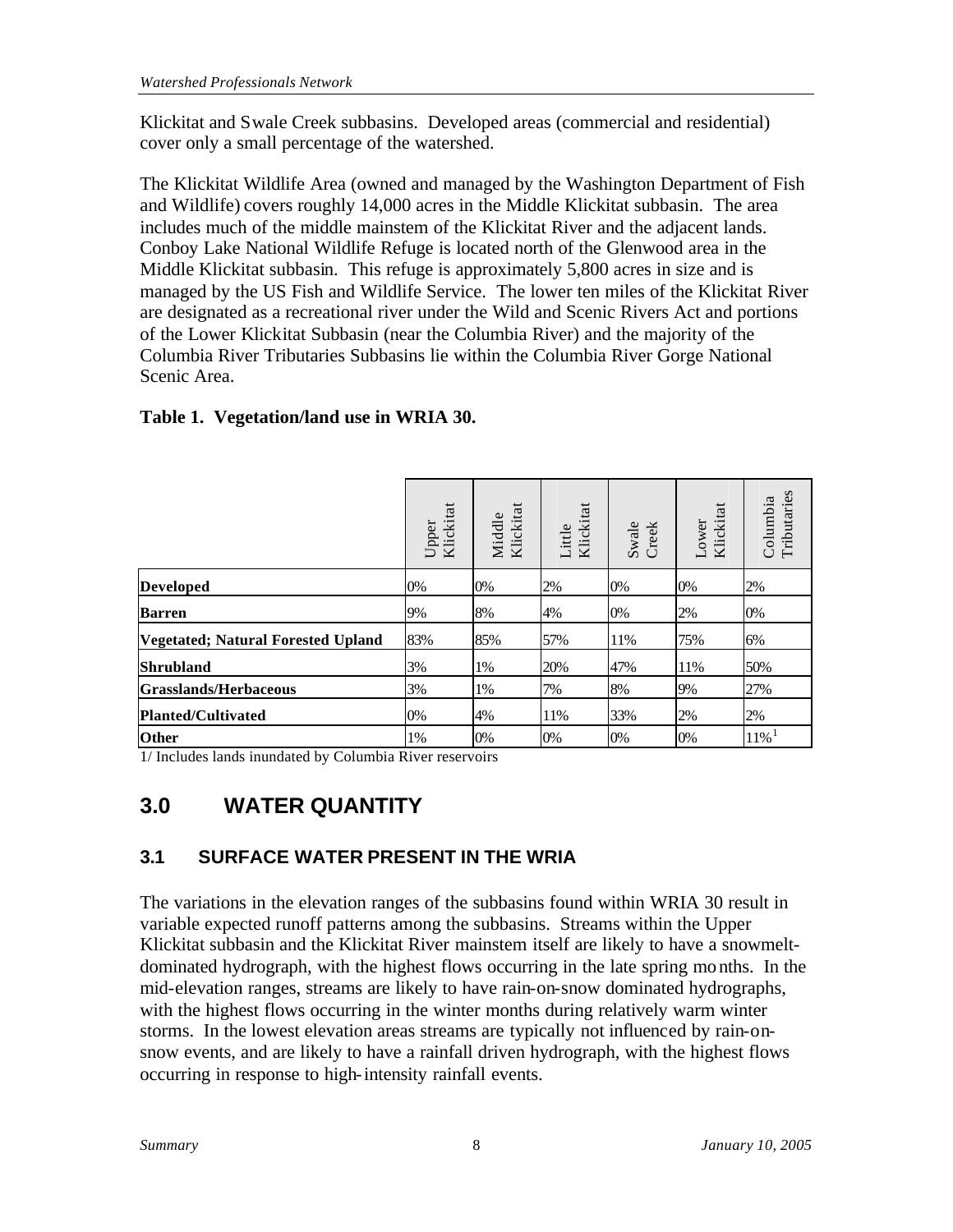The gentle relief of a large portion of the WRIA limits the potential energy available to move water through the system, resulting in relatively low stream velocities and erosion potential, and allows for precipitation to percolate to aquifers. Conversely, areas of steeper relief(found primarily in the Upper Klickitat subbasin and within steep canyon areas) have greater erosion potential and a greater propensity for moving water out of the system.

#### **3.1.1 Stream flow Estimates**

Stream flow values were estimated from the 15 Unites States Geological Survey (USGS) stream gages that have been deployed in WRIA 30 (Figure 3; Appendix A, Chapter 2). Most of the stream flow gages in WRIA 30 are no longer active and it is uncertain whether stream flow records that ended 20 years ago are representative of current conditions.



#### **Figure 3. 50 percent exceedance flow estimated at three locations on the mainstem Klickitat River and for the Little Klickitat River.**

Well documented cycles of relatively warm/dry and cold/wet weather in this area persist over periods of 20 to 30 years and are called the Pacific Decadal Oscillation, or PDO. Much of the data from gages in WRIA 30 were collected during cold/wet periods; hence averages of this data will tend to be more representative of wetter periods of time. At the time this report was prepared, the PDO cycle was transitioning into a cold/wet period. Water use and land use changes can also make it difficult to use old data to infer current conditions. It is noteworthy that the City of Goldendale has made major changes in its water supply sources in the last 2 years. The City has discontinued its diversion of water from Bloodgood Springs (a tributary to the Little Klickitat River) and is now using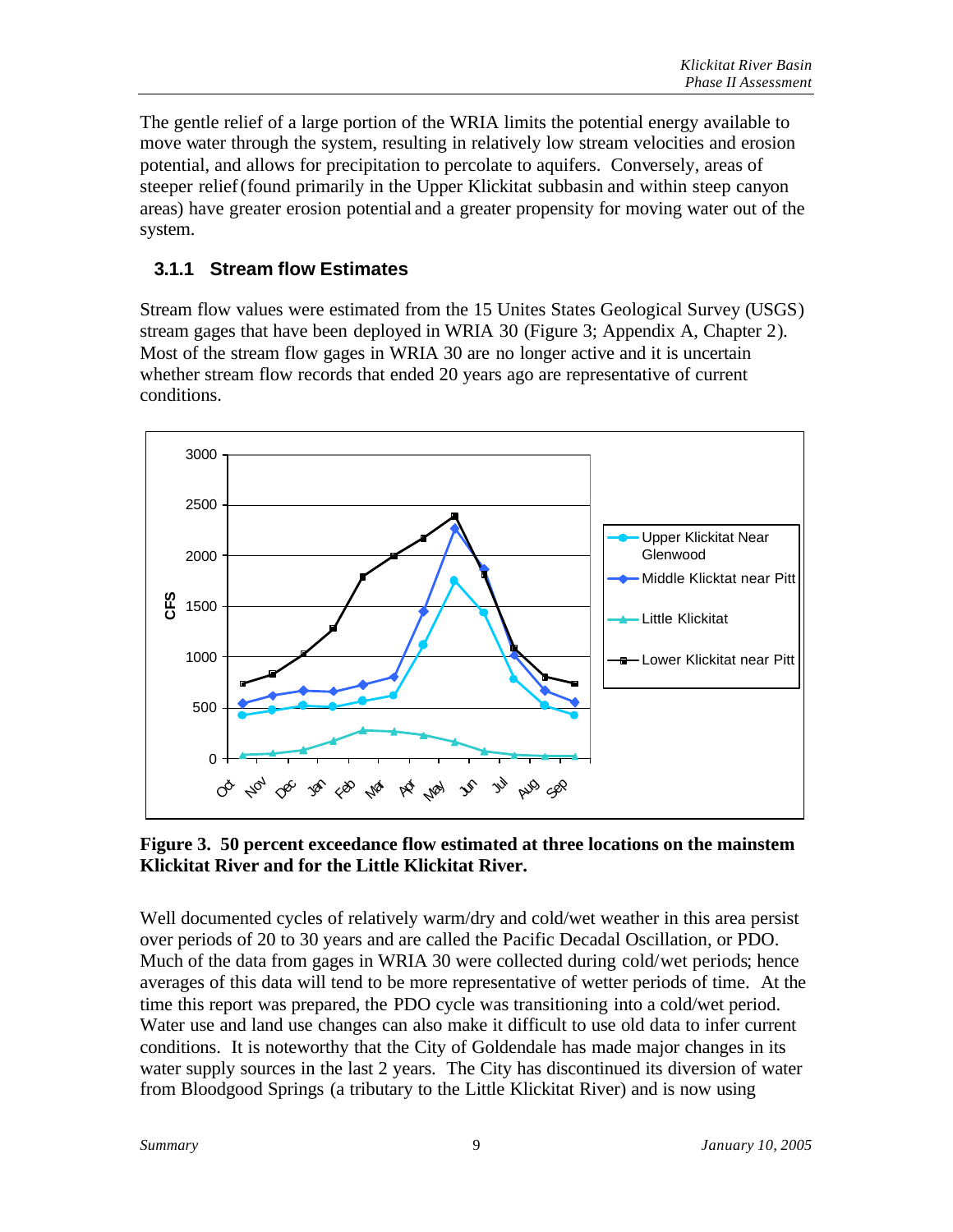groundwater from the Simcoe Mountain volcanics north of Town and Wanapum basalt aquifer in the Swale Creek Basin. Curtailment of diversion from Bloodgood Springs will provide increased flow in the Little Klickitat River, particularly during low-flow periods; however, no data exists to document the magnitude of this change.

For the purposes of this assessment, a statistical trend analysis was performed to determine if significant time trends exist for mean annual flow and annual low flow at two representative locations with longer-term data records. No significant trends over time were detected in the mean annual stream flow data at the two representative locations (i.e., the Little Klickitat River gage near Wahkiacus and Klickitat River gage near Pitt) evaluated in this assessment. In addition, when precipitation was factored out, there were also no significant time trends in mean annual stream flow at either location.

Snowmelt from Mount Adams contributes water to the Klickitat River in its upper reaches, which sustains flows in the mainstem through the dry summer months. There are no apparent long-term trends in total annual discharge of the Little Klickitat River at Wahkiacus. However, a significant declining trend in annual low flows was observed at this location (Figure 4). This observed trend may be at least partially due to additional climatic variables not accounted for (e.g., decadal cycles in precipitation, air temperature, snow pack), land use effects on water yield, increases in consumptive water use, or some combination of the above.

Stream flow records in the other subbasins were of insufficient duration or quality to evaluate trends.



**Figure 4. Annual low flows at the Little Klickitat River gage near Wahkiacus.**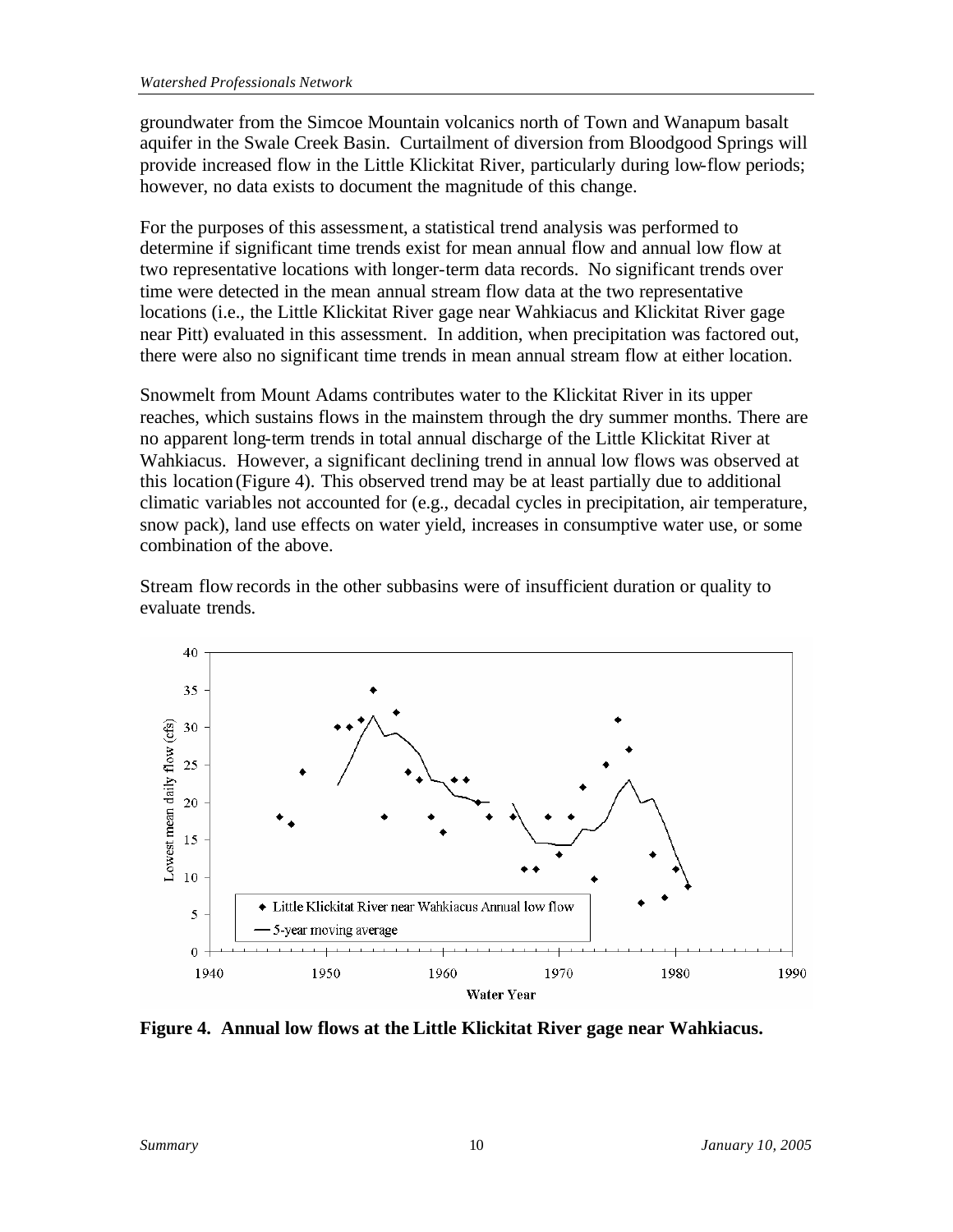#### **3.1.2 Peak Flows**

Estimated peak discharges at USGS stream gages within WRIA 30 were calculated. These values are the most recent available for the area. The February 8, 1996 event was the largest flood event on record (40,000 cfs) (Table 2). The 1996 event was estimated to be an 87 year event. Other major events occurred in 1974, 1964, and 1933. Each of these events exceeded the estimated 10 year flood event flow of 20,500 cfs near the mouth of the Klickitat River (near Pitt).

#### **3.2 GROUNDWATER PRESENT IN THE WRIA**

The groundwater characteristics of the principal geologic units in WRIA 30 (Appendix A, Chapter 5) are discussed briefly below (from oldest to youngest).

**Grande Ronde Basalt.** Relatively few wells within WRIA 30 produce groundwater from the Grande Ronde Basalt, and those that do are typically deep wells (greater than 400 feet deep) used for irrigation in the southern watershed. Groundwater in the Grande Ronde beneath most of the watershed (Middle Klickitat Subbasin and south) regionally flows toward the south with discharge to the main stem Klickitat River and the Columbia River.

| Table 2. Ten largest peak flow events on record (7/1/1909-1/31/1912) |
|----------------------------------------------------------------------|
| and 10/1/1928-9/20/2002) recorded at the USGS gage on the            |
| Klickitat River near Pitt.                                           |

| <b>Date</b> | <b>Daily Mean</b> |
|-------------|-------------------|
|             | Flow              |
| 2/8/1996    | 40000             |
| 1/16/1974   | 39000             |
| 12/22/1933  | 23500             |
| 12/23/1964  | 22800             |
| 2/21/1982   | 18900             |
| 1/2/1997    | 18600             |
| 12/22/1955  | 16500             |
| 2/10/1961   | 16000             |
| 1/21/1972   | 14300             |
| 2/1/1995    | 13600             |

Based on regional assessment of structural controls (folds and faults) in the basalts, The Warwick Fault, which bisects the western portion of Swale Creek valley at Warwick, forms a structural closure to the Swale Creek valley creating an impoundment of groundwater to the east of the fault.

In the Goldendale area and immediately north, deep wells completed in the Grande Ronde have had water quality unsuitable for potable use (mineralized water with high total dissolved solids and localized presence of hydrogen sulfide). Based on limited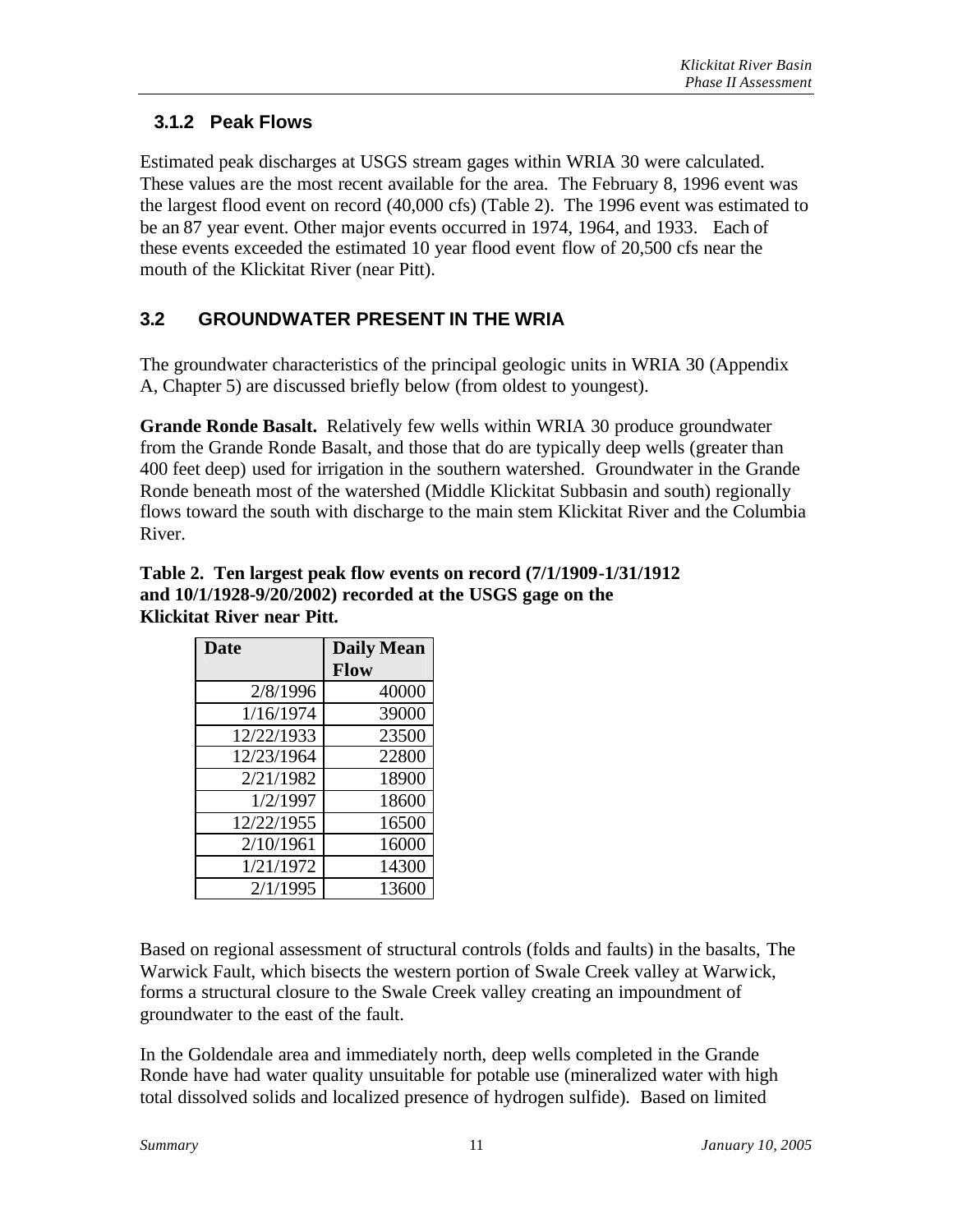exploration, groundwater quality in this unit appears to be moderate to good within the Swale Creek subbasin south of Goldendale. The observed differences in Grande Ronde water quality across the watershed are likely attributable to the source and amount of recharge to the unit. Little information regarding groundwater in the Grande Ronde is available for the northwestern portion of the watershed.

**Wanapum Basalt.** The Wanapum Basalt is typically the largest source for groundwater supply, particularly for large irrigation and municipal withdrawals, across the mid and southern portion of WRIA 30. Groundwater in the Wanapum regionally flows toward the southwest, but a significant east-west trending groundwater divide occurs along an unnamed anticline separating the Goldendale area (to the north) from the Centerville area (to the south). From this groundwater divide, groundwater flows in the basalt northward to the Little Klickitat River and southward to the Swale Creek valley. Groundwater in the Wanapum flows into the Swale Creek valley from the north and south. As discussed above for the Grande Ronde, the Warwick Fault creates an impoundment of groundwater in the Wanapum Basalt to the east.

Groundwater quality in the Wanapum is variable depending on location and depth, but is generally suitable for most, if not all, uses. In the central region of the basin near Goldendale, the available data suggest that total dissolved solids (TDS) increases with depth.

**Quaternary Volcanics.** Within the Little Klickitat subbasin, the Quaternary-aged Simcoe Volcanics, forming the Simcoe Mountains, represent an important source of groundwater. The Simcoe Volcanics have many flows with a coarse, open texture that permits rapid recharge and good vertical and lateral movement of water. Because of the high permeability of some zones in the Simcoe Volcanics, they can provide large quantities of groundwater. The City of Goldendale recently completed a new municipal supply well in this unit to replace the City's historical source of supply from the Bloodgood Springs. The majority of the documented springs in this subbasin discharge from the Simcoe Volcanics, often feeding the numerous tributary streams to the Little Klickitat River. Groundwater quality in the Simcoe Volcanics is typically exceptional. Groundwater in the Quaternary Volcanics of the Camas Prairie region (Middle Klickitat Subbasin) flows toward the northeast, discharging to large springs along tributaries to the Klickitat River (e.g., Outlet Creek).

#### **3.3 RECHARGE OF GROUNDWATER AND SURFACE/GROUNDWATER INTERACTIONS**

#### **3.3.1 Groundwater Recharge**

Groundwater recharge within WRIA 30 (Table 3) occurs primarily through the infiltration of precipitation (both rain and snowmelt), and secondarily as seepage from surface waters and from anthropogenic affects (e.g. return flows from irrigation and septic systems) (Appendix A, Chapter 5).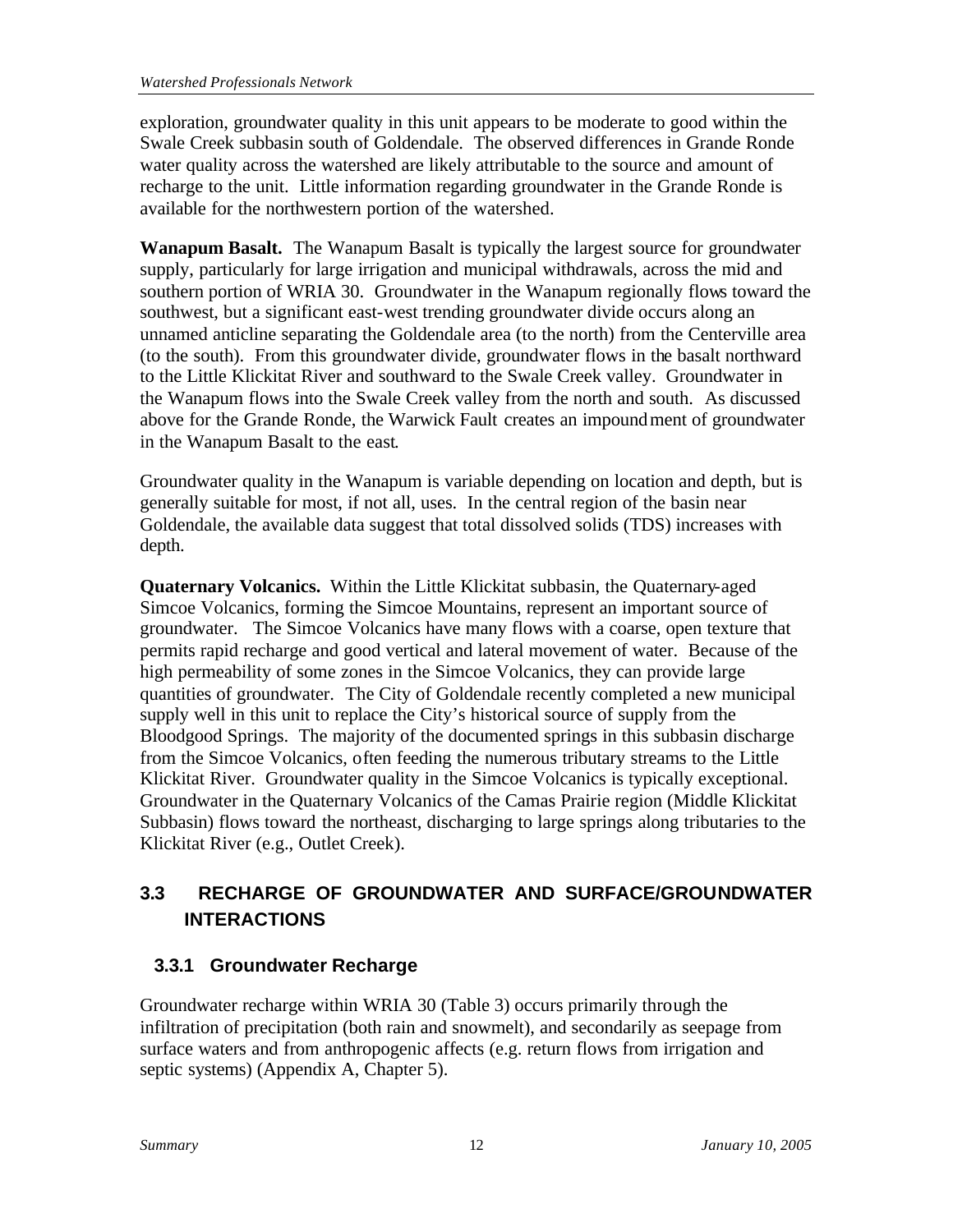The USGS estimated pre-development recharge by converting current commercial/industrial, irrigated agriculture, and dry land agriculture land uses to predevelopment land uses (sage, forest, grassland, sand/barren). Based on the modeling results, recharge for the current land use is nearly 60% greater than under predevelopment land uses, primarily as a result of irrigation return flows.

| <b>Subbasin</b>        | Area<br>(acres) | Ave.<br>Annual<br>Recharge<br>Rate<br>(inch/yr) | Ave.<br>Annual<br>Recharge<br><b>Volume</b><br>$(\text{acre-ft/yr})$ | Relative %<br><b>Contribution</b><br>to Recharge |
|------------------------|-----------------|-------------------------------------------------|----------------------------------------------------------------------|--------------------------------------------------|
| <b>Upper Klickitat</b> | 224,113         | 15                                              | 280,000                                                              | 33%                                              |
| Middle Klickitat       | 298,831         | 14                                              | 345,000                                                              | 41%                                              |
| Little Klickitat       | 179,195         |                                                 | 109,000                                                              | 13%                                              |
| Swale                  | 80,490          | 4                                               | 26,000                                                               | 3%                                               |
| Lower Klickitat        | 82,111          | 10                                              | 69,000                                                               | 8%                                               |
| Columbia Tribs         | 58,155          | 3                                               | 12,000                                                               | 2%                                               |
| <b>WRIA 30 Totals</b>  | 922,915         |                                                 | 841,000                                                              |                                                  |

**Table 3. Estimated Annual Recharge Volumes by Subbasin**

#### **3.3.2 Groundwater Discharge**

Annually, water (rainfall and irrigation water) percolates through soils and into groundwater. This is known as groundwater recharge. Most of the groundwater recharge in WRIA 30 ultimately discharges to surface waters within the watershed; however, some groundwater both enters and exits the watershed via deep flow systems (Appendix A, Chapter 5). Springs are the most obvious indication of groundwater discharge locations. Although the data on spring locations are somewhat coarse and do not cover the upper half of WRIA 30 (all of Upper Klickitat and part of Middle Klickitat Subbasins), some general patterns are apparent.

- ß A relatively large number of springs occur in and around the Camas Prairie region of the Middle Klickitat Subbasin. Several of these springs are large in magnitude, and stream flow increases of 100 cfs as a result of major spring discharges have been documented in this area.
- In the Little Klickitat Subbasin, the majority of the documented springs discharge from the Quaternary Volcanics, often feeding tributary streams to the Little Klickitat River. Much of this discharge is fed by snowmelt in the Simcoe Mountains, and has a short residence time in the aquifer prior to discharge. Springs of note are Simcoe Springs, within the subbasin headwaters, which serve as the City of Goldendale's principal water supply. Bloodgood Spring, lower in the subbasin, likewise has historically served as a water supply for Goldendale. Many of the other tributaries on the north side of the Little Klickitat River also initiate at springs.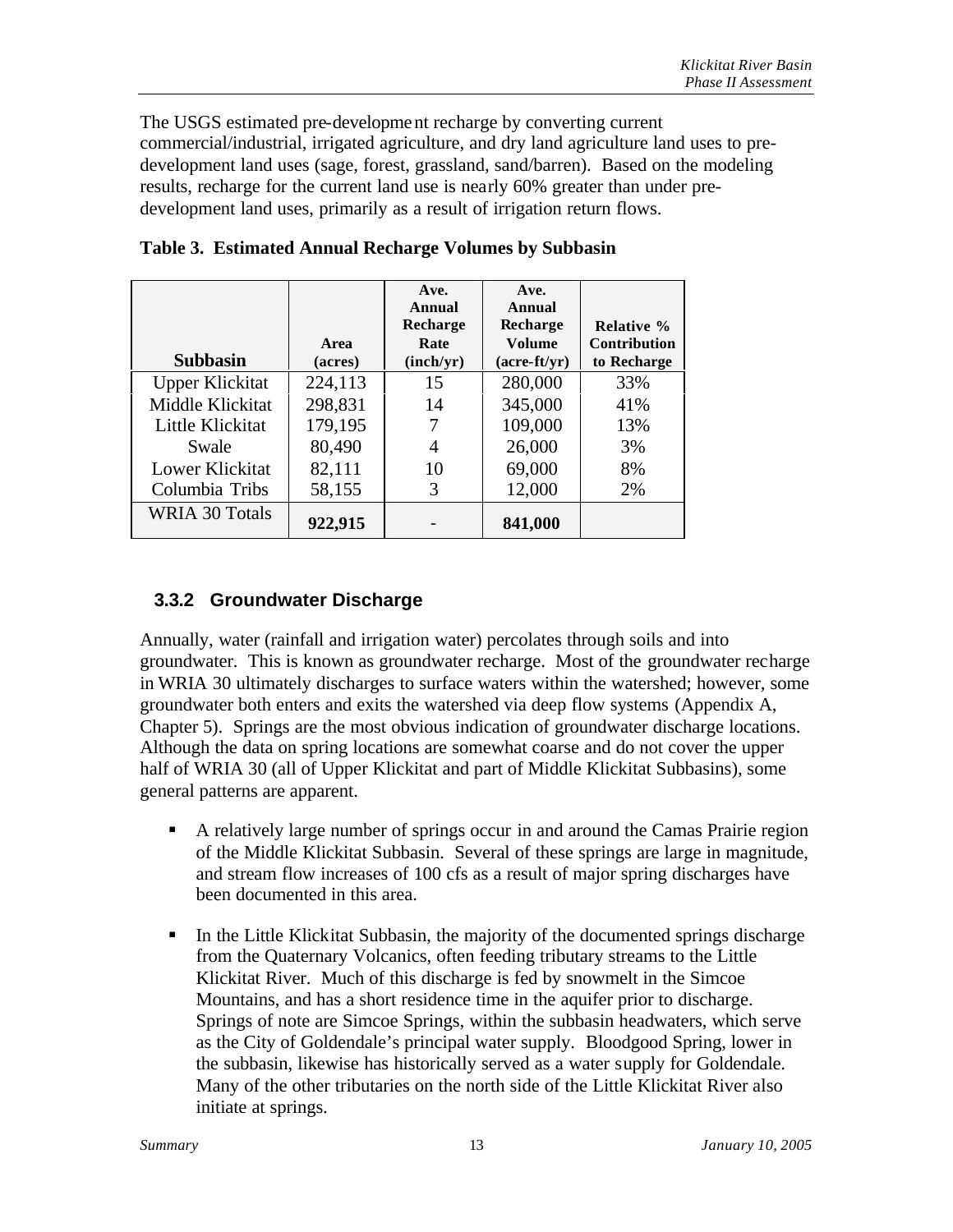- The few springs mapped in the Lower Klickitat Subbasin appear to emanate from the Wanapum Basalt. Springs are not mapped discharging from the Grande Ronde Basalt where the Klickitat River has eroded down into it.
- Relatively few springs are mapped in the Swale Creek Subbasin. They are within or near the alluvial fill near Centerville. A few small springs were also observed discharging from the basalts within Swale Canyon during an April 2003 field reconnaissance. One spring near Stacker Canyon has an estimated summer flow of 0.25 to 0.5 cfs. None of the other observed springs had significant discharge.
- ß Few springs are mapped within the Columbia Tributaries Subbasin; however, groundwater is known to discharge to the Columbia River.

#### **3.3.3 Groundwater Conditions and Hydraulic Continuity by Subbasin**

There are varying degrees of hydraulic continuity between groundwater and surface water depending largely on the horizontal and vertical position of the groundwater aquifer relative to the surface water body and the presence or absence of lowpermeability materials or structural controls between the two. In WRIA 30, groundwater in areas of shallow alluvial aquifers typically has significant hydraulic connection with all classes of streams as well as rivers (Appendix A, Chapter 5). Conversely, groundwater in deeper basalt aquifers may have limited connection to headwater streams and principally discharges to the major, lower elevation drainages including the mainstem of the Klickitat and Columbia Rivers as well as smaller streams.

Groundwater in the Quaternary Volcanics west of the Klickitat River likely discharges to the Klickitat River, although no hard data are available to assess the degree of hydraulic continuity.

The Middle Klickitat River Subbasin includes the Camas Prairie region west of the Klickitat River and, east of the river, the Summit Creek drainage. The Camas Prairie consists of a large expanse of alluvium with thickness of up to 160 feet, which was deposited in a synclinal trough of the underlying Quaternary Volcanics. Shallow wells (including dug wells) in the alluvium are common, with small to moderate yields depending on the permeability of the alluvium. A few wells tap the deeper basalt aquifers.

As a result of the abundant shallow groundwater in the region, springs are common in the Camas Prairie (Glenwood) area. Documentation of substantial spring discharge to local streams demonstrates direct hydraulic continuity between shallow groundwater (alluvium) and streams in this portion of the Middle Klickitat Subbasin.

The Summit Creek drainage, east of the Klickitat River, is incised within the Quaternary Volcanics, but there is little information (no well records) regarding groundwater resources in this area.

Groundwater production in the Little Klickitat River Subbasin occurs primarily from the Wanapum Basalt and, north and west of Goldendale, from the younger Simcoe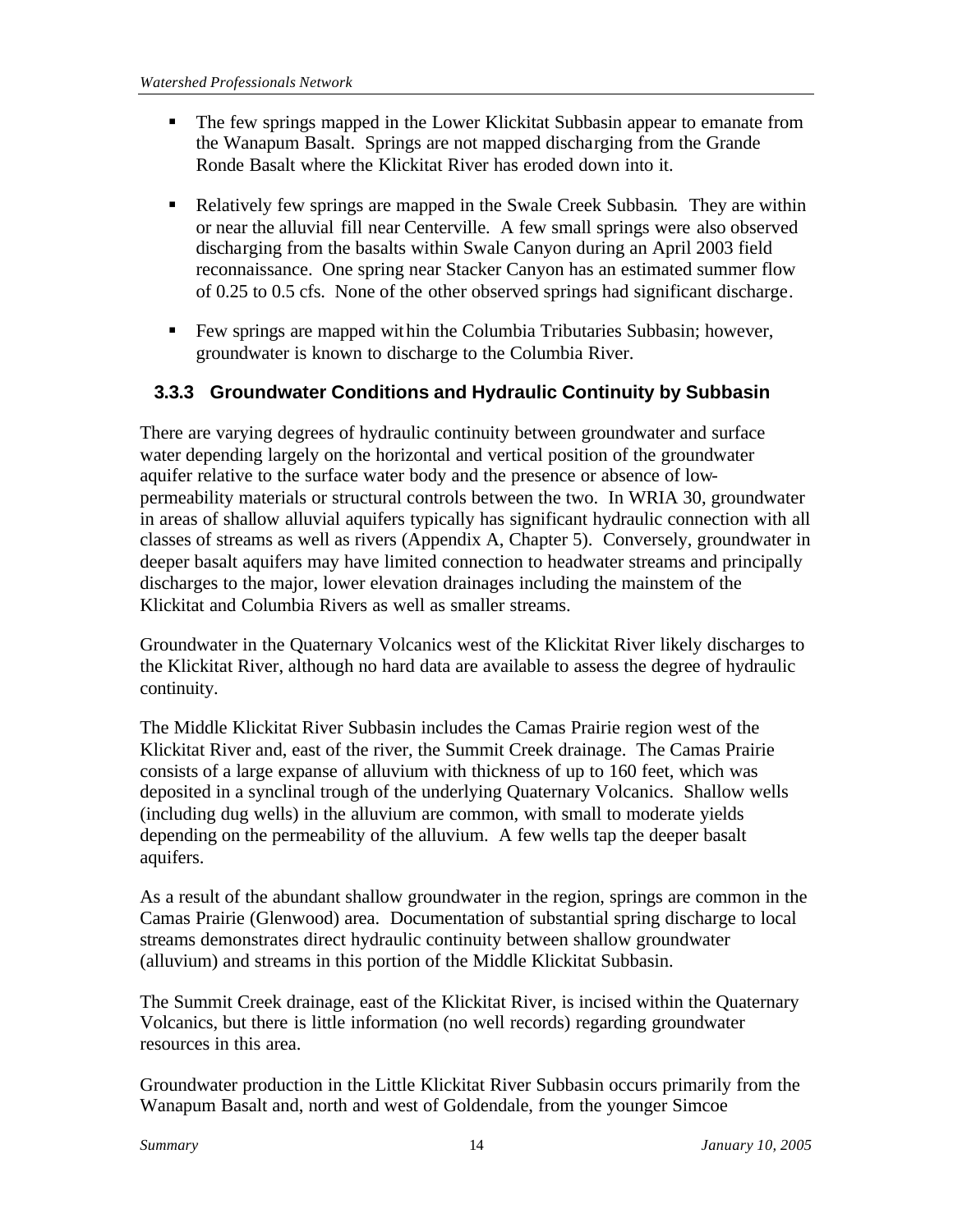Volcanics. A few deep wells also tap the underlying Grande Ronde at depths of 900 feet or more. Available geologic data indicate that the Wanapum Basalt extends to depths of roughly 750 feet in the Goldendale area. Yields from this aquifer are normally less than 500 gpm, with a few of the deeper wells capable of producing greater than 1,000 gpm. Several wells north and west of Goldendale produce groundwater of excellent quality from the Simcoe Volcanics. In addition, spring discharge from the Simcoe Volcanics, within the Simcoe Mountains, provides the City of Goldendale's primary municipal water supply.

Similar to Camas Prairie, the Swale Creek subbasin is an alluvium-filled basin within an east-west trending synclinal trough of the Wanapum Basalts, in the area surrounding Centerville. Alluvial deposits have filled the depression over an area measuring approximately 3 miles wide and 8 miles long, with depths to bedrock along the axis of Swale Creek greater than 200 feet near Centerville. Groundwater in this basin occurs within both the alluvial deposits and the underlying Wanapum and Grande Ronde Basalts. The principal uses of groundwater in the Swale Creek subbasin are irrigation and domestic supply. Many of the older irrigation wells are also open to the alluvial deposits. In recent years, use of some of these shallow irrigation wells has diminished in favor of deeper wells. The domestic wells generally obtain water from the alluvial aquifer or a combination of the alluvial aquifer and the underlying Wanapum Basalt.

The presence of surface water flow in the central portion of Swale Creek, between Highway 97 on the east and the Warwick area on the west, is ephemeral or of a seasonal nature directly related to the groundwater level in the surrounding alluvium. In early spring groundwater levels in the alluvium are generally high (shallow depth below the ground surface). Localized flooding of the low-lying areas around Swale Creek has reportedly occurred during particularly wet periods in the late winter and early spring. This portion of the creek is generally dry by late spring/early summer and for the balance of the year as groundwater levels in the alluvium decline.

The Warwick fault on the western margin of the Centerville valley impedes westerly groundwater flow within the basalt aquifers, and thus impedes groundwater contribution to the Swale Creek Canyon (west of Warwick). This geologic control on groundwater discharge is confirmed by low summer surface water flows and lack of any significant springs within Swale Creek Canyon.

The Lower Klickitat River Subbasin encompasses the area between Wahkiacus and the river's discharge to the Columbia River at Lyle. Groundwater in this region is produced primarily from the Wanapum Basalt. In the highlands west of the Klickitat River, groundwater is typically produced from shallow wells tapping the Wanapum Basalt, but yields are generally low. In areas where the Klickitat River valley is wider, some shallow wells produce from recent alluvial gravels. Groundwater in the alluvium is expected to have direct hydraulic continuity with the river. Springs commonly discharge from the basalts along the walls of the Klickitat River valley in this subbasin. Wells drilled to depths of 200 to 300 feet in this area have historically flowed at the surface due to naturally occurring pressure. It is hypothesized that this groundwater has migrated upward from deeper basalt zones via faults. The locations of springs adjacent to some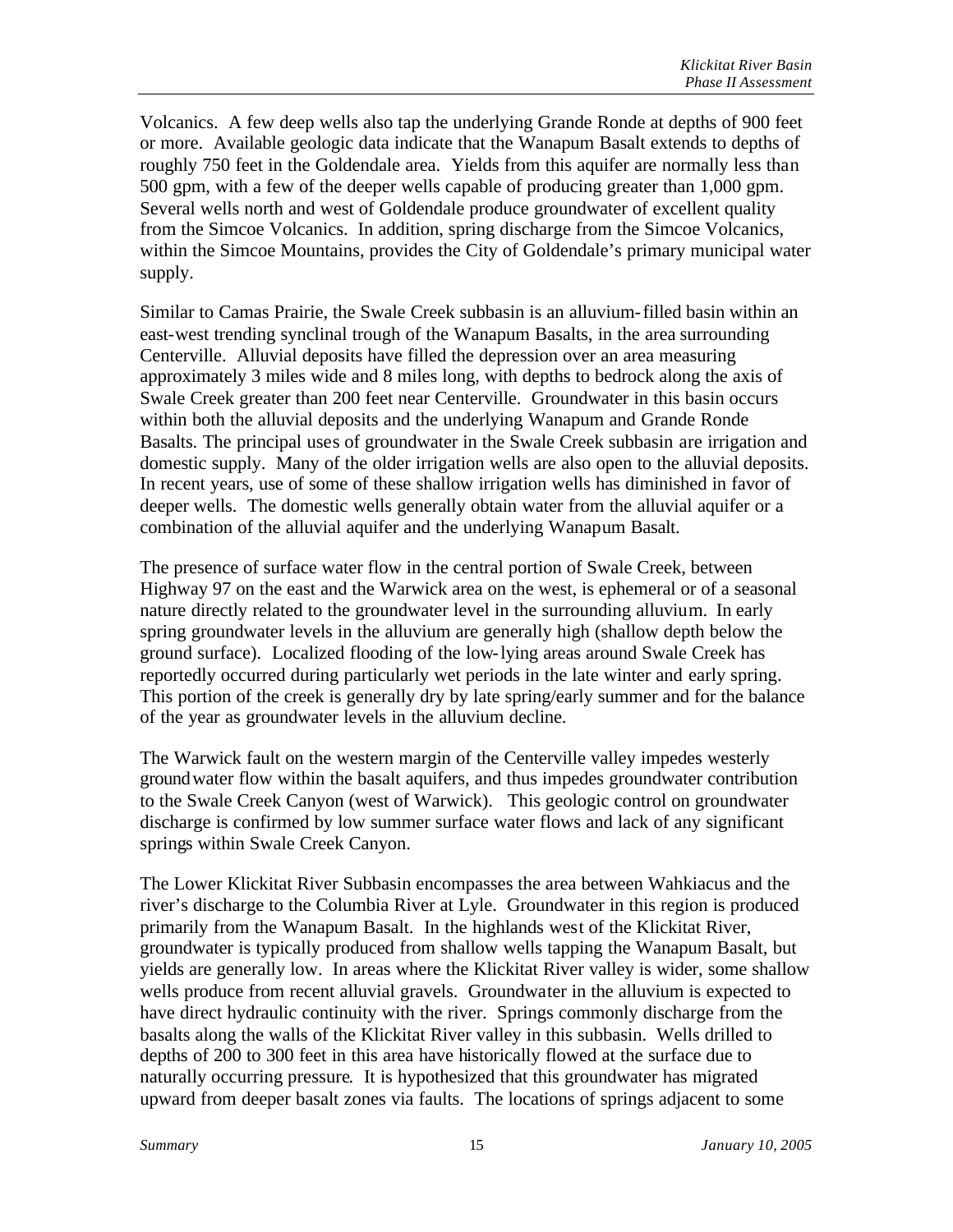streams in the subbasin indicate hydraulic continuity between groundwater in the Wanapum Basalt and surface waters of the subbasin.

Within the Columbia Tributaries subbasin, groundwater is used primarily for municipal, domestic, and limited industrial supplies; the bulk of the irrigation and industrial water supply is obtained from the Columbia River. In the western half of the subbasin, springs discharging from the basalt provide small water quantities for domestic or stock watering purposes. However, most of the groundwater in this area is obtained from wells. Wells completed in close proximity to the Columbia River can be highly productive, owing largely to their direct hydraulic connection with the river.

#### **3.4 WATER RIGHTS**

The current status of water appropriations in the watershed was determined through an examination of existing water right permits, certificates, claims, and applications. However, actual water use often varies significantly from the amount of water appropriated under existing water rights in a basin. Therefore estimates of actua l water use are also needed to assess the current water demand.

To help develop a preliminary understanding of the water quantity picture in WRIA 30, the quantity of water allocated for use through existing water rights in each Subbasin was summarized, based on available information from Ecology's Water Right Application Tracking System (WRATS) (Appendix A, Chapter 6).

Based on the WRATS database for WRIA 30, a total of 59,577 acre-feet/year of water is allocated by 881 water right certificates and permits (Table 4). Of this total quantity, the vast majority (77%) of water allocated within the watershed is for irrigation use (Figure 5). Water rights allocated for municipal, domestic, commercial/industrial, heat exchange, and railway uses collectively make up an additional 22% of the total. Water rights allocated for stock watering, fire protection, fish propagation, and wildlife propagation collectively make up less than 1% of the total. The majority of the water right certificates and permits are located in the Little Klickitat, Swale, and Columbia Tributaries Subbasins (Figure 6).

According to the WRATS, there are a total of 1,178 claims in WRIA 30 for a total of 91,062 acre-feet of water per year (Table 4). The overwhelming majority of water claimed is for irrigation use.

The WRATS database includes a total of 92 water right applications for new appropriations (groundwater and surface water) pending in WRIA 30. The cumulative rate of diversion/withdrawal encompassed by these applications is approximately 1,170 cfs. The largest number of applications, but not necessarily the largest quantities requested, is for irrigation use. Annual quantities are determined during the permitting process and thus not recorded for applications.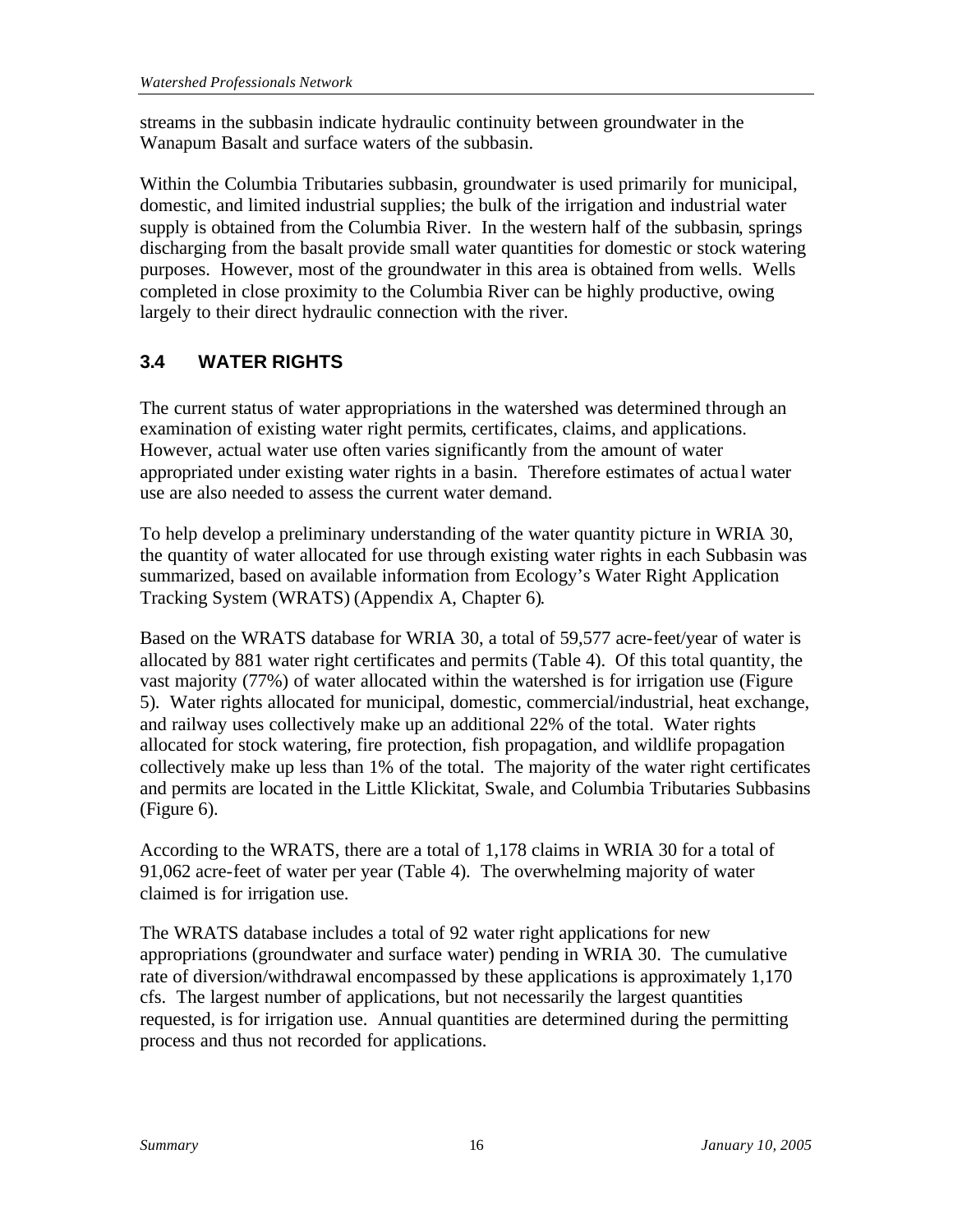|  | Table 4. Number of certificates and permits, claims, and applications for WRIA 30 |  |  |
|--|-----------------------------------------------------------------------------------|--|--|
|  | and the acre-feet per year certificated, permitted, claimed, or applied for.      |  |  |

|                        | Groundwater<br><b>Certificates and</b><br><b>Permits</b> |            | <b>Surface Water</b><br><b>Certificates and</b><br><b>Permits</b> |            | <b>Claims</b> | <b>Applications</b> |          |          |
|------------------------|----------------------------------------------------------|------------|-------------------------------------------------------------------|------------|---------------|---------------------|----------|----------|
|                        | Number                                                   | $ac-ft/yr$ | Number                                                            | $ac-ft/yr$ | Number        | $ac-ft/yr$          | Number   | ac-ft/yr |
| <b>Upper Klickitat</b> | 0                                                        | $\theta$   | 10                                                                | 10         | 28            | 43300               | $\theta$ | $\Omega$ |
| Middle Klickitat       | 6                                                        | 487        | 188                                                               | 699        | 278           | 44590               | 5        | 202      |
| Little Klickitat       | 181                                                      | 18910      | 259                                                               | 15136      | 182           | 1536                | 31       | 19       |
| <b>Swale Creek</b>     | 58                                                       | 11632      | $\mathbf{r}$                                                      | 27         | 273           | 15                  | 22       | 5.8      |
| Lower Klickitat        | 15                                                       | 217        | 67                                                                | 3002       | 240           | 13                  | 16       | 122      |
| Columbia Tributaries   | 61                                                       | 7997       | 29                                                                | 1468       | 177           | 1608                | 18       | 821      |
| <b>Total</b>           | 321                                                      | 39243      | 560                                                               | 20342      | 1178          | 91062               | 92       | 1169.8   |



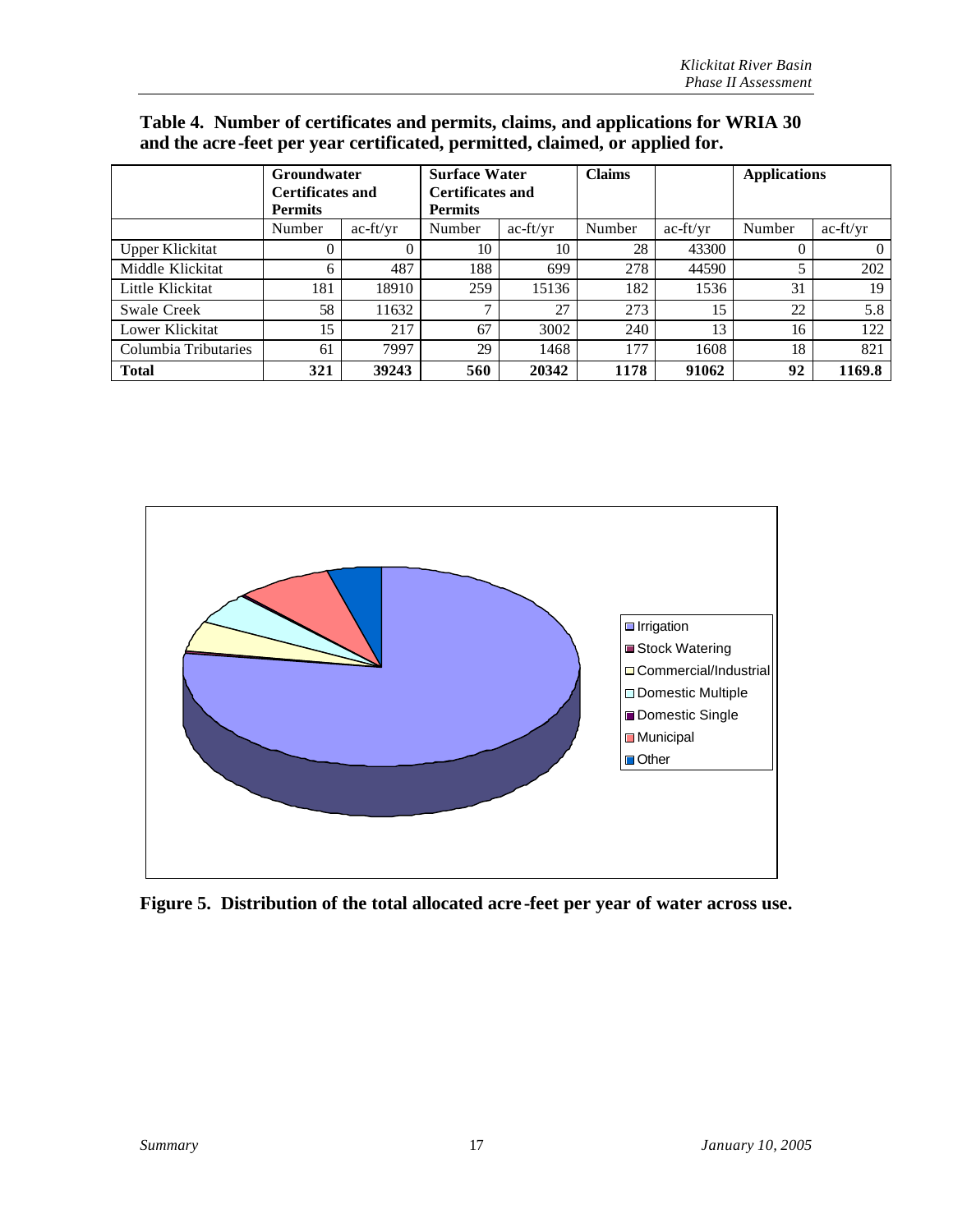

**Figure 6. Surface and ground water allocated through certificates and permits in each subbasin.**

#### **3.5 WATER USE**

Estimates of actual water use are important for comparison against appropriated ("paper") water rights and for developing a preliminary water budget for WRIA 30 (Appendix A, Chapter 6). Typically, actual water use will be lower than water right appropriations because water rights recorded in the WRATS may be inactive or development of the allocated resources may be constrained by a variety of factors. With the exception of the larger purveyors, water use has historically not been metered, although this is changing with promulgation of a metering rule (WAC 173-173) by Ecology As such, preliminary estimates of actual water use were developed for this Level 1 Assessment based on available information and numerous assumptions.

Table 5 summarizes water use estimates, by subbasin, for the various categories of use (irrigation, residential, and non-residential). Based on the results of this Level 1 Assessment, irrigation represents the overwhelming majority (approximately 92%) of the total water use in WRIA 30, which is consistent with the results of the water rights analysis. Residential and non-residential uses comprise roughly seven and one percent of the total water use, respectively.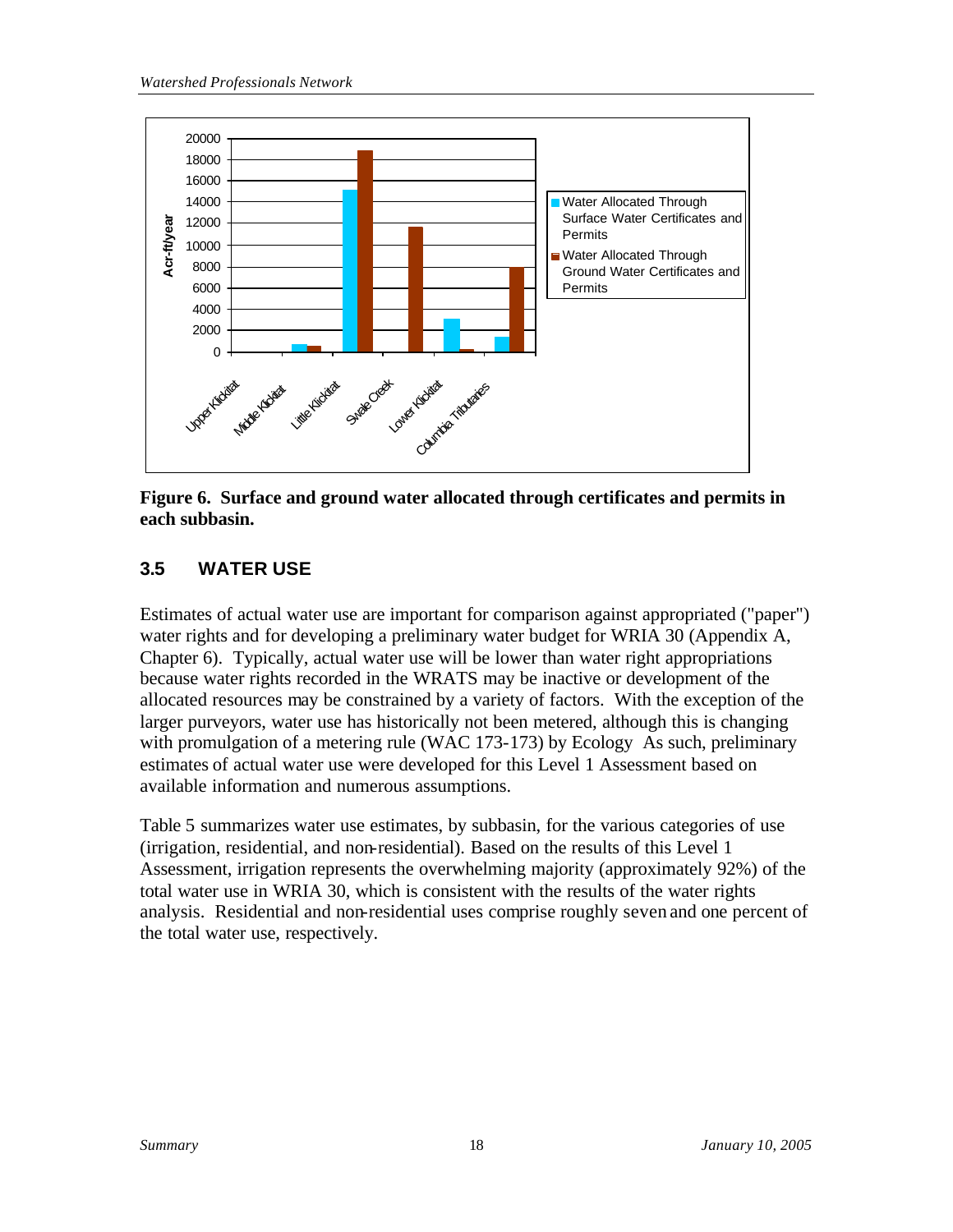|                         | Estimated Water Use (Acre-Feet/Year) by Category |             |             |             |                 |
|-------------------------|--------------------------------------------------|-------------|-------------|-------------|-----------------|
|                         |                                                  | PWS-        | Self-       |             |                 |
|                         |                                                  | Supplied    | Supplied    | PWS Non-    | <b>Subbasin</b> |
| <b>Subbasin</b>         | Irrigation                                       | Residential | Residential | Residential | <b>Totals</b>   |
| Middle Klickitat        | 13,895                                           | 154         | 13          | 10          | 14,071          |
| Little Klickitat        | 9,788                                            | 750         | 477         | 400         | 11,415          |
| Swale Creek             | 5,729                                            | 3           | 19          | 0.1         | 5,751           |
| Lower Klickitat         |                                                  | 111         | 307         | 26          | 444             |
| Columbia Tributaries    | 48                                               | 358         | 56          | 34          | 496             |
| <b>WRIA 30 Totals:</b>  | 29,459                                           | 1,376       | 871         | 471         | 32,177          |
| % of Total WRIA 30 Use: | 92%                                              | 4%          | 3%          | 1%          | 100%            |

**Table 5. Estimated Total Water Use for WRIA 30 by Subbasin** 

#### **3.6 FUTURE DEMAND**

Future demand is influenced by expected change in population, expected change in industrial/commercial uses, and expected change in existing water uses. At present, residential and non-residential water use is only 8% of the total water used in the WRIA. Irrigation uses consume 92% of the water used.

Population growth in Klickitat County is relatively slow. The U.S. Census Bureau estimated the total population in the County at 19,161 people. They have projected a county-wide population of 19,547 on July 1, 2003. This corresponds to an estimated growth rate of approximately 0.7 percent per year. Applying this rate of growth to the estimated population within the WRIA (11,705 people) over ten years, the change in population would be expected to be an increase by roughly 785 people. Applying the estimated water use per capita (2,247 acre-feet per year divided by 11,705 people), this increase in population projected over ten years would result in an increase in demand for residential water use of approximately 143 acre-feet per year. This increase in demand is very small relative to the quantity of water used for irrigation. Hence, future water consumption is likely to continue to be nominal relative to irrigation use.

At present, water consumed by commercial/industrial uses are only 1% of the total volume used in the WRIA. In the near future, a new energy is expected to go online in Goldendale. Estimates of water demand of this plant are not available. Additional future changes in commercial demand are unknown, but could change if additional industries move into the WRIA.

Irrigation use has been changing in the WRIA in recent years. The number of acres that are irrigated is believed to have decreased in some areas over recent years, based on input from local landowners. Hence assumptions had to be made regarding the number of irrigated acres. Additional assumptions had to be made regarding the amount of water used, return flows, and other factors affecting irrigation water use. As a result, there is considerable uncertainty in the irrigation water use estimates developed in the Level I assessment. Refinement of the irrigation water use estimates has been recommended for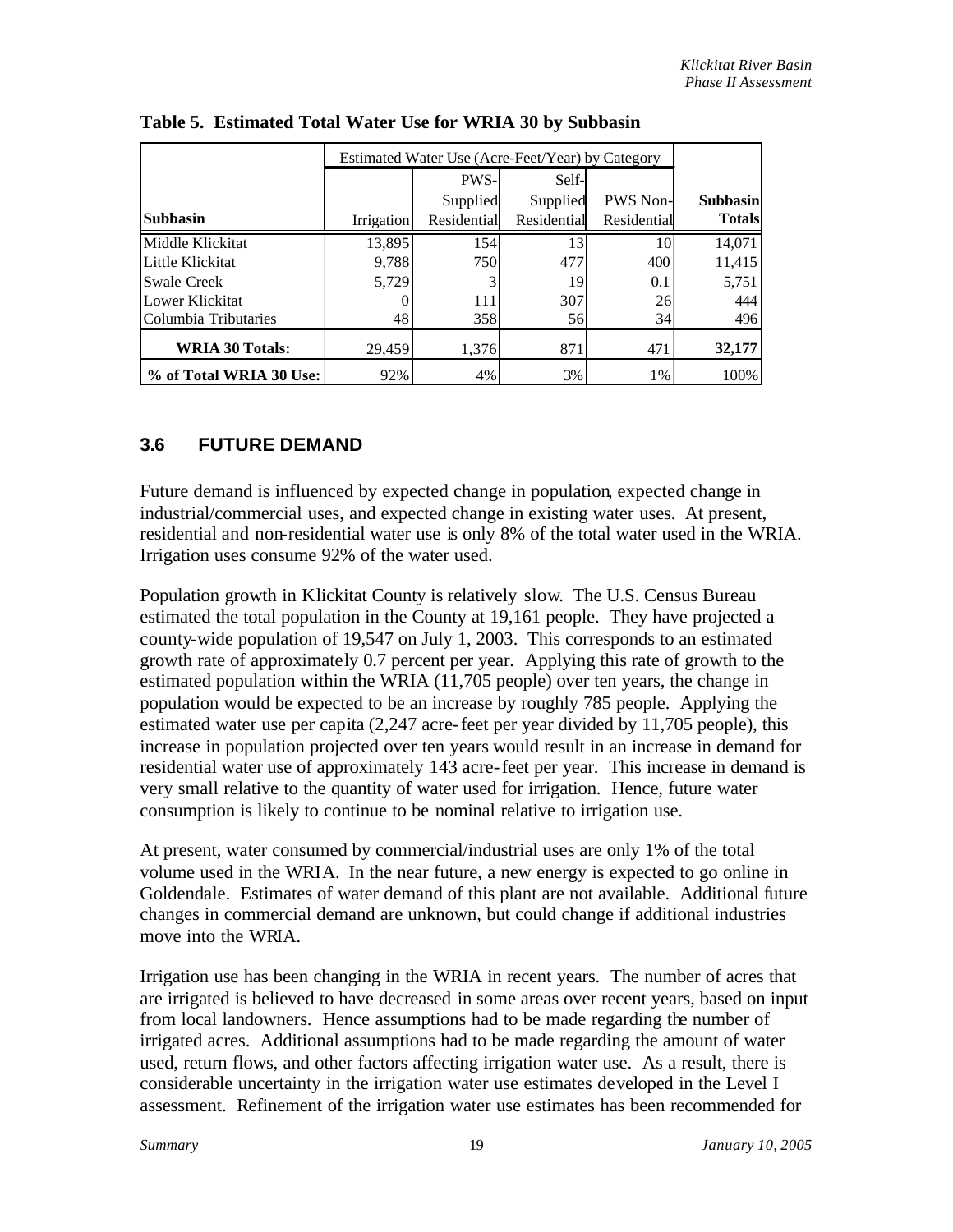additional study. Future demand in irrigation is unknown. Demand will be affected by economic factors that cannot be predicted. Given that irrigation comprises the largest water use in WRIA 30, reliable estimates of future demand cannot be developed.

#### **3.7 WATER AVAILABLE FOR ALLOCATION**

Groundwater available for allocation cannot be quantified. Estimates of annual recharge are available (see section 3.3.1), however the quantity of groundwater discharged to streams is unknown in most areas (Appendix A, Chapter 6). Also the portion of the estimated irrigation use that is drawn from groundwater cannot be reliably estimated in some areas; hence the total amount available for allocation cannot be quantified. Groundwater appears to be abundant in the Camas Prairie (Glenwood) area and the Simcoe volcanics located in the northern portion of the Little Klickitat basin. The Wanapum basalts are also quite productive. The quantity of water available for allocation from these areas is, however, unknown.

Surface water available for allocations cannot be reliably determined due to uncertainties in actual water use and uncertainties regarding the quantity of water needed to provide for specified beneficial uses.

No estimates of water use were available for the Upper Klickitat basin. Recorded water right allocations are very small in the subbasin relative to stream flows. The recorded rights, however, do not include Federal Reserve rights. Hence, the total use of water in the subbasin is highly uncertain.

Total estimated annual surface water use in the Middle Klickitat subbasin is approximately 2 percent of the average annual 50% exceedance flow and annual groundwater use is slightly less than 0.1 percent of the total annual groundwater recharge volume. Total annual surface water allocations (including claims) are roughly 6 percent of the 50% exceedance flows, and groundwater allocations are approximately 0.1 percent of the annual groundwater recharge. Water use is concentrated from April through September, which includes the summer months when stream flows are naturally lowest. Current water use is estimated at roughly 30 percent of the summer 50% exceedance flow (Figure 7). There is substnatial uncertainty in the estimates of irrigation water in the middle Klickitat River subbasin. Given that irrigation comprises the largest water use in the subbasin, refinement of the irrigation water use estimates would help to improve those estimates.

The Little Klickitat has the second highest estimated water use in WRIA 30. The estimated annual surface water use is approximately 6 percent of the average annual 50% exceedance flow, and annual groundwater use is approximately 6 percent of the annual groundwater recharge. Annual surface water and groundwater allocations (excluding claims) are 17 percent of the 50% exceedance flows and annual groundwater recharge, respectively. The majority of the water use is in summer when flows are lowest (Figure 8).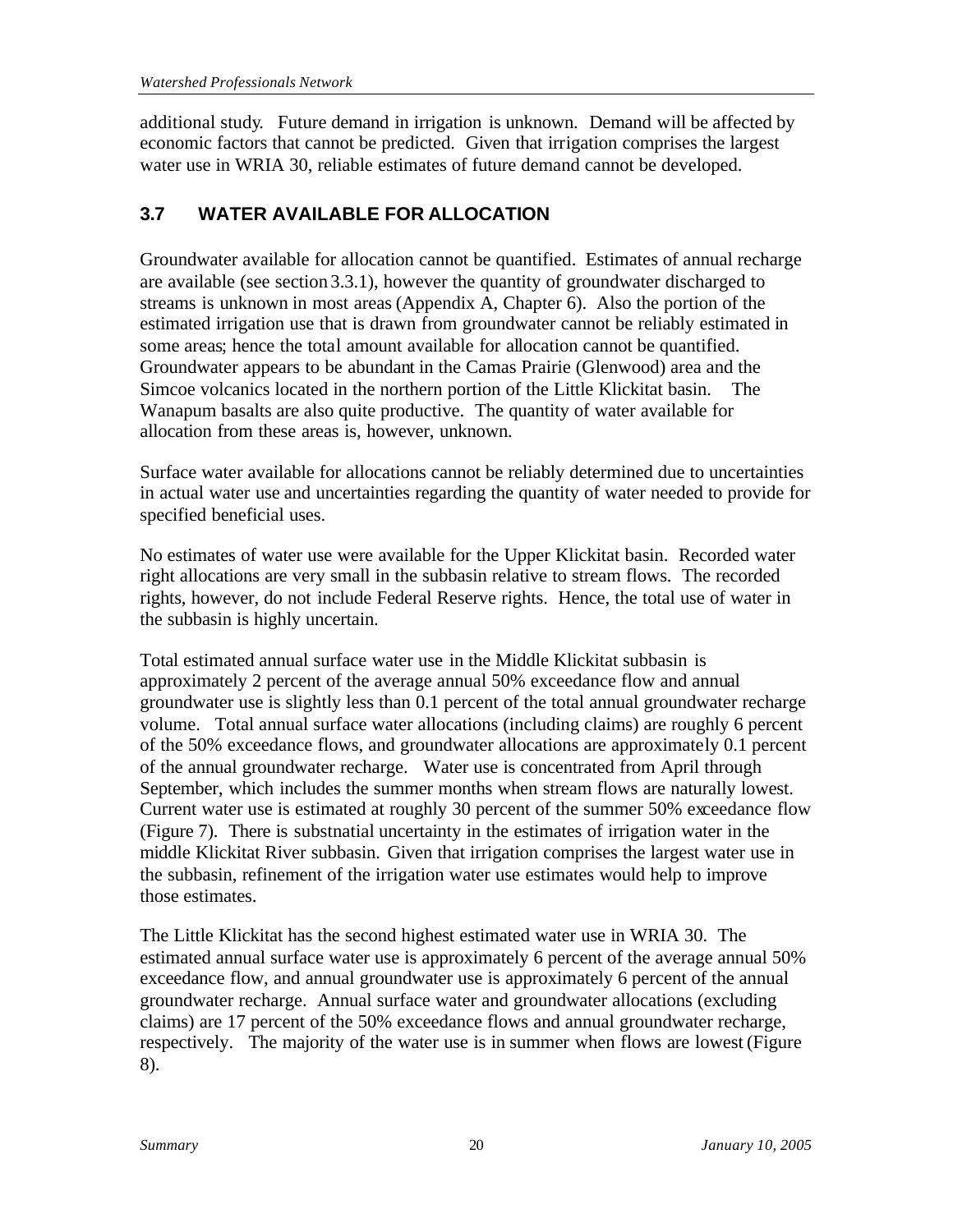

**Figure 7. Total estimated surface water allocation and use in the Middle Klickitat Subbasin relative to the 50% and 90% exceedance flows.** 



**Figure 8. Current estimated surface water allocation and use relative to the 50% and 90% exceedance flows in the Little Klickitat subbasin.**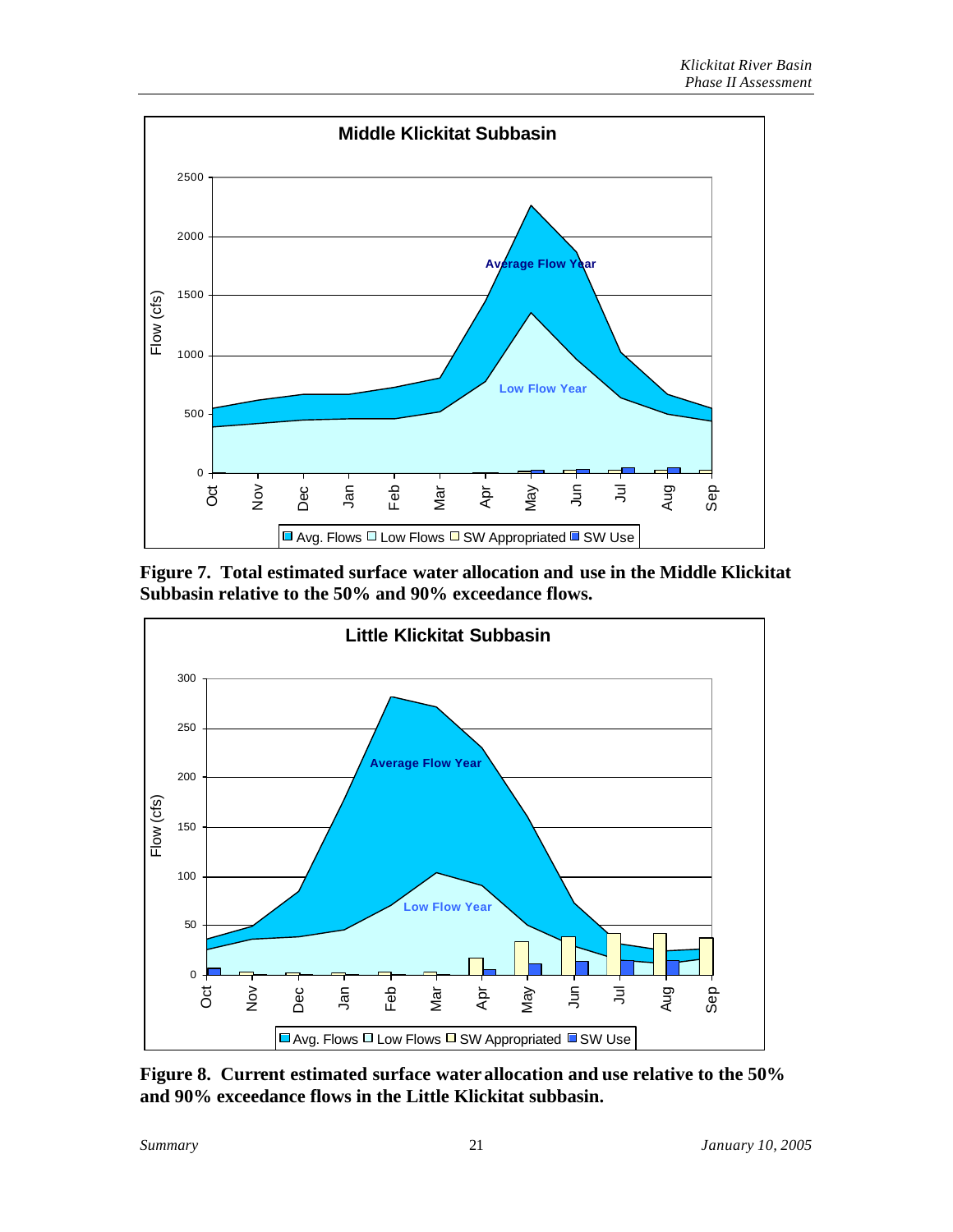As was discussed in previous sections, there is substantial uncertainty regarding the estimated irrigation water use in this subbasin.

Total water use within the Lower Klickitat River subbasin is negligible. The cumulative water use, which is the sum of the use within the subbasin plus water use in all subbasins upstream, is negligible in winter. In summer, estimated use is 7.3 percent of the 50 percent exceedance flow (which reflects the surface water withdrawals) (Figure 9).

Sufficient information was not available to develop water budgets for the Swale Creek and Columbia River Tributaries Subbasins. Most of the creeks in these subbasins are dry or near dry in summer; hence no surface water is available for allocation in summer months. However, groundwater in the underlying aquifers appears to be abundant (Appendices B and C).



**Figure 9. Exceedance flows, water allocation and water use within the lower Klickitat subbasin (values of use and allocation within the subbasin are too small to show on the plot), and total cumulative water allocation and use reflecting water use in the Lower Klickitat subbasin and all upstream subbasins.**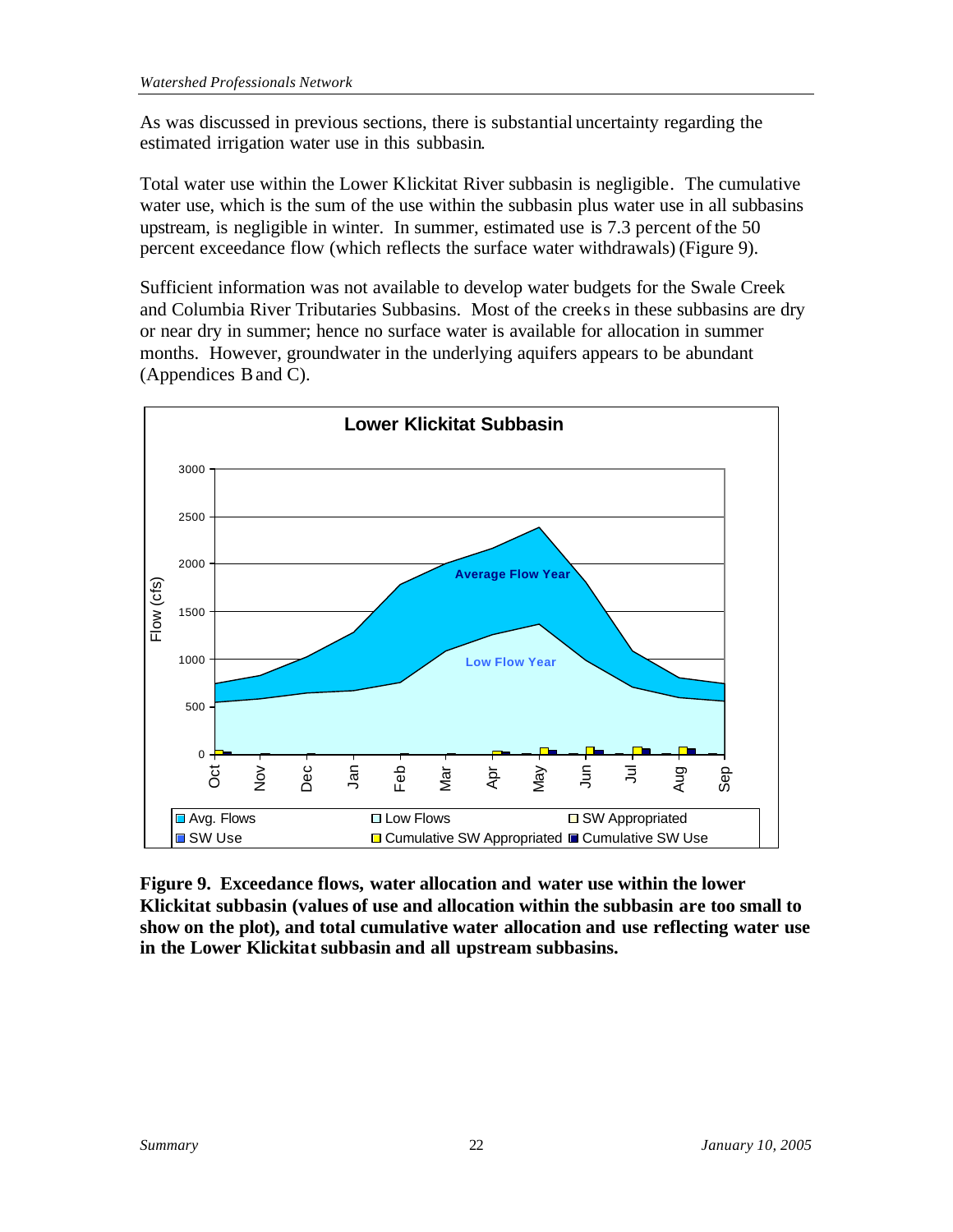## **4.0 WATER QUALITY**

#### **4.1 SURFACE WATER**

Section 303(d) of the federal Clean Water Act requires Washington State periodically to prepare a list of all surface waters in the state for which beneficial uses of the water – such as for drinking, recreation, aquatic habitat, and industrial use – are impaired by pollutants. These are water quality limited estuaries, lakes, and streams that fall short of state surface water quality standards, and are not expected to improve within the next two years. The list of these waters is commonly referred to as the 303(d) list.

Nine streams and stream segments in WRIA 30 have been included on the 1998 303(d) list (Table 6). With one exception (Swale Creek), all of the listings are in the Little Klickitat Subbasin. The identified impairments include segments impaired due to temperature and those impaired due to low stream flows. It should be noted that some unmonitored streams or stream segments may fail to meet the state standards. In situations where data are not sufficient to determine whether standards are met, the streams or stream segments are not included on the 303(d) list. Details regarding water quality in WRIA 30 can be found in Appendix A, Chapter 4.

#### **4.1.1 Middle Klickitat Subbasin**

There were no water quality data sources or reports identified for the Middle Klickitat subbasin. Big Muddy Creek, a tribut ary to the West Fork Klickitat River, originates at the Rusk and Klickitat glaciers on the east flank of Mount Adams and Little Muddy Creek originates at the Wilson glacier. There are occasional natural glacial outburst floods that feed torrents of water and volcanic debris into Big Muddy Creek. Little Muddy Creek also carries a large volume of fine sediments due to the weathering of volcanic rocks and glacial action. During the warmest months, a sediment plume from these tributaries colors the Klickitat River from the West Fork to the Columbia River 63 miles downstream.

| <b>Water body</b><br>Segment ID. | <b>Name</b><br>(Township, Range,<br>Section) | <b>Subbasin</b>  | <b>Parameters Violating Water</b><br><b>Quality Standards</b> |                    |
|----------------------------------|----------------------------------------------|------------------|---------------------------------------------------------------|--------------------|
|                                  |                                              |                  | <b>Instream Flow</b>                                          | <b>Temperature</b> |
| D95ML                            | <b>Blockhouse Creek</b><br>(04N, 15E, 17)    | Little Klickitat | X                                                             |                    |
| XU61DO                           | <b>Bloodgood Creek</b><br>(04N, 16E, 17)     | Little Klickitat | X                                                             |                    |
| TN94DB                           | <b>Bowman Creek</b><br>(05N, 14E, 35)        | Little Klickitat | X                                                             |                    |
| YU86SG                           | <b>Butler Creek</b><br>(05N, 17E, 17)        | Little Klickitat |                                                               | X                  |

|  | Table 6. 303(d) Listed Water Segments in WRIA 30 (1996 and 1998 listings) |  |  |
|--|---------------------------------------------------------------------------|--|--|
|  |                                                                           |  |  |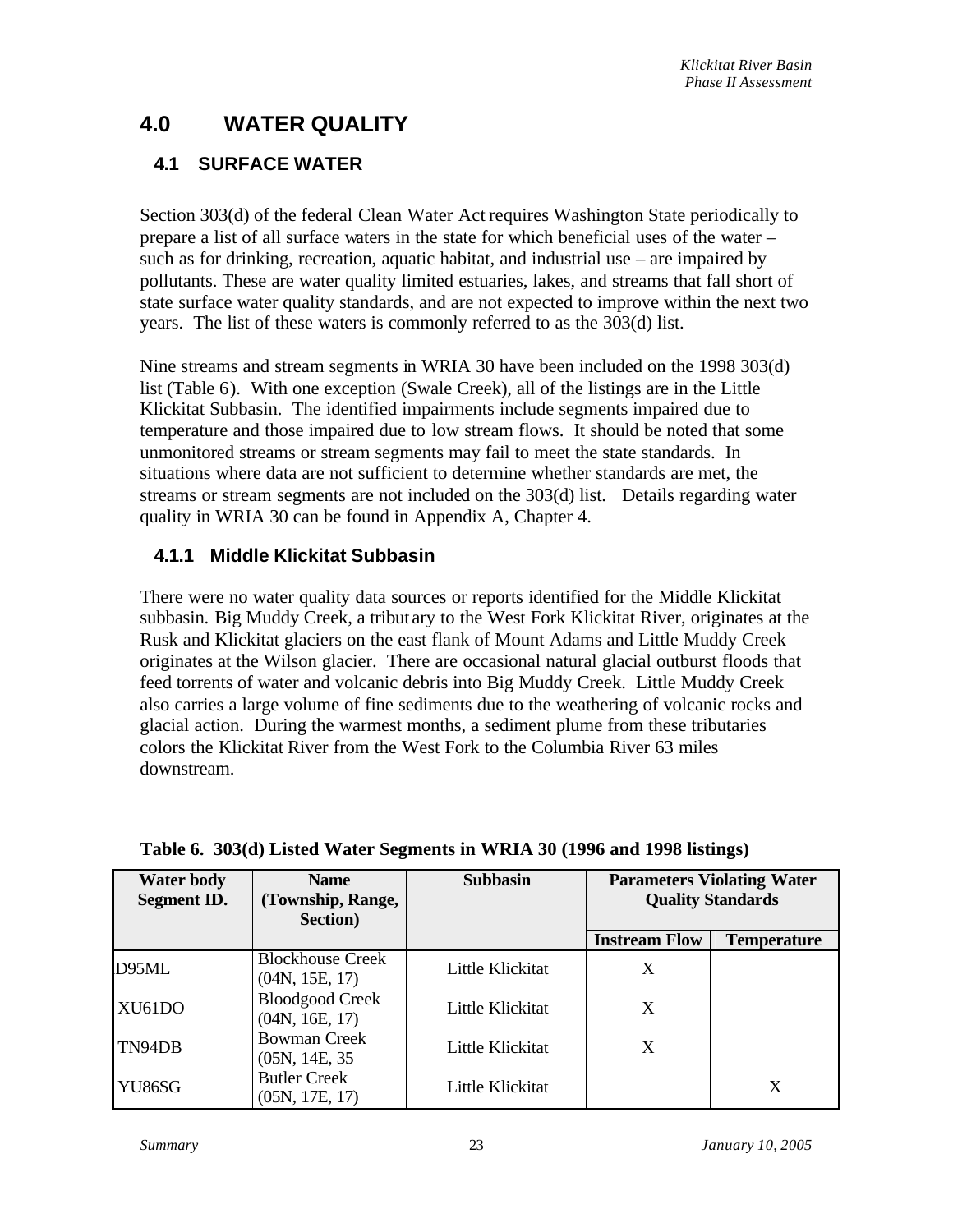| <b>Water body</b><br>Segment ID. | <b>Name</b><br>(Township, Range,<br>Section)                                                                                    | <b>Subbasin</b>    | <b>Parameters Violating Water</b><br><b>Quality Standards</b> |                       |
|----------------------------------|---------------------------------------------------------------------------------------------------------------------------------|--------------------|---------------------------------------------------------------|-----------------------|
|                                  |                                                                                                                                 |                    | <b>Instream Flow</b>                                          | <b>Temperature</b>    |
| AY21LB                           | Little Klickitat River<br>(04N, 14E, 09)<br>(04N, 15E, 28)                                                                      | Little Klickitat   | X<br>X                                                        | X                     |
| AG85MX<br>PW77VQ<br>PU81CT       | Little Klickitat<br>River, East Prong<br>(05N, 17E, 16)<br>(05N, 17E, 10)<br>(05N, 17E, 03)<br>(05N, 17E, 09)<br>(06N, 17E, 35) | Little Klickitat   |                                                               | X<br>X<br>X<br>X<br>X |
| XU61ED                           | Little Klickitat<br>River, West Prong<br>(05N, 17E, 18)                                                                         | Little Klickitat   |                                                               | X                     |
| FF43IZ                           | Mill Creek<br>(04N, 15E, 05)                                                                                                    | Little Klickitat   | X                                                             |                       |
| XN32HN                           | <b>Swale Creek</b><br>(04N, 14E, 19)                                                                                            | <b>Swale Creek</b> | X                                                             | X                     |

#### **4.1.2 Lower Klickitat Subbasin**

The Lower Klickitat Subbasin is the area that lies below the confluence with the Little Klickitat. The water quality problems identified in the Lower Klickitat Subbasin are elevated stream temperatures, periodic high sediment loads, elevated fecal coliform bacteria, and nutrient loading. The bacteria source has been attributed to nonpoint pollution sources such as the home sites and related septic system and cattle that graze along the mainstem and tributaries. An analysis of stream temperatures relative to natural background temperatures has not been conducted. Hence, the degree of effect of land use on current temperature situations is unknown. There are no 303(d) listed segments for the Lower Klickitat subbasin as of the 1998 listing.

Dissolved oxygen also fails to meet the water quality criteria a large portion of the time during the late summer period. Recorded dissolved oxygen levels are, however, out of the range of lethal levels, although the lower dissolved oxygen levels may cause some stress in fish populations.

#### **4.1.3 Little Klickitat**

The Little Klickitat River flows in a southwesterly direction from the southwest flank of the Simcoe Mountains (elevation 5,823 feet) to its confluence with the mainstem of the Klickitat River (elevation 600 feet) just north of Wahkiacus. There are twelve segments of the Little Klickitat that are contained on the 303(d) list of impaired water bodies. This list is developed by Ecology in fulfillment of requirements under the clear water act. Six of these stream segments are listed due to exceedance of the state temperature criteria and the remainders are listed for low instream flows.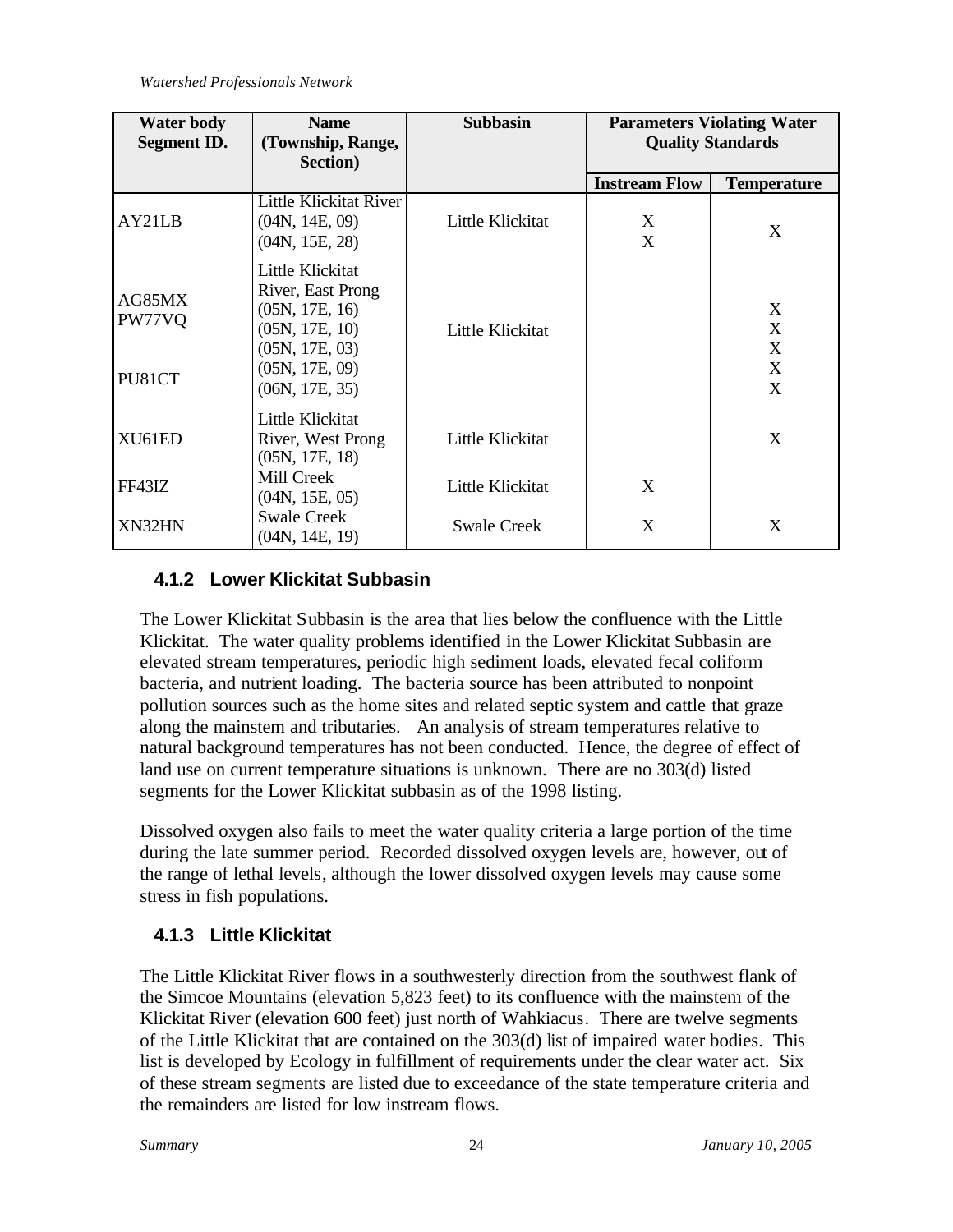The State has the responsibility to develop or support a plan for addressing and correcting water quality problems on 303(d) listed streams. One tool used for developing strategies to improve water quality is the development of a Total Maximum Daily Load (TMDL), which includes an assessment of the problem, identification of sources of pollutants, and a plan to address the problem. A Technical Report supporting a TMDL for the Little Klickitat River was completed in July of 2002 (Brock and Stohr, 2002). A draft Detailed Implementation Plan was released in June of 2004 (Anderson, 2004).

In addition to the temperature TMDL, a TMDL addressing total residual chlorine and biochemical oxygen demand (BOD) discharges from the Goldendale Wastewater Treatment Plant was developed by Ecology in 1993 (Pederson, 1993). The TMDL did not set load allocations, but recognized that modifications to the treatment plant completed in 1984 addressed previously identified problems. The treatment plant has undergone significant changes since that TMDL was completed; hence the information in that TMDL is now out of date.

Surface water was tested for fecal coliform and nitrate content in 2003 (Appendix D). All nitrate samples were well below the state criteria. Elevated fecal coliform concentrations were found at one location in Blockhouse Creek and one location in Bloodgood Creek.

#### **4.1.4 Swale Creek**

Surface water was tested for fecal coliform and nitrate concentration in 2003 (Appendix D). All nitrate samples collected from surface water met the state criterion. Elevated fecal coliform concentrations were found in late summer in several locations within the basin. These samples were collected from pools during a period of no flow.

A segment of Swale Creek in Range 4N, Township 14E, Section 19 (at the mouth of the creek), is listed on Ecology's 303(d) list as impaired due to exceedance of water temperature criteria and flow. A water quality study was completed between June and December, 2003 to address the current water temperature situation in Swale Creek, a tributary of the Klickitat River in Washington, and to estimate the potential and natural temperature situation in the lower portion of the creek which runs through a canyon (Appendix E).

The temperature criterion of 17.5  $\degree$ C was exceeded at all stations monitored in 2003. The state temperature standards indicate that adult and juvenile salmonids will generally be protected from acute lethality by maintaining temperature at or below 22°C (71.6°F). All sites monitored in 2003 exceeded 22 °C for one or more days. Inter-annual variability was not as high as expected. The differences between years were smaller than the differences within years.

Under current conditions, the upper two reaches of the canyon (covering roughly 9 miles) are largely dry, with isolated bedrock dominated pools. In this area, shade tends to be quite low around the pools  $\langle 25\% \rangle$ . The lower 3 miles of Swale Creek (excluding the mouth), is continuously wet in summer, though flow is negligible (estimated at 0.25 to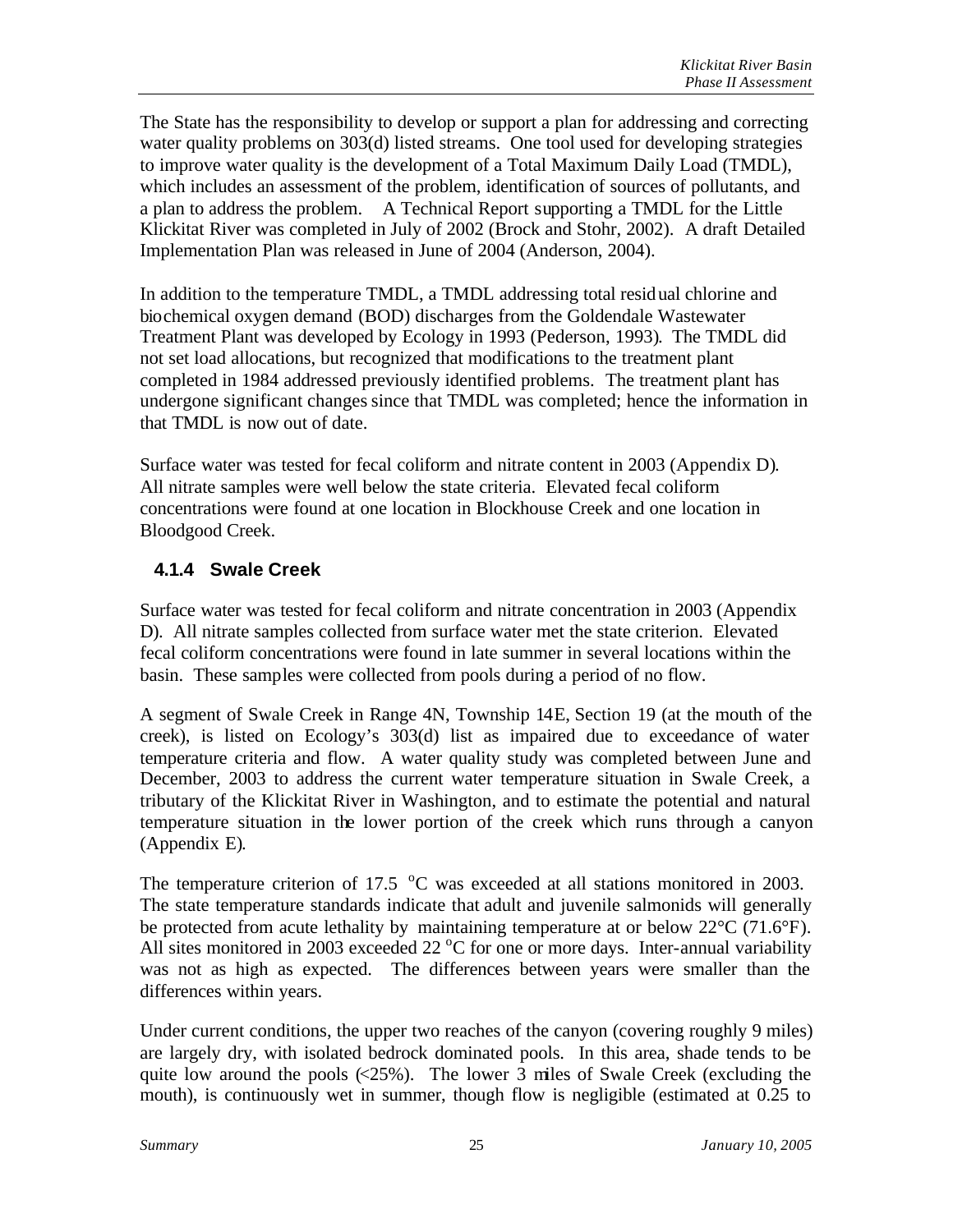0.5 cfs). Shade in the area is denser and reaches almost 100% in some areas. The lack of soils and water in Swale Creek downstream of Warwick is the primary limiting factor on the development of riparian vegetation.

"Potential vegetation" was estimated based on available soils and water, adjusted upwards where channel restoration may increase vegetative growth. Potential shade in the bedrock dominated reaches downstream of Warwick was estimated to be similar or slightly higher than current vegetation. Shade in the lower 3 miles of the stream is already high, but could potentially become higher. There also appears to be some potential for establishment of some large conifers in the lower reach.

The GLO surveys conducted from 1861 to 1872 indicate that vegetation in the area was either non-existent or "scattered". The lower 5 miles of the stream apparently had denser vegetation; however the vegetation in the deepest part of the canyon was also characterized as "scattered".

Flows in Swale Creek downstream of Harms Road are supported principally by runoff from numerous small tributaries draining the surrounding uplands downstream of Warwick (e.g., Columbia Hills and High Prairie). Groundwater discharge provides minimal baseflow to Swale Creek. Runoff from the adjacent uplands sustains Swale Creek flows into late springtime. Once the spring runoff is over, Swale Creek flows quickly diminish, leaving only intermittent flow and discontinuous pools within Swale Canyon. Because geologic structure (the Warwick Fault) limits groundwater discharge to Swale Canyon, the lack of groundwater baseflow into the canyon has existed for geologic time, unchanged by land use change within the subbasin. Information from GLO surveys conducted in 1861 and 1872 suggests that surface water hydrology in between Warwick and river mile 5 was similar to current conditions. Surveys in the lower 5 miles were conducted in April; hence they do not provide insight into summer low flow conditions.

The results of modeling of stream temperature suggest that the stream temperature could be reduced with increased vegetation by 2.4°C on average, with a maximum decrease at any location of 3.4°C. The model predictions suggest that the current temperature criterion (17.5  $^{\circ}$ C) may be met in some years in the lower 3 miles of stream where the riparian vegetation is at its maximum development. Predicted temperatures were in the range of 17.2 to 18.9  $\degree$ C in this reach for average years and 20.9 to 22.9  $\degree$ C for warm years. The use of the maximum potential shade in the model runs tend to reflect conditions several years after a disturbance event, such as flood or fire, but likely overestimates potential reductions in temperature on average. Problems were encountered in applying the *Heat Source* model in this situation. The model was applied in a situation that was outside of the data used to develop the model, which can potentially introduce substantial error. Therefore, the results of the modeling should be interpreted carefully.

#### **4.2 GROUNDWATER**

Most groundwater data were collected by water purveyors as part of their routine monitoring of water supply wells. Since the mid-1990s, one time testing of newly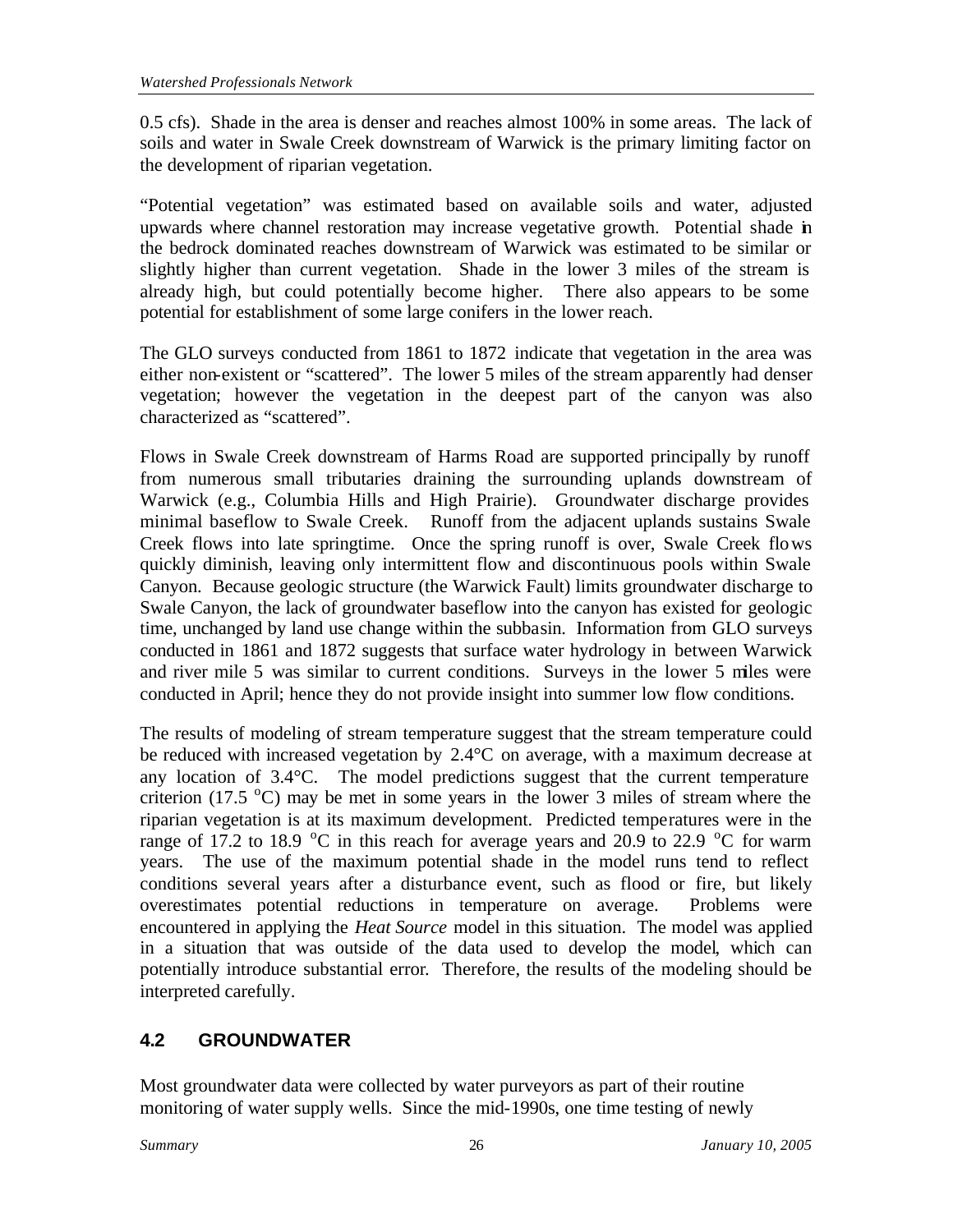constructed residential wells has been required, and this testing provided another source of groundwater quality data. There is no large-scale ground water monitoring plan in place that can be used to evaluate potential effects of land use on ground water quality or long-term trends in water quality. The available data indicate that most groundwater and monitored water supplies are well within drinking water standards, although many aquifers have high concentrations of sediments and the alluvial aquifer in the Swale Creek and lower Little Klickitat subbasins have localized areas of elevated nitrate levels (Appendix A, Chapter 4; Appendix D). Higher concentrations of nitrate tend to be found in wells that tap the upper 150 feet of the aquifer. Wells with elevated nitrate concentrations are correlated with elevated chloride concentrations, suggesting a septic source for the nitrate.

#### **4.2.1 Fecal Coliform Bacteria**

The only fecal coliform data available in any of the groundwater reports and databases reviewed for the Level I Assessment were from a closed landfill site located immediately north of HWY 14 east of Dallesport. Of the 108 samples collected at the four wells in the Horsethief Landfill most (101) met the State drinking water standards and no fecal coliforms were detected. The remaining seven samples had fecal coliform concentrations ranging from two to 23 coliforms/100 ml (milliliter).

A Level II study conducted primarily in the Swale and Little Klickitat subbasins (but also included samples from the middle and lower Klickitat subbasins) found no detectable fecal coliform concentrations in groundwater samples drawn from wells (Appendix D).

In a past study, some elevated values for fecal coliform bacteria were measured in both the Bloodgood and Simcoe springs. Nine fecal coliform samples were collected at Bloodgood spring and 36 at Simcoe spring between 1980 and 1985. A more recent threeyear study of the springs indicated that drinking water standards are met. No fecal coliform bacteria have been present in either spring and the maximum total coliform value measured was 23/100mL. Monitoring of these springs has continued and no bacteria had been detected for 10 years. Based on available information, contamination of groundwater from fecal coliforms does not appear to be a problem in WRIA 30.

#### **4.2.2 Other Water Quality Parameters**

The Washington Department of Health (WDOH) database contained 23 entries for copper and lead. The samples were taken from 21 public water systems all at different points of use (i.e. private residences, public and private buildings, waste water treatment plants, etc.) in 1993 through 2001. It appears that the majority of the samples were taken from a faucet or tap. The average concentration for the copper was 0.060 mg/L; none of the entries exceeded the State drinking water action level for copper (1.3 mg/L).

The average concentration for the lead samples was 0.002 mg/L; six entries had a concentration greater than the State drinking water action level of 0.015 mg/L for lead. It is likely these elevated concentrations are a reflection of the distribution system (i.e. pipes and plumbing) and are not representative of local groundwater quality.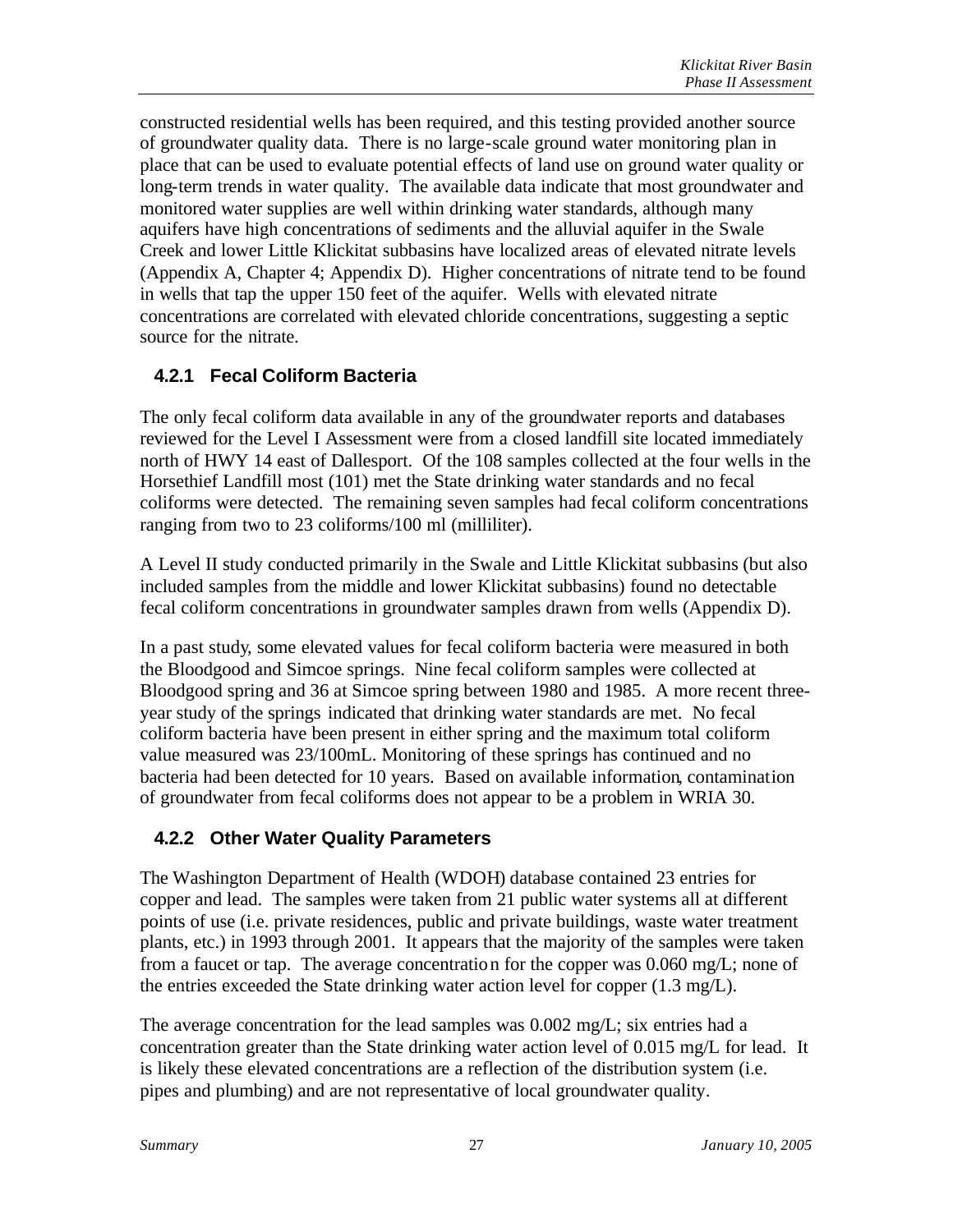Iron is a commonly occurring constituent of groundwater in Washington as it is derived naturally from the weathering of minerals within the aquifer. Iron is a secondary (aesthetic) contaminant to drinking water, with a water quality standard of 0.3 mg/L. Concentrations of iron above the standards are generally not considered a health problem, but it will impair the taste and can encrust plumbing and stain laundry. Although elevated concentrations of iron exist within the basin, none of the data sources reviewed for this study reported concentrations above the drinking water standard.

Deeper wells within the basin often have high total dissolved solids (TDS), manganese, and iron levels; however the majority of the domestic wells are located in shallow aquifers where mineralized groundwater is less prevalent.

There are aesthetic problems with source of water for the PUD operated water system for the community of Klickitat. Drinking water at that site meets health based standards but taste is affected and sediment is elevated.

## **5.0 FISH HABITAT**

Actual data documenting fish population distributions, fish population size, and habitat quality within the WRIA are sparse within the published record (Appendix A, Chapter 3). A watershed analysis conducted in the upper Little Klickitat subbasin provided in-depth information for that portion of the WRIA. Another study provided geomorphic information regarding the Swale Creek Subbasin. Other published studies provided generalized descriptions or habitat conditions with limited reported data. Studies designed to document current fish distribution, habitat quality, and land use interactions with aquatic habitat are highly recommended to fill this information gap.

### **5.1 FISH POPULATIONS**

Currently, there are three stocks of chinook (spring, tule, upriver bright), one coho, and two steelhead stocks (summer, winter) in the Klickitat watershed. Bull trout have also been found in the basin (Table 7). Winter and summer steelhead and bull trout have been listed under the Endangered Species Act as threatened.

Summer steelhead are known to be native to the Klickitat watershed. Winter steelhead were not observed in the basin before the early 1980s, but are presumed to have been present historically. Tule fall chinook and coho were introduced starting in the 1940s and early 1950s. Upriver bright fall chinook are also considered to be an introduced stock. They were first found in the basin in 1989.

The timing of the different life history phases for the anadromous species varies considerably by species and stock, however, adult and juvenile salmonids of one species/stock or another are present in the watershed year round.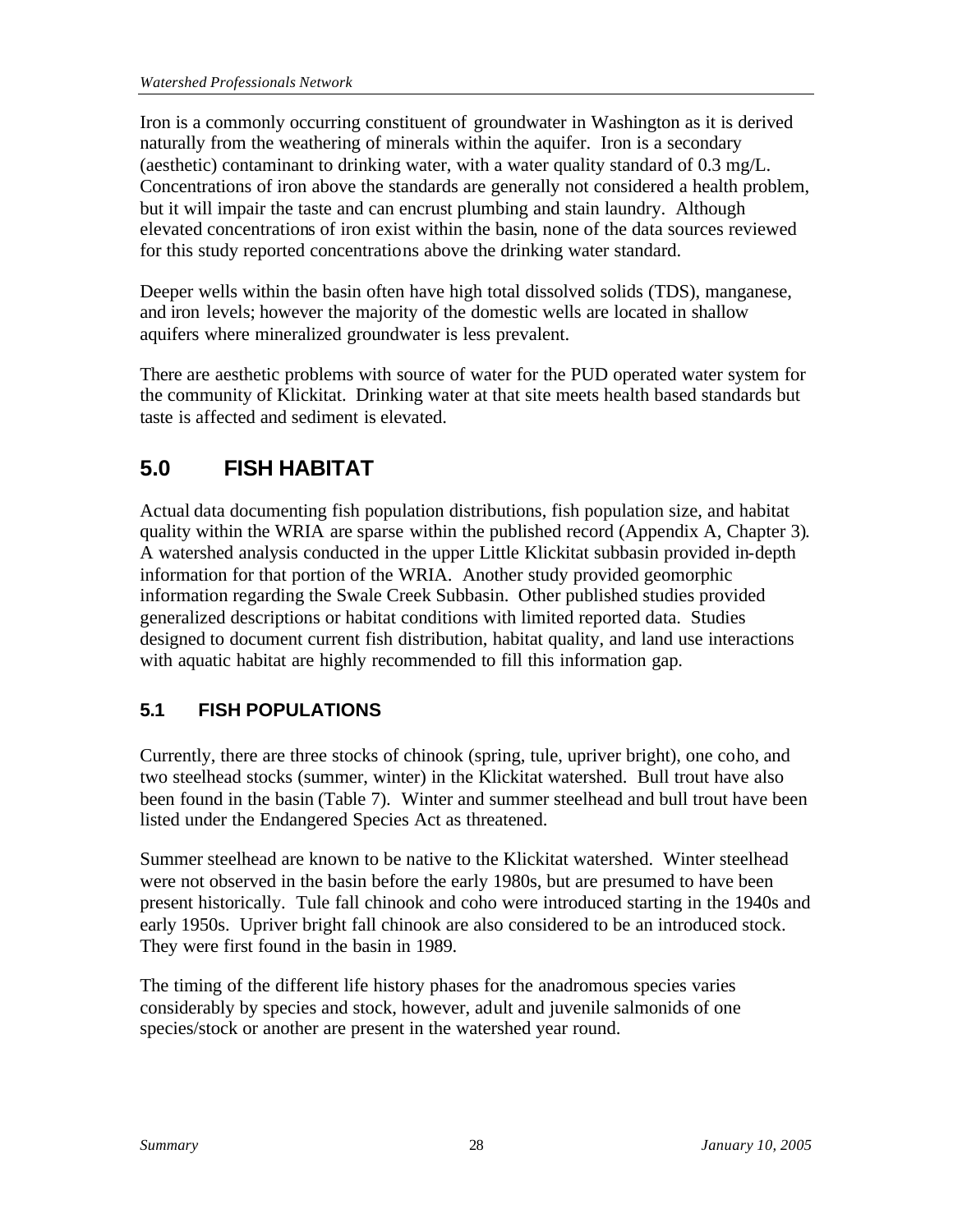| <b>Stock</b>          | <b>Major Subbasin(s)</b>                 | <b>SASSI</b><br><b>Stock</b> | <b>Stock</b><br>Origin | <b>ESA</b><br>Status <sup>3</sup> |
|-----------------------|------------------------------------------|------------------------------|------------------------|-----------------------------------|
|                       |                                          | <b>Status</b>                |                        |                                   |
| <b>Spring Chinook</b> | Lower, Middle                            | Depressed                    | Native -               |                                   |
|                       | Portions of Upper, Little &              |                              | Mixed                  |                                   |
|                       | Swale Creek <sup>2</sup>                 |                              |                        |                                   |
| <b>Fall (Tule)</b>    | Lower, Middle                            | Depressed                    | Mixed                  |                                   |
| <b>Chinook</b>        |                                          |                              |                        |                                   |
| <b>Fall Upriver</b>   | Lower, Middle                            | Depressed                    | Non-native             |                                   |
| <b>Bright (URB)</b>   |                                          |                              |                        |                                   |
| <b>Chinook</b>        |                                          |                              |                        |                                   |
| <b>Summer</b>         | Lower, Middle                            |                              | $\boldsymbol{\eta}$    |                                   |
| <b>Chinook</b>        |                                          |                              |                        |                                   |
| Coho                  | Lower, Middle                            |                              | Mixed                  |                                   |
|                       | Portions of Upper& Little <sup>2</sup>   |                              |                        |                                   |
| Winter                | Lower, Middle,                           |                              | <b>Native</b>          | Threatened                        |
| <b>Steelhead</b>      | Upper, Little & Swale Creek <sup>2</sup> |                              |                        |                                   |
| <b>Summer</b>         | Lower, Middle,                           | Unknown                      | <b>Native</b>          | Threatened                        |
| <b>Steelhead</b>      | Upper, Little & Swale Creek <sup>2</sup> |                              |                        |                                   |
| <b>Bull Trout</b>     | Upper                                    |                              | <b>Native</b>          | Threatened                        |
| <b>Coastal</b>        | Lower                                    | Unknown                      | Native                 |                                   |
| <b>Cutthroat</b>      |                                          |                              |                        |                                   |

**Table 7: Klickitat River subbasin Salmon, Steelhead, Trout and Bull Trout - Stock Profiles.**

<sup>1</sup> Note coho were introduced to the watershed starting in the 1940s and early 1950s and are not a native. Stock depressed indicates that current numbers are lower than previous years.

 $2$ Distribution is limited to the lower 14 miles of Swale Creek. Distribution of chinook and coho in the Little Klickitat is limited to the lower 6.1 miles of the stream. Passage of steelhead upstream of river mile 6.1 in the Little Klickitat is uncertain, see text.

<sup>3</sup>ESA status as of April, 2004

#### **5.2 PASSAGE BARRIERS**

One of the major limitations on anadromous fish production is the presence of a number of natural migration barriers in the watershed. The Klickitat River flows through a deep, steep walled canyon with impassable or marginally passable falls and cascades where the river flows over more resistant bedrock. In addition, access to many of the tributaries is restricted because there are impassably high gradients close to the tributary mouths. The following provides brief descriptions of the most significant natural fish passage barriers and impediments:

**Lyle Falls** (RM 2.2) is currently not a barrier to any salmon or steelhead stocks, but passage at the falls is considered difficult.

**Castile Falls** (RM 64.0) is a series of 11 falls with an elevation change of 80 feet over one-half mile. These falls are considered the historic upper limit of anadromous fish usage on the mainstem Klickitat River.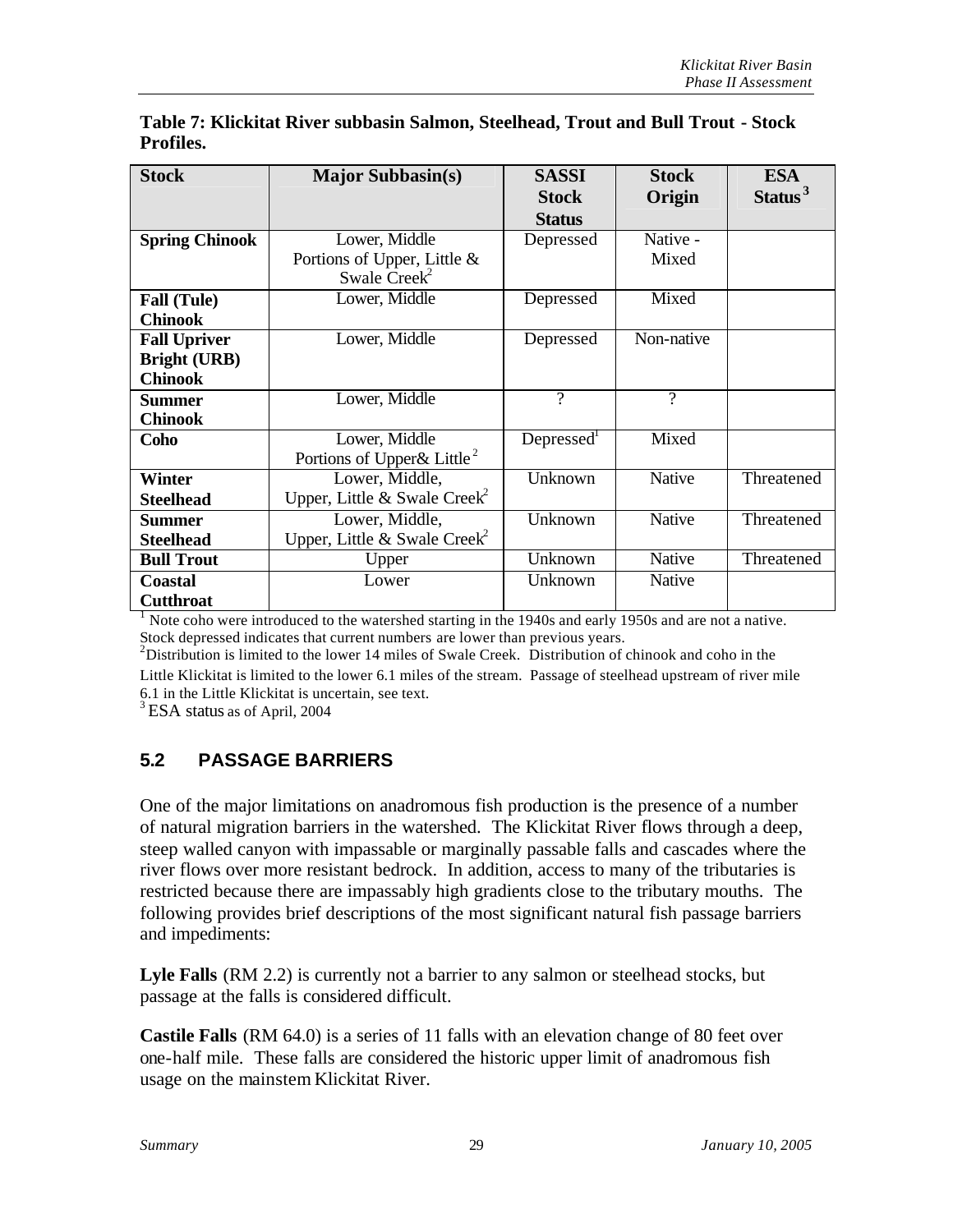**Little Klickitat River Falls** (RM 6.1) is considered to be passable by steelhead under some flow conditions. The frequency that the falls is passable is unknown, and probably requires a larger flow event to enable passage. Redds, believed to be steelhead redds, were documented upstream of the falls in 1996 and 1997. Flood events in these years were the highest and sixth highest events on record in the mainstem Klickitat River. The relative magnitude of these events in the Little Klickitat River is unknown because no flow data was available for the river in those years.

**West Fork Klickitat River Falls** (RM 0.3 & 4.6) is 15 to 20 foot falls 0.3 miles upstream of the confluence with the mainstem of the Klickitat River. The falls was likely a passage barrier.

**Tributary Falls**: Numerous tributaries in the WRIA, such as Outlet Creek and Blockhouse Creek, have falls that block passage into upstream habitats.

**Culverts**: At least 49 culverts have been identified as total or partial barriers to fish passage in WRIA 30. Locations of these culverts have not been reported. Some of these culverts may be within the Yakama Indian Reservation. The portion of the culverts that are total barriers to anadromous fish passage is unknown.

#### **5.3 HABITAT CONDITIONS**

#### **5.3.1 Middle Klickitat Subbasin**

There was little specific information available regarding habitat in the Middle Klickitat subbasin. Much of the Klickitat mainstem within this subbasin flows through the Klickitat Wildlife area. Disturbances of habitat are largely limited to grazing and a road adjacent to the mainstem. Some minor development has occurred along the lower reaches. The Klickitat hatchery is also located within this subbasin. The highest density of *O. mykiss* (steelhead and/or rainbow trout) was found in the middle Klickitat area (Appendix A, Chapter 3).

#### **5.3.2 Little Klickitat Subbasin**

This watershed is on the drier side of the Klickitat basin. Here there is less snow pack for runoff and streams tend to have lower flows. Additionally, water temperatures tend to be warmer. Summer low flows are low enough that there are areas of intermittent flow preventing fish movements through the mainstem Little Klickitat during portions of the year.

Downstream of the Little Klickitat Falls (river mile 6.1), the river is generally low gradient (approximately 1.3 percent) with a cobble bottom. The dominant habitat in the lower reaches is pool/glide habitat. Further upstream, near river mile 9.6, the stream gradient is roughly 0.8 percent and gravel and cobble dominate the substrate. Some diking and channelization has occurred between river miles 10 and 18. There are parcels along the main Little Klickitat with grazing above river mile 12 and more extensive rural residential developments above river mile 17.4. These land uses impact riparian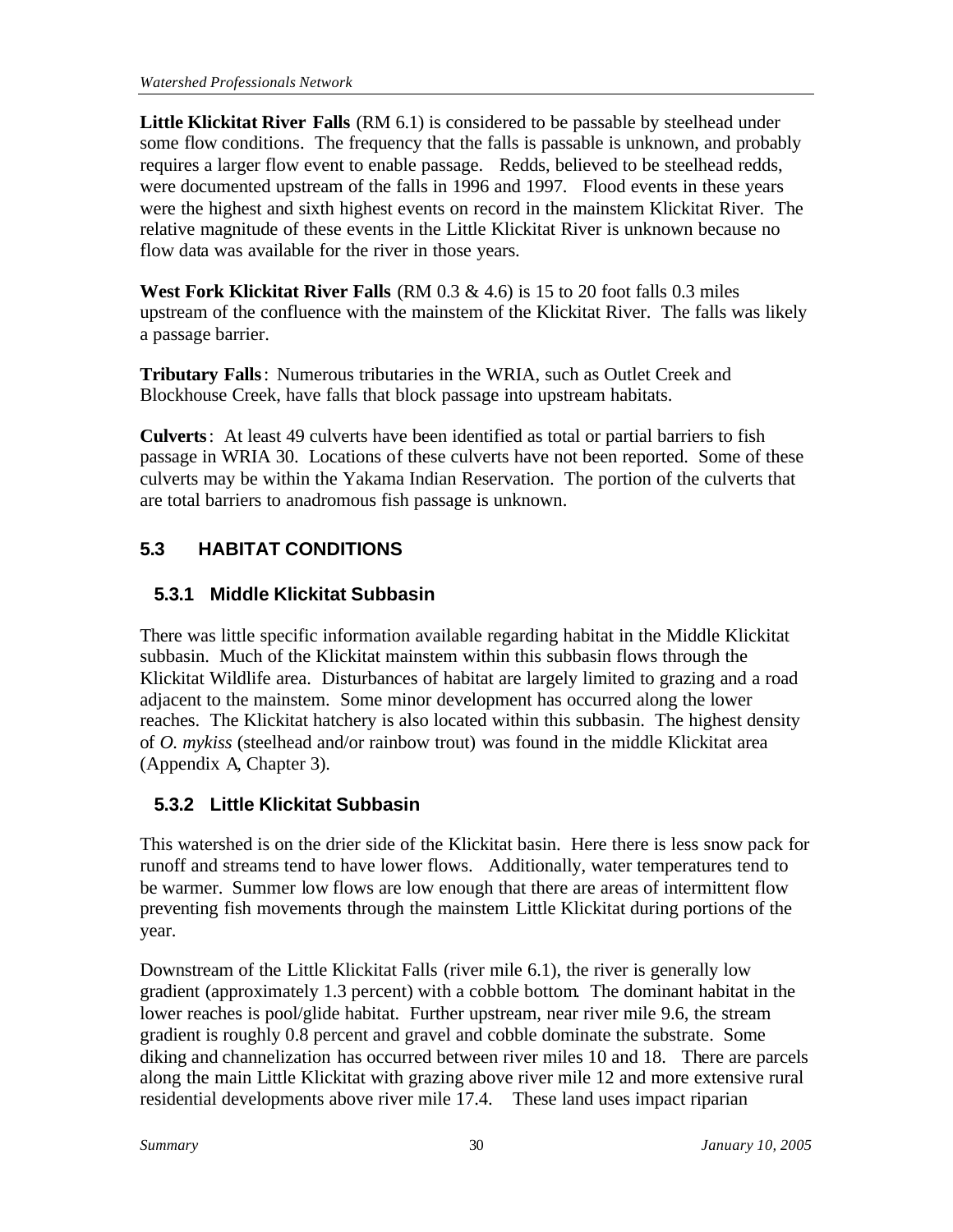conditions and floodplain development. North of the town of Goldendale, Highway 97 parallels the stream resulting in some floodplain encroachment.

In 1999, a watershed analysis was completed which covered the portion of the Little Klickitat watershed upstream of the town of Goldendale. The analysis found a lack of suitable sized spawning gravels. Many of the stream channels had large substrates which appeared to be subject to scour at high flows. In addition many of the lower elevation reaches near the Mainstem of the Little Klickitat River had documented high temperatures. Also noted was a high degree of channel entrenchment, general lack of large woody debris, and limited pools and off channel refuge areas. The upper Little Klickitat, lower East Prong and portions of upper Butler had fair to good large woody debris, pools, and off channel refuge areas. The analysis also found erosion from roads and skid trails resulted in sediment inputs at high enough levels to impact incubation success. Since this analysis was completed, considerable effort has gone into addressing impassable culverts and surface erosion from roads.

Information regarding the tributaries downstream of Goldendale is sparse. Blockhouse Creek has a 56-foot falls between river mile 0.1 and river mile 0.2. A canyon extends upstream for a distance of 1.8 miles. Bowman Creek runs through a canyon from the mouth to river miles 2.6. Limited information regarding habitat quality is available at three sites. This information suggests tha t habitat was in relatively good condition at all three sites. Mill Creek also runs through a canyon in the lower 2.6 miles. Gradients in this creek are moderately steep (4.1 to 5.2 percent). Bloodgood Creek has an average gradient of 2.2 percent. At river mile 2.2, it is 10 to 12 feet wide with a sand and gravel substrate and heavy riparian vegetation. Spring Creek has a number of cascades between river mile 0.1 and 0.2 and has an average gradient of 1.1 percent. The substrate at river mile 0.7 is gravel and mud. Thick riparian vegetation is present at that site.

The Washington State Department of Ecology completed an IFIM study for the Little Klickitat River and the tributaries listed above. This study addressed spawning, juvenile, and adult habitat for coho, chinook, steelhead, and rainbow trout. No instream flows have been set as a result of this study. The results of the study indicate that virtually all the species included in the evaluation would be benefited by higher summer flows in the Lower Little Klickitat River, Mill Creek, and Bowman Creek.

#### **5.3.3 Lower Klickitat Subbasin**

Little habitat data is available for the Lower Klickitat subbasin. Lyle Falls, located at river mile 2.2, creates difficult passage for salmon and steelhead stocks entering the Klickitat River. The road SR 142 and an abandoned rail line encroach in the floodplain along much of the Mainstem Klickitat.

In the Snyder Creek watershed at the old lumber mill site, a 2400 foot concrete sluiceway forms a depth and/or velocity barrier to all anadromous species. Three or four miles of high quality habitat for coho and steelhead are above the barrier. A major passage restoration project is currently underway which is expected to provide upstream passage past the old mill.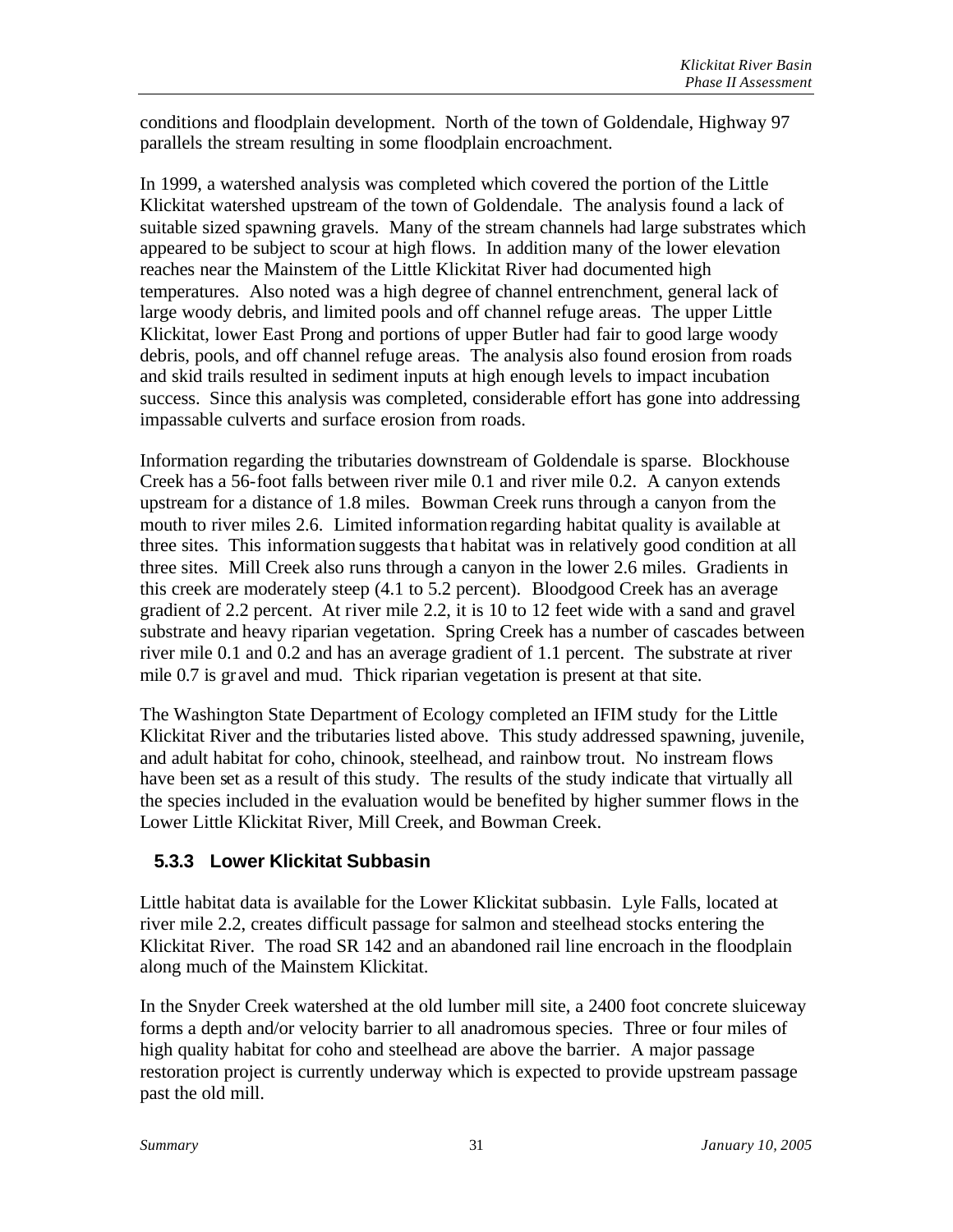#### **5.3.4 Swale Creek Subbasin**

Swale Creek flows through the driest portion of the watershed. During summer, stream flow is reduced to and estimated flow of 0.25 to 0.50 cfs (Appendices B and C) and stream temperatures exceed  $23^{\circ}$ C annually (73.4 $^{\circ}$ F) (Appendix E). This reduces available habitat to a series of isolated pools. The lower 12 miles of the stream appears to contain good spawning habitat (WSCC 1999), however summer habitat in this portion of the stream has little flow and is isolated from the mainstem of the Klickitat River. A railroad bed, which was constructed in 1902, confines channel primarily in the 4 miles downstream of Warwick. The presence of the railroad bed also affects riparian growth in areas where the bed encroaches on the channel.

#### **5.3.5 Columbia Tributaries Subbasin**

No information on the Columbia tributaries was available in the reviewed documents. Generally, the tributaries tend to be steep streams. Most are dry or have little flow in the summer. They are unlikely to contain significant fish habitat.

## **6.0 DATA GAPS**

#### **HIGH PRIORITY DATA GAPS**

The following data gaps and considerations reflect the areas of uncertainty that have the greatest potential to affect interpretation of data (Appendix A, Chapter 8). Other data gaps and considerations are discussed following this section.

- **Fish Passage into Little Klickitat Subbasin:** There is little known about how often the falls at river mile 6.1 is passable for steelhead or other migratory fish species. An in-depth study of passage at this falls should be considered to assess the frequency (number of years) that this falls is passable.
- **Assess contribution of groundwater baseflow:** There are limited data to assess the level of hydraulic continuity of groundwater to surface water within the WRIA. The current understanding is based on mapping of the extent and elevation of geologic units and springs relative to surface water drainages, and regional water level data collected over 20 years ago and subsequent Level II studies conducted in 2003 in the Swale and Little Klickitat subbasins. Additional data collection should be considered to enhance our understanding of the extent of groundwater - surface water interaction and contribution of baseflow. Such studies would be most beneficial within the eastern half of the WRIA (Little Klickitat River and Swale Creek subbasins).

Additional data collection to consider:

- Implementation of a groundwater level monitoring program within these two subbasins, as a first priority. A monitoring network would include wells within each of the principal aquifer zones to provide sufficient spatial coverage to help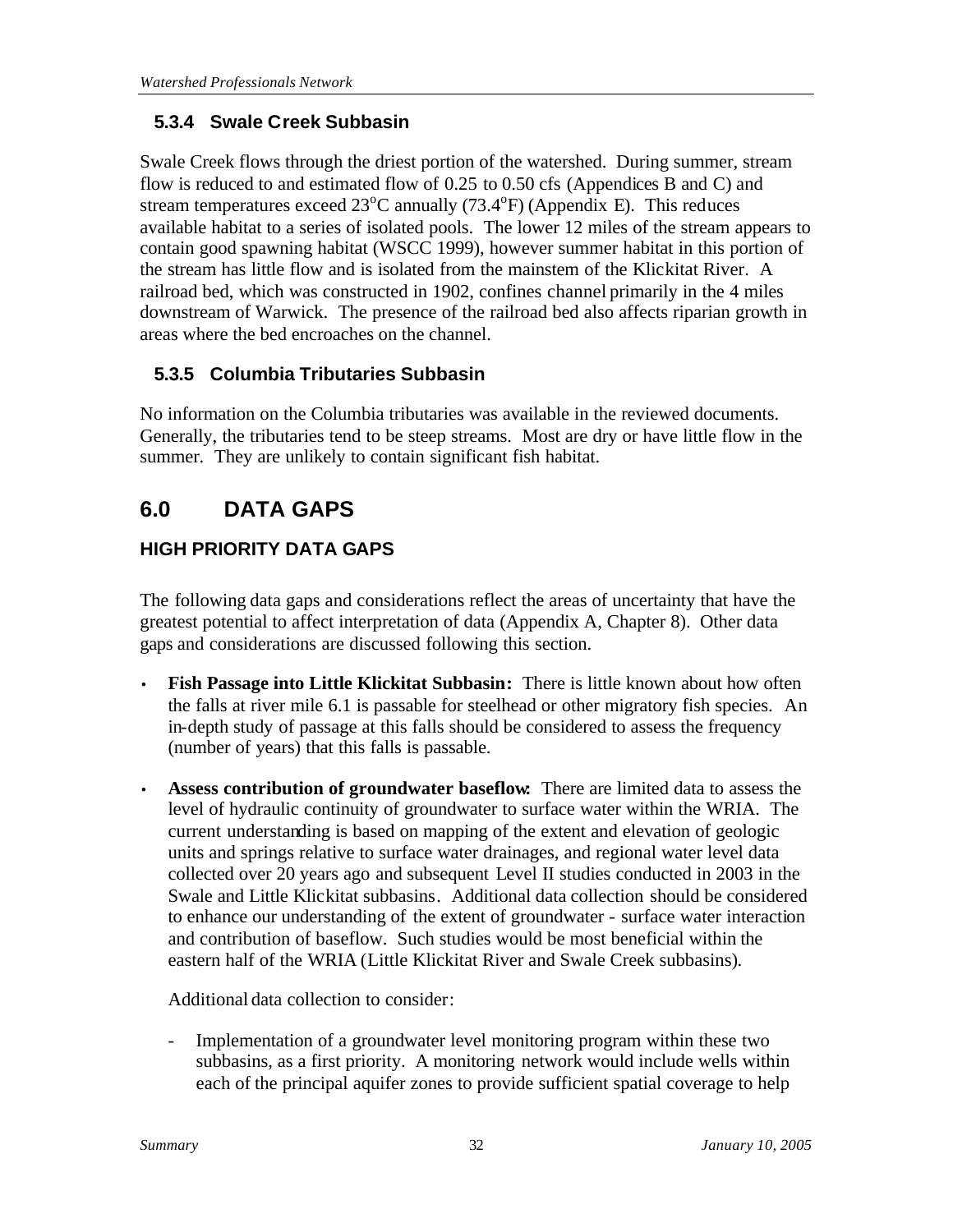refine regional groundwater flow conditions both within and between aquifer zones.

- Evaluation of the effect of changes in channel morphology in Swale Creek on summer base flows. Primary focus would be on changes that occurred upstream of Warwick and the effects that those changes may have had on base flows in Swale Creek Canyon.
- **Stream Temperature in 303(d) Listed Streams**: Several stream segments are listed for violations of the State water quality criterion. These include stream segments in Butler Creek, the Little Klickitat River, East Prong Creek, West Prong Creek, and Swale Creek. The State water quality standards include the numeric criteria plus a narrative standard that defaults to the "natural background temperature" where the criterion is naturally exceeded. Estimate natural background temperatures in Swale Creek likely exceed the state criterion (Appendix E). Some information regarding natural background temperature in the Little Klickitat River was also developed as part of the TMDL activities. No data are available for other areas of the WRIA. Therefore, studies to assess the natural background stream temperature should be considered.
- **Stream Gage data:** During the assessment, there were only 3 gage sites that are operational. Two are near Glenwood and the third is near the mouth of the Klickitat River. As part of Level II studies, rough estimates of winter flows in Swale Creek were developed using generalized runoff relationships; however, the estimates are based on very little subbasin-specific data and thus have limited reliability for watershed planning. Permanently installing and monitoring a USGS style gage in Swale Creek should be considered. In addition, re-establishing gages in the Little Klickitat River and the mid-Klickitat mainstem should also be considered.
- **Improve Estimates of Actual Irrigation Water Use:** Irrigation water use is the overwhelmingly largest water use in WRIA 30, yet the Level 1 Assessment estimates of actual irrigation use have considerable uncertainty. Because changes in assumptions used to estimate irrigation use would have the greatest effect on a watershed-wide water balance, refinement of these assumptions is warranted.
- **Fecal Coliform Concentrations in Swale, Bloodgood, and Blockhouse Creeks:** One time sampling has identified elevated concentrations of fecal coliforms in these creeks. Additional sampling should be considered to document the nature and seasonal patterns of concentrations and to ensure that the samples collected accurately reflect the current situation.
- **Conservation District Stream Temperature Data:** The Central Klickitat Conservation District has collected extensive stream temperature data. These data were summarized for every fifth data of data collection. Stream temperature data collected from Swale Creek have been re-analyzed to include DAILY mean, minimum, and maximum temperature as well as the 7-day running means.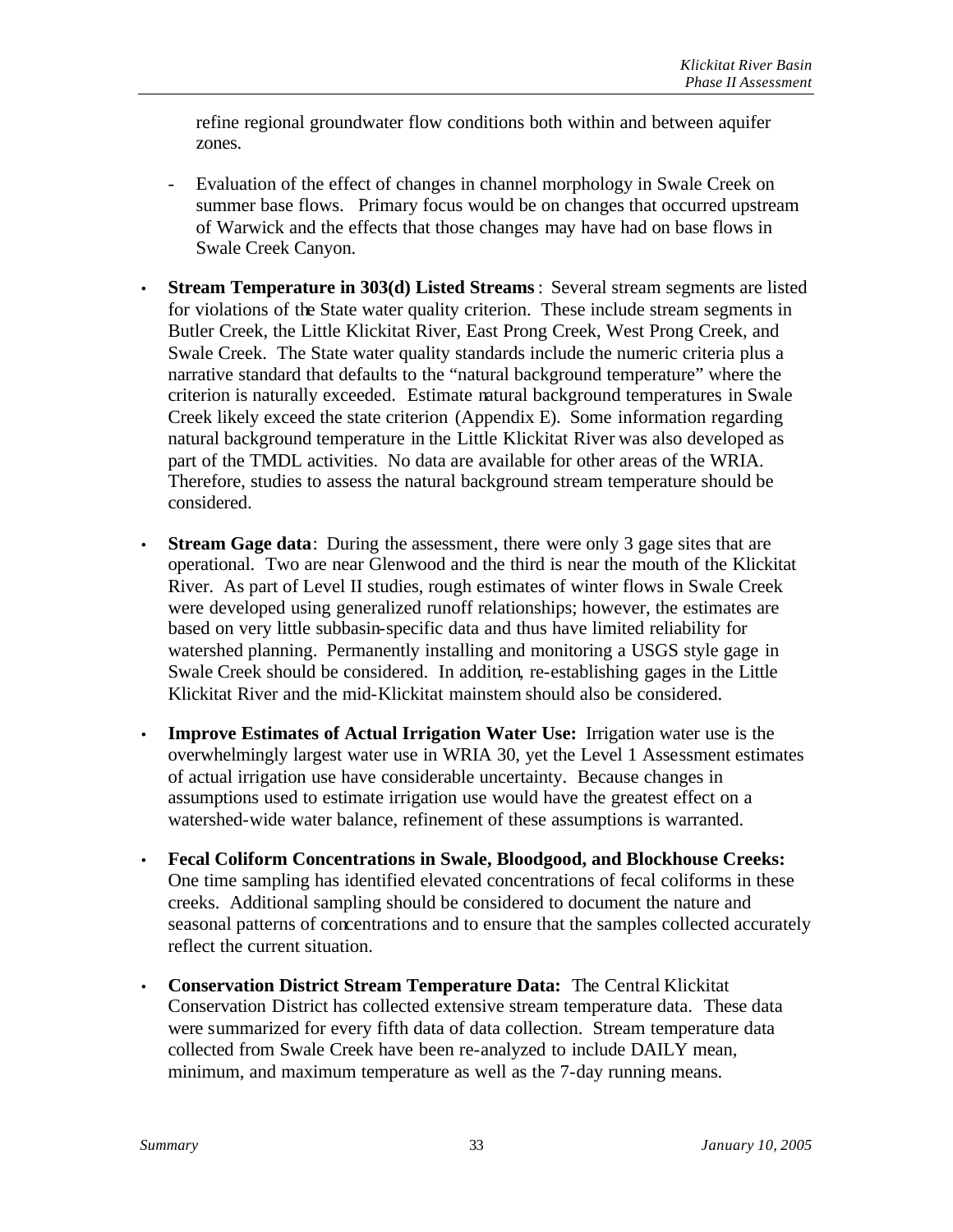Considerations should be given to re-analyzing the balance of the data from the conservation district.

#### **LOWER PRIORITY DATA GAPS**

- **Middle Klickitat Water Quality**: There is little water quality data available for the Middle Klickitat subbasin. The community of Glenwood and land uses in the vicinity could potentially be impacting water quality. Water quality monitoring should be considered in this subbasin.
- **Fish Habitat Information**: Little numeric information has been documented regarding the quality of fish habitat in the watershed besides the information covering the upper Little Klickitat subbasin addressed in the WDNR Watershed Analysis conducted by Boise Cascade and some information reported by the Yakama Nation. Additional monitoring to characterize habitat conditions in the watershed and identify opportunities for habitat improvement should be considered.
- **Sediment Inputs**: The limited habitat data available suggests that spawning habitat may be impacted by sediment inputs in several areas. A study estimating the sediment inputs associated with various land uses and the background inputs to identify areas where reductions in sediment may be beneficial should be considered.
- **Lower Klickitat Water Quality Data:** Temperature and dissolved oxygen levels exceed state criteria. The available data were obtained from analyses of grab samples. Deployment of continuous recording water quality instruments to better characterize stream temperature and dissolved oxygen in the lower mainstem Klickitat River should be considered. Data analysis should include DAILY mean, minimum, and maximum of the monitored parameters. Additionally, the 3-day and 7-day running means of temperature should be calculated.
- **Wetlands**: There is little information regarding the current and/or historic distribution and function of wetlands. Additional information would aid in assessing hydrologic effects of land use.

### **7.0 REFERENCES**

- Anderson, Ryan. 2004. little Klickitat River Watershed Temperature TMDL Detailed Implementation Plan. July 2004. Washington State Department of Ecology Publication Number 04-10-0XX.
- Brock, S. and A. Stohr. 2002. Little Klickitat River Watershed Temperature total Maximum Daily Load. WA State Dept. Ecology. Publ. 02-03-031. (http://www.ecy.wa.gov/biblio/0203031.html).